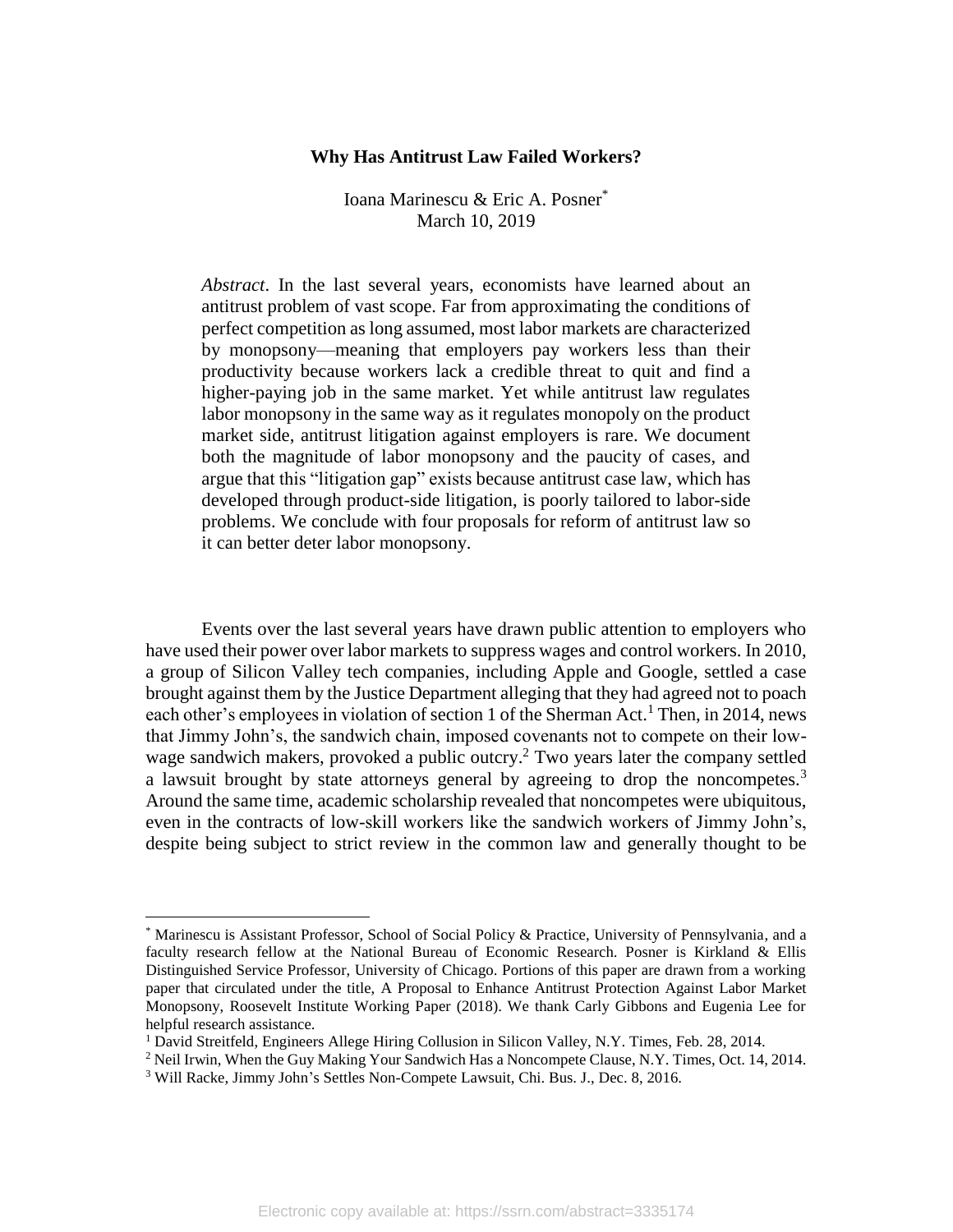appropriate for high-skill workers in limited circumstances.<sup>4</sup> A paper by two academics released in 2017 reported that numerous franchises imposed no-poaching clauses on franchisees;<sup>5</sup> a year later seven franchises, including McDonald's and Arby's, agreed to drop these clauses to settle a case brought by state attorneys general.<sup>6</sup> Meanwhile, the Obama administration issued a report warning of anticompetitive behavior by employers,<sup>7</sup> and the Justice Department warned human resource departments to avoid nopoaching arrangements.<sup>8</sup> The media kept up the drumbeat by reporting the ways that employers—using noncompetes, mergers, no-poaching agreements, and other anticompetitive devices—pushed down wages.<sup>9</sup>

These events coincided with the release of several academic papers that document statistically the pervasiveness of labor monopsony in the United States.<sup>10</sup> A labor monopsony exists when lack of competition in the labor market enables employers to suppress the wages of their workers. At one time, economists assumed that labor markets were highly competitive. If one imagines sandwich workers in a big city, for example, the immediate image that comes to mind is that of someone who could easily find another job if fired. That person could work at another restaurant, or a coffee shop, or in a warehouse, or as an Uber driver. Similarly, a lawyer can easily quit her law firm and join another. But the new research revealed that these assumptions were faulty. In fact, most labor markets are not highly competitive. Most labor markets are rural or semi-rural. Only a handful of employers cater to a thin population spread out over a large area. Even in densely populated areas, various frictions, including noncompetition agreements, prevent workers from easily finding new jobs.<sup>11</sup> Taking advantage of these frictions, employers can pay below-competitive wages without worrying that they will lose employees to

<sup>4</sup> Evan Starr, J.J. Prescott and Norman Bishara, Noncompetes in the U.S. Labor Force (U. Mich. L. & Econ. Research Paper No. 18-013, Jan. 12, 2019); Alan B. Krueger and Eric A. Posner, A Proposal for Protecting Low-Income Workers from Monopsony and Collusion (Hamilton Project, 2018).

<sup>&</sup>lt;sup>5</sup> Alan B. Krueger and Orley Ashenfelter, Theory and Evidence on Employer Collusion in the Franchise Sector (Princeton U., Dep't of Econ. Indus. Rel. Sec. Working Paper No. 614, 2017).

<sup>6</sup> Sean Higgins, Corporations Targeted For Directing Franchise Hiring, Wash. Examiner, July 24, 2018.

 $7$  Council of Econ. Advisers, Exec. Office of the President, Benefits of Competition and Indicators of Market Power (Apr. 2016).

<sup>&</sup>lt;sup>8</sup> U.S. Dep't of Justice Antitrust Division and F.T.C., Antitrust Guidance for Human Resource Professionals (Oct. 2016), https://www.justice.gov/atr/file/903511/download.

<sup>9</sup> See supra notes 2-4, 6; see also Miguel Helft, Unwritten Code Rules Silicon Valley Hiring, N.Y. Times, June 3, 2009; Andrew Ross Sorkin, Tech Firms May Find No-Poaching Pacts Costly, N.Y. Times, Apr. 7, 2014.

<sup>&</sup>lt;sup>10</sup> Jose Azar, Ioana Marinescu, Marshall Steinbaum and Bledi Taska, Concentration in US Labor Markets: Evidence From Online Vacancy Data, NBER Working Paper No. 24395 (2018); Efraim Benmelech, Nittai Bergman and Hyunseob Kim, Strong Employers and Weak Employees: How Does Employer Concentration Affect Wages?, NBER Working Paper No. 24307 (2018); Brad Hershbein, Claudia Macaluso and Chen Yeh, Concentration in U.S. Local Labor Markets: Evidence from Vacancy and Employment Data (unpub., 2018); Yue Qiu and Aaron Sojourner, Labor-Market Concentration and Labor Compensation (unpub., 2019).

 $11$  See infra.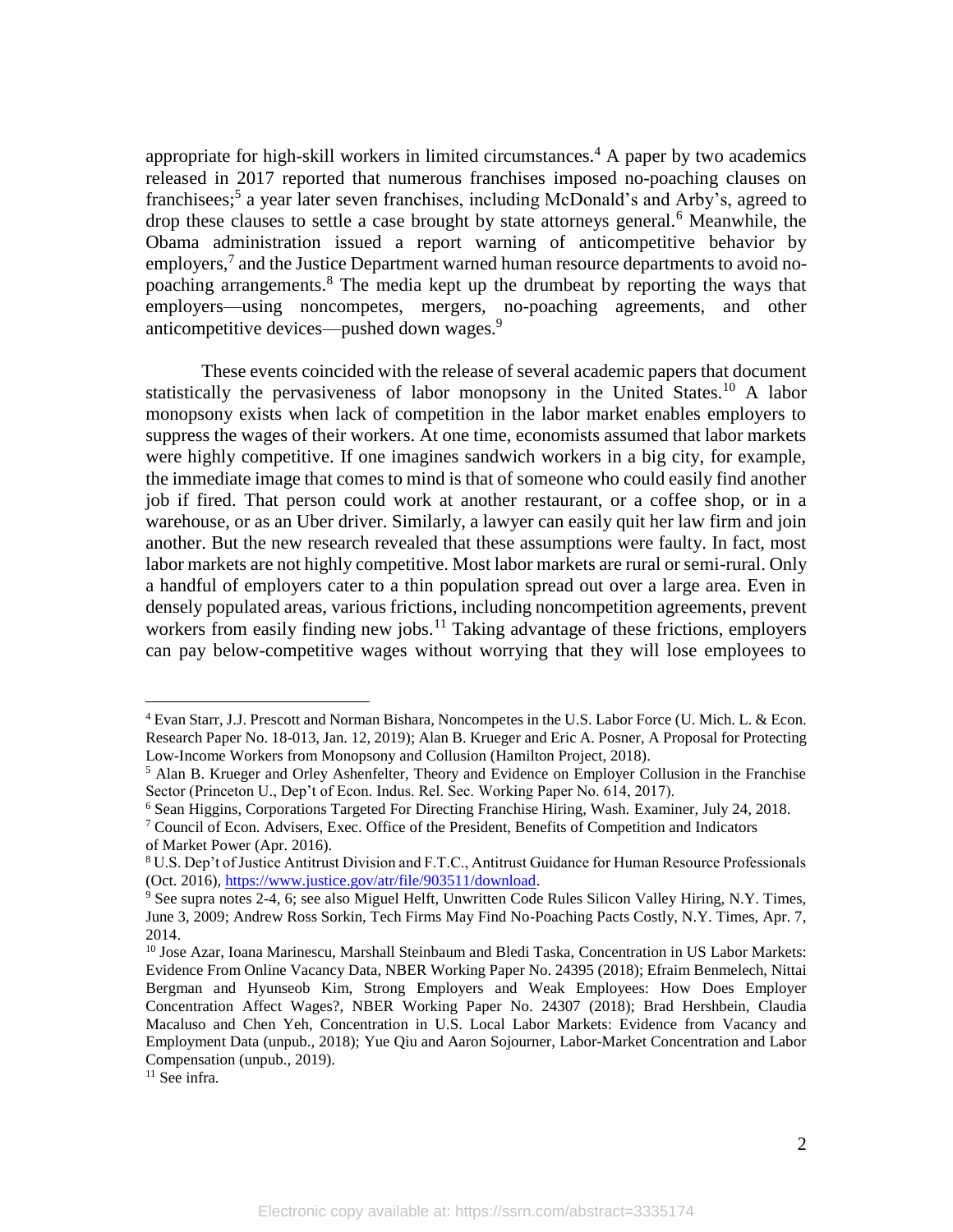competitors. Some commentators argue that the high degree of labor monopsony may explain stagnant wages. $^{12}$ 

Labor monopsony is regulated by the antitrust laws, just as the more familiar phenomenon of monopoly is. Indeed, from an economic standpoint, monopolization of product markets and monopsonization of labor markets pose exactly the same challenge to the economy—mispricing of resources (material or human), resulting in their underemployment, which both harms the economy and results in inequitable outcomes. Because nominally antitrust law applies to monopsony as well as to monopoly,  $^{13}$  one might think there would be as much litigation against employers for labor-market monopsonization as there has been against firms for violating antitrust law in the product market.

But the opposite is the case. The antitrust laws have rarely been used against employers by private litigants or the government. And when they have been used whether by private litigants or by the government—they have been used mostly against the most obvious forms of anticompetitive conduct, like no-poaching agreements. Much under-the-radar activity has been unaddressed.

Our major goal in this Article is to draw attention to, and explain, this "litigation gap," the gap between the largeness of the labor monopsony problem and the smallness of the legal response. Building on earlier work,<sup>14</sup> we also offer four reform proposals. We propose more liberal standards for proving collusion under section 1 of the Sherman Act; stronger protections against monopsony under section 2; government review of the labormarket effects of mergers under section 7 of the Clayton Act; and a ban on arbitration clauses that prohibit class actions in employment contracts.

We write on a relatively clean slate. The law review literature contains some nowdated writing that was motivated by 1990s-era antitrust litigation against hospitals and

 $\overline{a}$ 

 $12$  Noam Schieber and Ben Casselman, Why Is Pay Lagging? Maybe Too Many Mergers in the Heartland, N.Y. Times, Jan. 25, 2018, https://www.nytimes.com/2018/01/25/business/economy/mergers-workerpay.html; Lydia DePillis, Big Companies Used to Pay the Best Wages. Not Anymore, CNNMoney, Jan. 18, 2018, http://money.cnn.com/2018/01/18/news/economy/big-companies-wages/index.html; Mark Whitehouse, U.S. Labor Markets Aren't Truly Free, Bloomberg, Oct. 21, 2018, https://www.bloomberg.com/view/articles/2018-10-21/free-markets-could-make-workers-better-off.

<sup>&</sup>lt;sup>13</sup> As the Supreme Court has observed, the "kinship between monopoly and monopsony suggests that similar legal standards should apply to claims of monopolization and to claims of monopsonization." Weyerhaeuser Co. v. Ross-Simmons Hardwood Lumber Co., Inc.*,* 549 U.S. 312, 322 (2007). Long before, in Anderson v. Shipowners' Ass'n of Pac. Coast, 272 U.S. 359 (1926), the Court recognized a claim by workers based on a no-poaching agreement. In recent years, many lower courts have recognized that the antitrust laws apply to labor monopsony. See, e.g., O'Bannon v. Nat'l Collegiate Athletic Ass'n, 802 F.3d 1049 (9th Cir. 2015).

<sup>&</sup>lt;sup>14</sup> Marinescu & Posner, supra note  $*$ ; Ioana Marinescu and Herbert Hovenkamp, Anticompetitive Mergers in Labor Markets, Faculty Scholarship at Penn. Law 1965 (2018); Suresh Naidu, Eric A. Posner and E. Glen Weyl, Antitrust Remedies for Labor Market Power, 132 Harv. L. Rev. 536 (2018).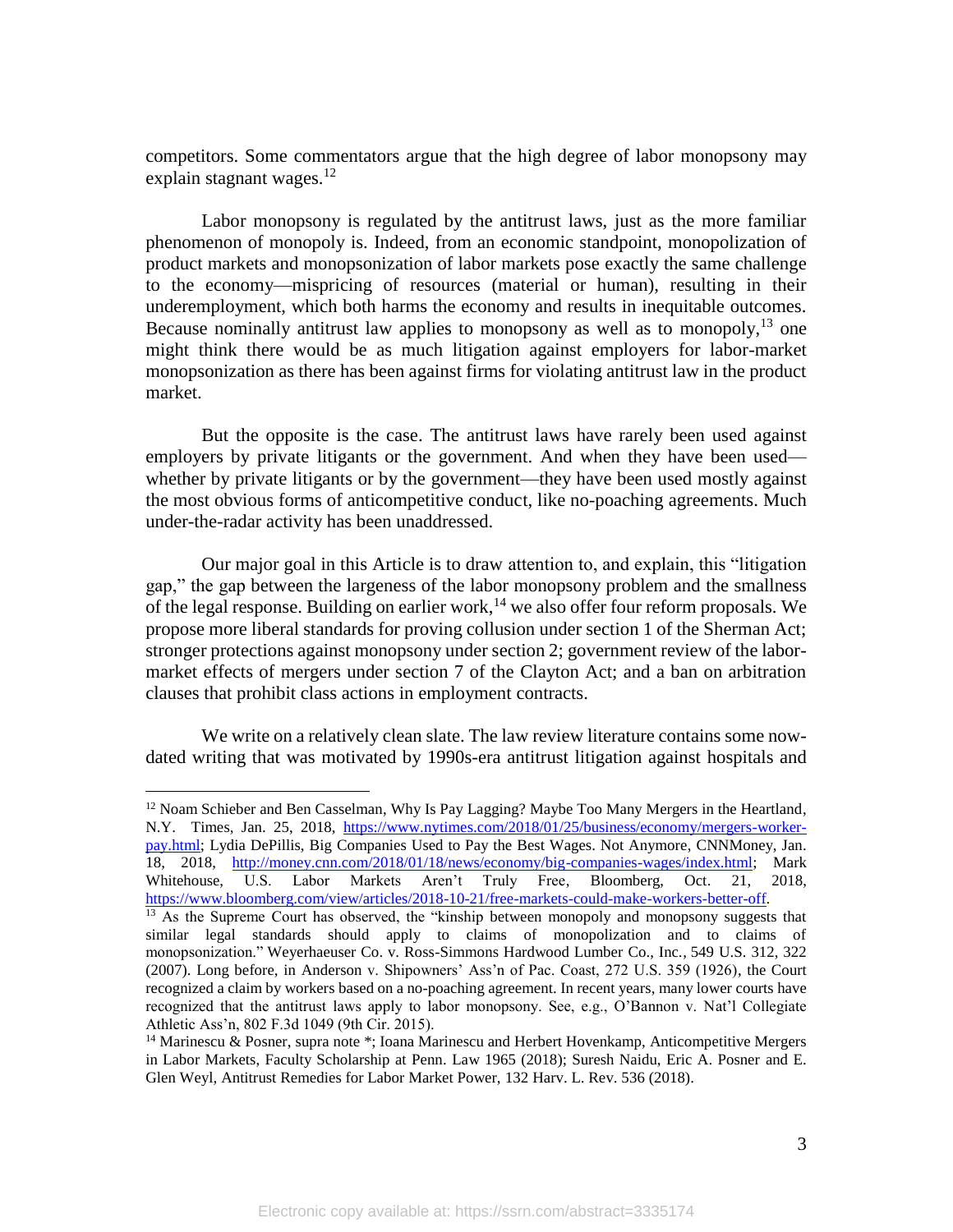sports leagues.<sup>15</sup> But because of the widespread background assumption that labor markets are competitive, this litigation did not spur a more general discussion of the effectiveness of antitrust law for addressing labor monopsony. In the last year or so, a few articles have begun to come to grips with the latest economic research, but have focused on relatively narrow aspects of it, such as mergers.<sup>16</sup> In this Article, we broaden the focus.

Our Article is also related to a recent surge in academic writing among antitrust scholars who argue for more robust antitrust enforcement.<sup>17</sup> This writing has emerged in the wake of economic research that shows that U.S. product markets have become significantly more concentrated over the last several decades, in part because of weak merger review by the U.S. government.<sup>18</sup> Yet while authors writing in the newly reinvigorated antitrust literature have proposed a range of novel reforms for strengthening antitrust law, they have ignored the problem of labor monopsony. Our approach focuses on the major victims of economic stagnation and widening inequality—the workers, especially lower-skill workers.

We start in Part I with a review of the theory of labor monopsony and the recent economic literature that documents its vast influence on labor conditions. In Part II, we discuss the law, specifically sections 1 and 2 of the Sherman Act, and section 7 of the Clayton Act. We show how the law can be used against labor monopsony, and discuss reasons why it has fallen short. In Part III, we propose four reforms to cure these failures.

### I. Economic Background

### A. Theory

When employers establish wages and working conditions, they seek to minimize their labor costs while attracting the workers they need in the production process. In a

<sup>&</sup>lt;sup>15</sup> See John A. Litwinski, Regulation of Labor Market Monopsony, 22 Berkeley J. Emp. & Lab. L. 49 (2001); Jeff Miles, The Nursing Shortage, Wage-Information Sharing Among Competing Hospitals, and the Antitrust Laws: The Nurse Wages Antitrust Litigation, 7 Hous. J. Health L. & Pol'y 305 (2007); Laura Alexander, Monopsony and the Consumer Harm Standard, 95 Geo. L.J. 1611 (2007).

<sup>16</sup> In addition to the articles cited in *supra* note 9, see Naidu and Posner, Labor Monopsony and the Limits of the Law (unpublished manuscript, 2018); Clayton J. Masterman, Note, The Customer Is Not Always Right: Balancing Worker and Customer Welfare in Antitrust Law, 69 Vand. L. Rev. 1387 (2016).

<sup>&</sup>lt;sup>17</sup> See, e.g., Carl Shapiro, Antitrust in a Time of Populism, 61 Inter'l J. Indus'l Org. 714 (2018). For a symposium devoted to this topic, see Unlocking Antitrust Enforcement, 127 Yale L.J. 1916 (2018), especially the introduction, by Jonathan B. Baker, Jonathan Sallet, and Fiona Scott Morton. Other writings in this vein include Tim Wu, The Curse of Bigness (2018); Lina M. Khan, Amazon's Antitrust Paradox, 126 Yale L.J. 710 (2017).

<sup>&</sup>lt;sup>18</sup> See, e.g., Gustavo Grullon, Yelena Larkin and Roni Michaely, Are U.S. Industries Becoming More Concentrated?, Rev. Finance (forthcoming 2019) (yes); Germán Gutiérrez and Thomas Philippon, Declining Competition and Investment in the U.S., NBER Working Paper No. 23583 (2017) (unpublished) (documenting decline of competition).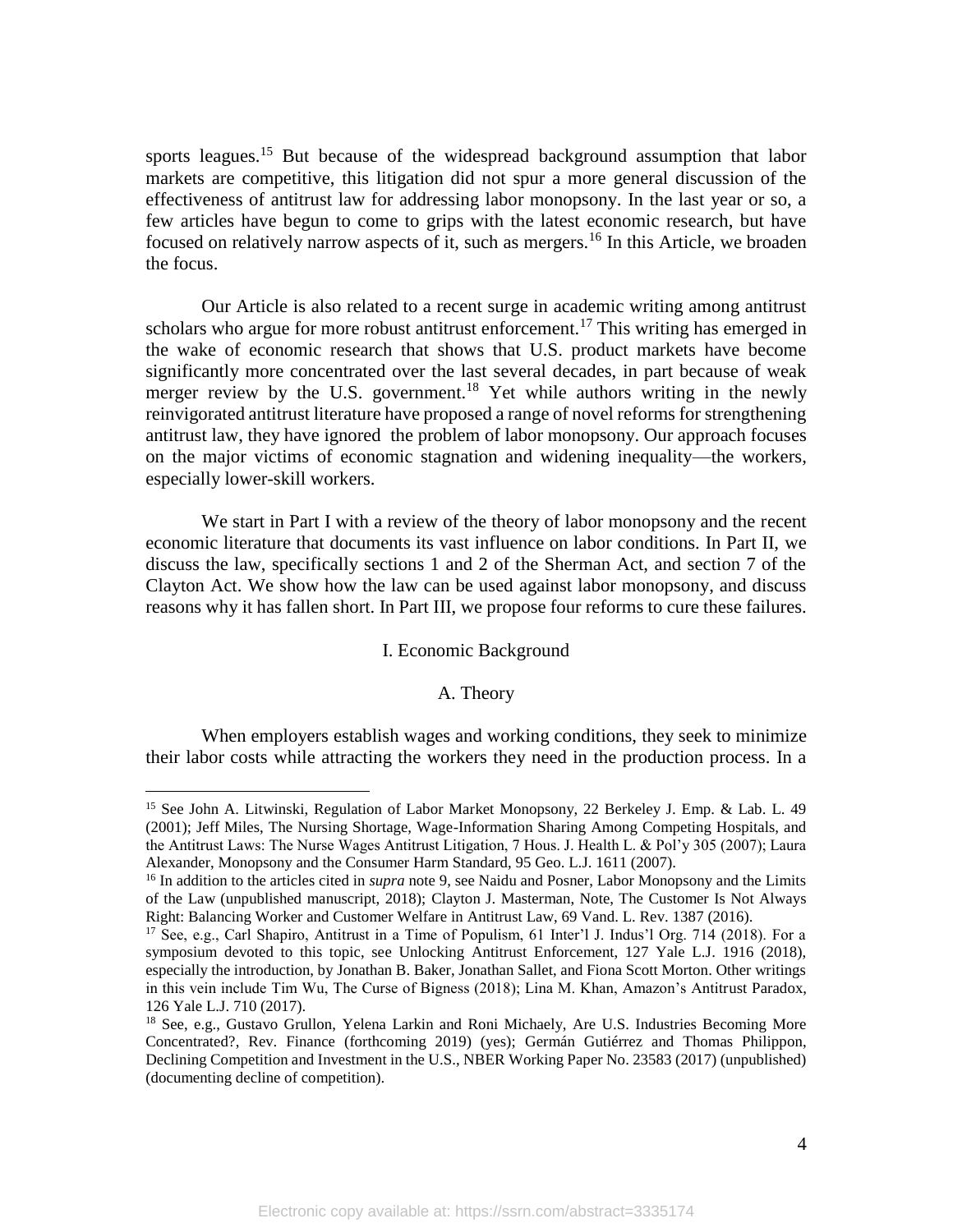perfectly competitive labor market, where workers can at no cost quit and obtain comparable work at alternative employers, the employer pays a wage equal to the worker's marginal revenue product—the amount of value that the worker adds to the employer's bottom line. Such a wage "clears" the market, attracting all workers willing to work in return for it, and thus can be taken as a baseline for evaluating actual labor market conditions.<sup>19</sup>

Real-world wages deviate from the competitive ideal for many reasons, but our focus is the problem of employer monopsony—the ability to set wages below the marginal revenue product. There are three major sources of monopsony: concentration, search frictions, and job differentiation.

Concentration means that only one or a few employers hire a particular kind of worker in an area where workers reside and commute.<sup>20</sup> When few employers exist, workers who are underpaid by their existing employer are limited in their ability to quit and work for an alternative employer for a higher wage. This allows the incumbent employer to suppress the wage. Employer concentration also facilitates overt or tacit collusion, for example, where one firm acts as a "wage leader" by periodically announcing wage increases that other firms match.

Search frictions refer to the difficulty faced by workers of finding new jobs if they are unsatisfied with their existing employer or are fired or laid off.<sup>21</sup> Search frictions exist because workers may be unaware of alternative employment opportunities in the area or elsewhere; or, while they may know that other employers are hiring, they have trouble comparing jobs because of various intangibles like the work environment. Even in the presence of good information and comparable jobs, a coordination problem leads to search frictions: workers do not know which firms other workers are applying to, so workers will end up over-applying to some jobs and under-applying to others. Workers who happen by chance to have applied to jobs that many others workers have also applied to have a low probability of getting hired, which increases the time it takes to find a job. If finding a job is hard and risky, then workers will settle for a low-wage offer rather than keep searching. $^{22}$ 

Job differentiation refers to the way that different employers offer workers different packages of amenities—including, for example, shift flexibility, childcare, vacation and sick time, and the overall atmosphere at work, such as whether it is intense,

 $19$  For the basic economics of labor markets and monopsony, see, e.g., Ronald G. Ehrenberg and Robert S. Smith, Modern Labor Economics: Theory and Public Policy 130-45 (12<sup>th</sup> ed. 2015).

 $20$  Azar et al., supra note 10.

 $21$  Alan Manning, Imperfect Competition in the Labor Market 973, in 4 Handbook of Labor Economics (Orley C. Ashenfelter & David Card, eds., 2011) [hereinafter, Manning, Imperfect Competition]; see also Alan Manning, Monopsony in Motion: Imperfect Competition in Labor Markets (2003), which was an important stimulus for the modern literature.

<sup>&</sup>lt;sup>22</sup> Manning, Imperfect Competition, supra note 21, at 976-78.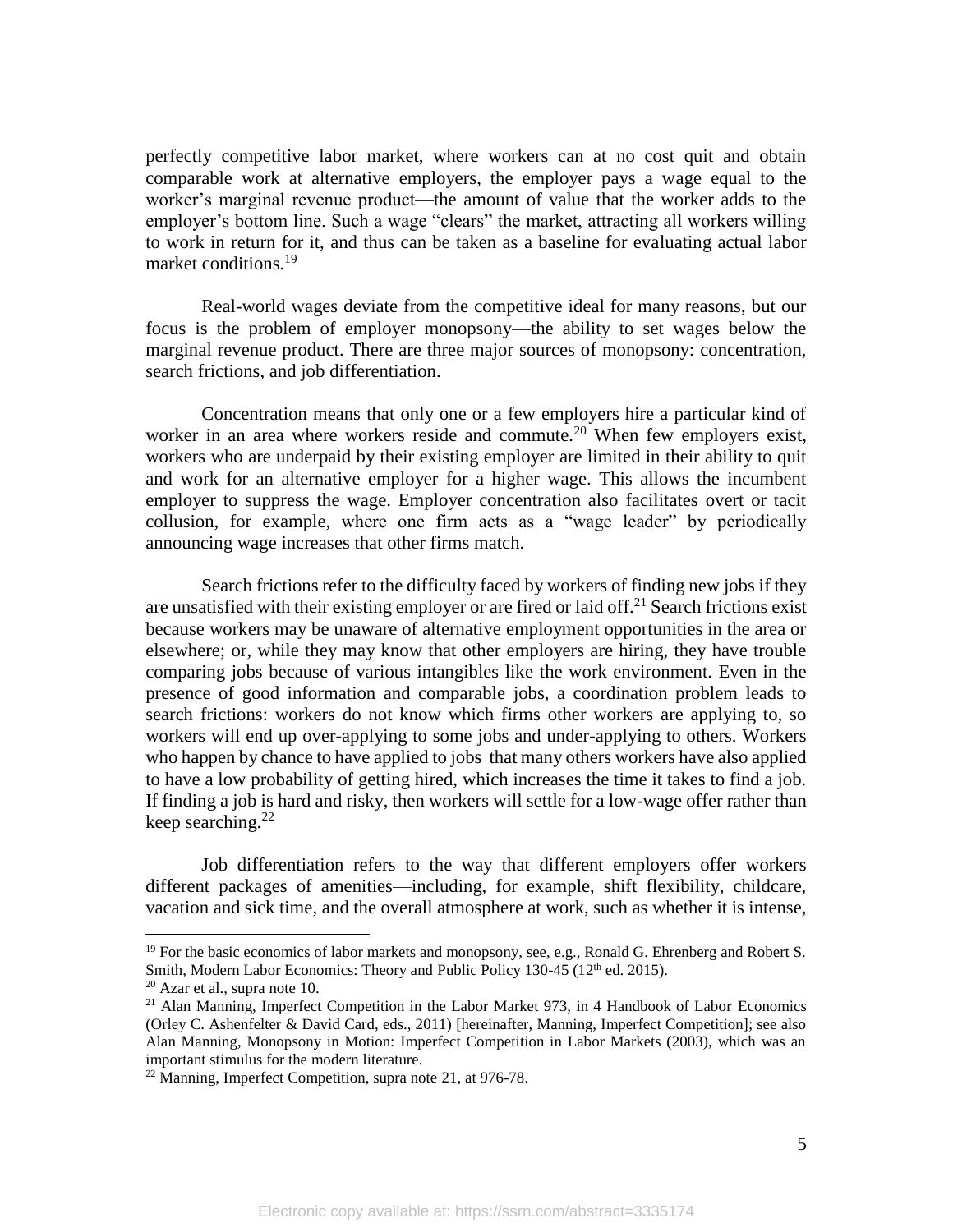relaxed, noisy, collegial, or competitive. Workers sort themselves across employers according to the amenities that are offered, but as a result they may become vulnerable to wage suppression because they cannot credibly threaten to leave one job for another where the amenities are quite different.<sup>23</sup>

Antitrust law has traditionally been concerned with the problem of concentration. Thus, in many if not most antitrust cases, the plaintiff must start by proving that the defendant possesses market power—meaning that the defendant controls a large share of a market and that only a few other firms control large shares as well. For product markets, an example would be Coca-Cola, which controls about 43% of the nationwide nonalcoholic beverages market.<sup>24</sup> For labor markets, an example would be Home Depot, which controlled 100% of the market for cargo and freight agents in 142 commuting zones (out of the 709 commuting zones throughout the United States) in 2016.<sup>25</sup> However, antitrust law is more broadly concerned with any friction that could allow a firm to charge prices above the competitive level for goods and services, and to pay prices below the competitive level when it buys goods, services, or labor.

Employers with monopsony power, whatever its source, can suppress wages (and degrade working conditions) in order to save labor costs. While some workers will quit as a result, an employer with monopsony power gains more in reduced labor costs than it loses from lower production. Both types of workers—those who continue working and those who quit—suffer from this state of affairs, and there is also harm to the economy as a result of the lower level of production.

Still, the distinction between concentration and the other sources of labor monopsony—search frictions and job differentiation—is important. Some antitrust doctrines are directed only to the problem of concentration. Blocking a merger, for example, can prevent concentration but it cannot lower search costs or counter job differentiation. But it is important to see that the other sources of labor monopsony can play a role in antitrust analysis. Search frictions and job differentiation can be the source of entry barriers that preserve a firm's monopsony, and under antitrust law the actions of a monopsonist—for example, its efforts to extend the monopsony into other markets are subject to special scrutiny. We will abstract from these distinctions henceforth, but they should be kept in mind.<sup>26</sup>

 $\overline{a}$  $^{23}$  Id.

<sup>24</sup> Coca-Cola Company's Market Share in the United States from 2004 to 2017, Statista, https://www.statista.com/statistics/225388/us-market-share-of-the-coca-cola-company-since-2004/.

 $25$  Based on the Burning Glass Technologies data and market definition used in Azar et al., supra note 10. <sup>26</sup> Because antitrust law focuses mainly on concentration, and can have only a limited impact on the other two sources of labor monopsony, even hypothetically perfect enforcement of antitrust law would leave a significant amount of labor monopsony intact. For a discussion, see Naidu & Posner, supra note 16, at 13- 16.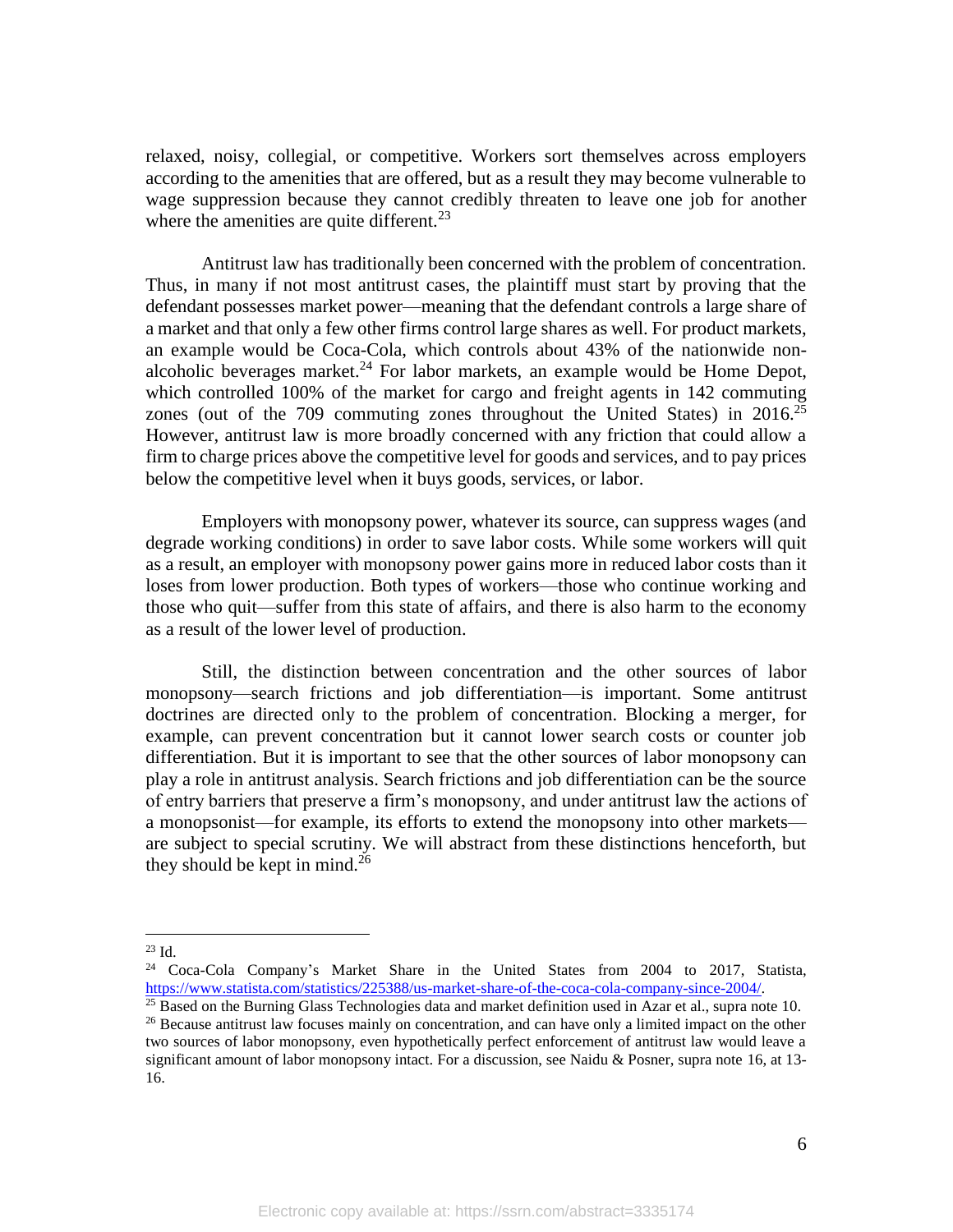#### B. The Monopsony Landscape

Monopsony prevails in a large number of US labor markets. Recent empirical work has documented this phenomenon by using the Herfindhal-Hirschman Index (HHI), which is widely used to assess monopoly power in the product market. The HHI for a product market equals the sum of the squares of the market share of the firms that compete within that product market, multiplied by 10,000. For example, if two firms divide the market equally, the HHI equals  $5,000 (0.5^2 \times 0.5^2 \times 10,000)$ . An HHI of zero represents the theoretical ideal of perfect competition, while an HHI of 10,000 represents a product market dominated by a single monopolist. The value of the index is higher when there are fewer firms selling a product or when one firm dominates the market (for example, for two firms the HHI is higher when one firm sells 90 percent of products and the other 10 percent than when each of the two firms sells 50 percent of products)—as these are the conditions in which the competitive harm caused by market concentration is greatest.

The Department of Justice and the Federal Trade Commission's Horizontal Merger Guidelines use the HHI to establish the conditions under which mergers and acquisitions among competitors are lawful.<sup>27</sup> An HHI above 1,500 means that a market is "moderately concentrated," and an HHI above 2,500 means that a market is "highly concentrated." When firms seek to merge in a market with a high HHI and when the merger would significantly increase the HHI, the government presumes that the merger is anticompetitive and may block it.

The HHI for a labor market is calculated in the same way as the HHI for a product market, except that the market share is the firm's share of a labor market, rather than its share of a product market. To measure labor market concentration, we look at the number of vacancies in a particular labor market, and calculate the HHI based on each firm's share of those vacancies. A market where four firms post 25% of jobs each is highly concentrated with an HHI of 2,500. But before we go further, we should explain how labor markets are defined.

### 1. Labor Markets

The labor market definition has three elements: type of job (or skills); geographic scope; and time. First, we define a labor market by the type of job. The empirical literature relies on a list of "Standard Occupational Classifications" (SOC) maintained by the Bureau of Labor Statistics,<sup>28</sup> and more specifically an occupation at the 6-digit SOC level, which represents a fairly specific definition of a job or occupation. Unfortunately, even the detailed 6-digit SOC level is probably too broad for labor market definition. For

<sup>27</sup> <sup>27</sup> U.S. Dep't of Justice and F.T.C., Horizontal Merger Guidelines (2010), https://www.justice.gov/atr/horizontal-merger-guidelines-08192010.

<sup>28</sup> *See* United States Dept. of Labor, Occupational Employment Statistics (2016), available at https://www.bls.gov/oes/current/oes\_stru.htm.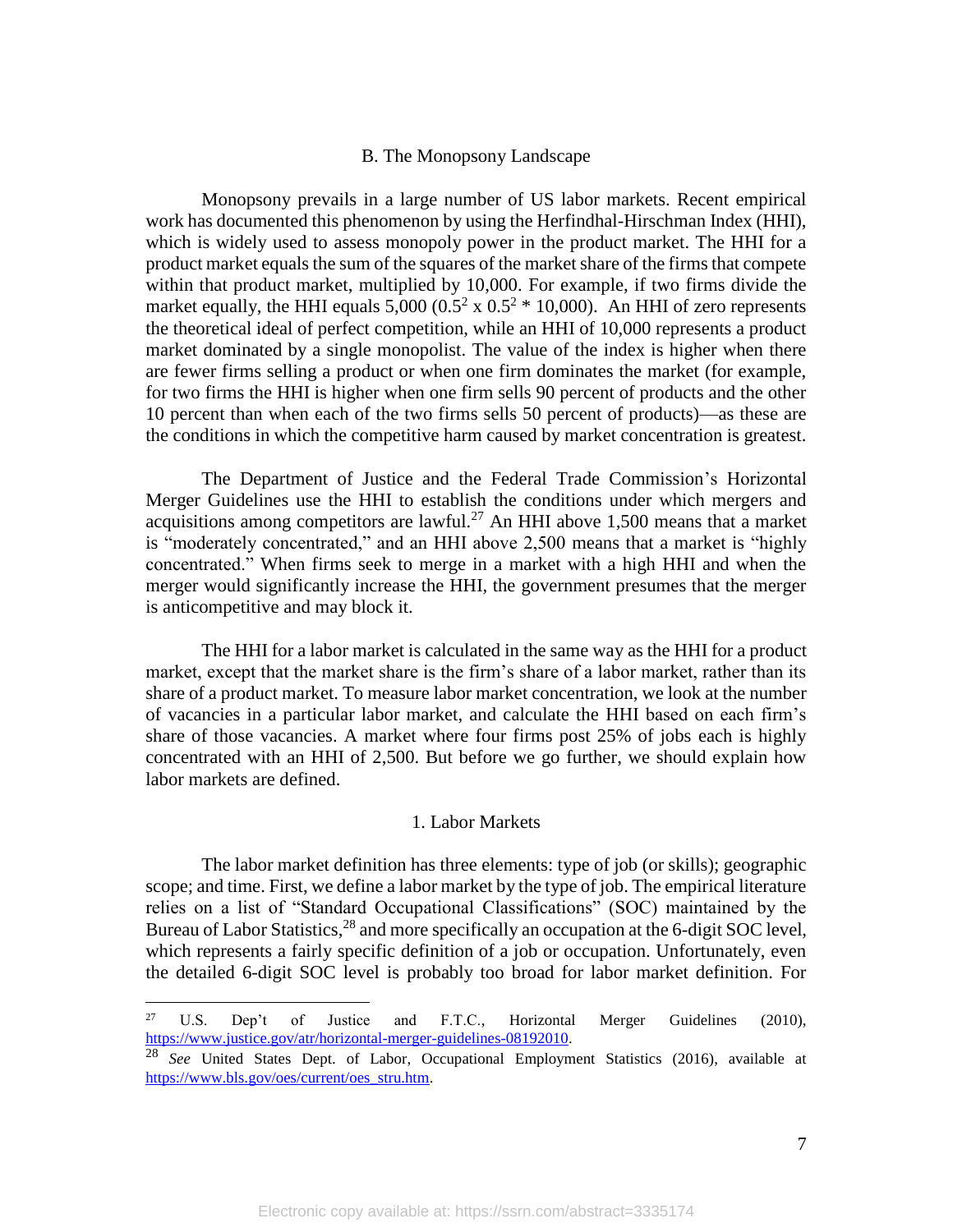example, "accountants and auditors" (13-2011) may be excessively broad because an experienced accountant may consider only a "senior accountant" job title position rather than the position of a junior or entry-level accountant.<sup>29</sup> Still, the SOC level is convenient for empirical work; because the SOC level is probably too broad, it also serves as a conservative assumption, with the result that the literature likely understates the degree of labor market concentration.

One may object that the SOC level is in fact also too narrow, at least for some workers. An accountant may tire of accounting and apply for a job as a manager of a business, or go to medical school and start over as a doctor. However, the key question is: when faced with lower wages, how likely is a worker to apply to a different job, or to quit a current job? The evidence shows that workers are not very sensitive to wages when choosing where to apply<sup>30</sup> or whether to quit a current job.<sup>31</sup> This limited sensitivity of workers to wages implies that employers have the latitude to lower wages below workers' marginal productivity without causing a large number of workers to quit.

Even though many occupations seem quite similar, the costs of switching occupations is high. Workers are more likely to switch between occupations that are similar in the kinds of tasks that are performed. However, the dissimilarity between tasks performed in different jobs is not the main barrier to transition across occupations;<sup>32</sup> this task dissimilarity accounts for only  $14%$  of the cost of switching occupations.<sup>33</sup> Even between two very similar occupations, moves are hampered by other types of entry costs, including re-training and occupational licensing. Removing all barriers to mobility would increase occupational switches by about ten times. The upshot is that, just because two occupations seem very similar, it does not mean that cost of switching from one to the other is low.

Because of high occupational switching costs, workers do not react strongly to changes in wages across occupations. The costs of switching across occupations can be estimated by comparing actual occupational switches with the occupational switches that would happen if workers simply went to the highest paying occupation. Using this reasoning, studies estimate that switching occupations can entail a loss between half a year and three years of earnings.<sup>34</sup> These losses are significant, and therefore it is plausible

<sup>&</sup>lt;sup>29</sup> Ioana Marinescu and Ronald Wolthoff, Opening the Black Box of the Matching Function: The Power of Words, NBER Working Paper No. 22508 (2016).

<sup>30</sup> Id; Jose Azar, Ioana Marinescu and Marshall Steinbaum, Measuring Labor Market Power Two Ways, Am. Econ. Ass'n Papers & Proc. (forthcoming 2019).

<sup>31</sup> Manning, Imperfect Competition, supra note 21, at 973.

<sup>&</sup>lt;sup>32</sup> Guido Matias Cortes and Giovanni Gallipoli, The Costs of Occupational Mobility: An Aggregate Analysis, 16 J. Eur. Econ. Ass'n 275 (2018).

<sup>33</sup> Id., at 279.

<sup>&</sup>lt;sup>34</sup> Erhan Artuç and John McLaren, Trade Policy and Wage Inequality: A Structural Analysis with Occupational and Sectoral Mobility, 97 J. Int'l Econ. 278 (2015); Etienne Lalé, Worker Reallocation Across Occupations: Confronting Data with Theory, 44 Lab. Econ. 51 (2017).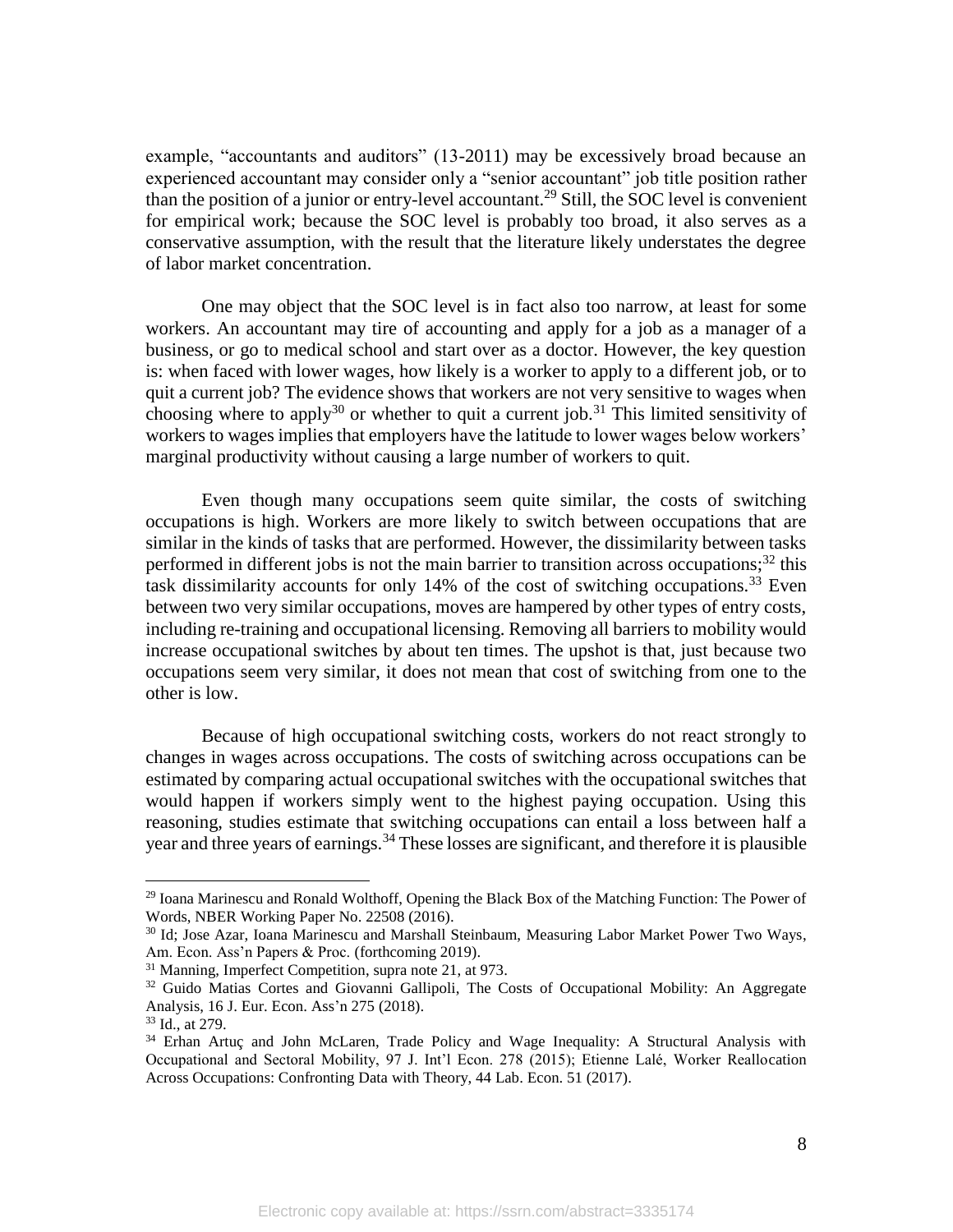that an employer that monopsonizes an occupation can impose a substantial wage cut without driving away many workers.

Second, we define the geographic scope of the market as the area where most workers work and live, and more specifically a commuting zone (CZ). Commuting zones are geographic area definitions comprising clusters of counties that were developed by the United States Department of Agriculture (USDA),<sup>35</sup> based on patterns of commuting. As we will discuss below, CZs are only approximations because some workers may commute across CZs, while others may refuse to take a job at the far end of the CZ in which she currently works. A very few labor markets—like the market for CEOs—may be national or international in scope. But again the results of the studies analyzing the impact of labor market concentration on wages are robust to different definitions of the geographic scope of the labor market, which suggests that the precise definition does not matter.<sup>36</sup>

Third, the labor market must be limited in time because job seekers can afford to be unemployed only for a limited period of time. The median duration of unemployment was about a quarter in 2016. In sum, we define a labor market as the combination of a 6 digit SOC occupation, a commuting zone, and a quarter, for example, accountants and auditors in Philadelphia in the first quarter of 2016.

### 2. Labor Market Monopsony

Labor market monopsony prevails when employers can pay workers wages below the competitive rate because of their high switch costs. As we noted above, monopsony has three sources: concentration, search frictions, and job differentiation. It is convenient to distinguish concentration because of the central role that it plays in antitrust role, so henceforth we will refer to concentration and non-concentration (that is, search frictions or job differentiation) sources of monopsony.

Elasticity. The most direct measure of labor market monopsony is labor supply elasticity, which refers to workers' sensitivity to wages. Elasticity of infinity means that a worker will quit (or not take a job) if the wage is reduced even a tiny amount below the competitive wage, while elasticity of zero means that a worker will stay put (or still take a job) even if the wage is reduced significantly. As a rough rule of thumb, and drawing on the product-market literature, we say that a monopsony exists—that is, a problem that deserves legal attention of some sort—if a small but significant non-transitory reduction in wages (5% is a rule of thumb) will not result in a substantial reduction in employment,

<sup>35</sup> *See* U.S. Dep't of Agriculture, Commuting Zones and Labor Market Areas (2012), available at https://www.ers.usda.gov/data-products/commuting-zones-and-labor-market-areas/.

<sup>&</sup>lt;sup>36</sup> Benmelech et al., supra note 10; Kevin Rinz, Labor Market Concentration, Earnings Inequality, and Earnings Mobility, Center for Economic Studies, US Census Bureau Working Paper 2018-10 (2018); Hershbein et al., supra note 10; Qui & Sojourner, supra note 10.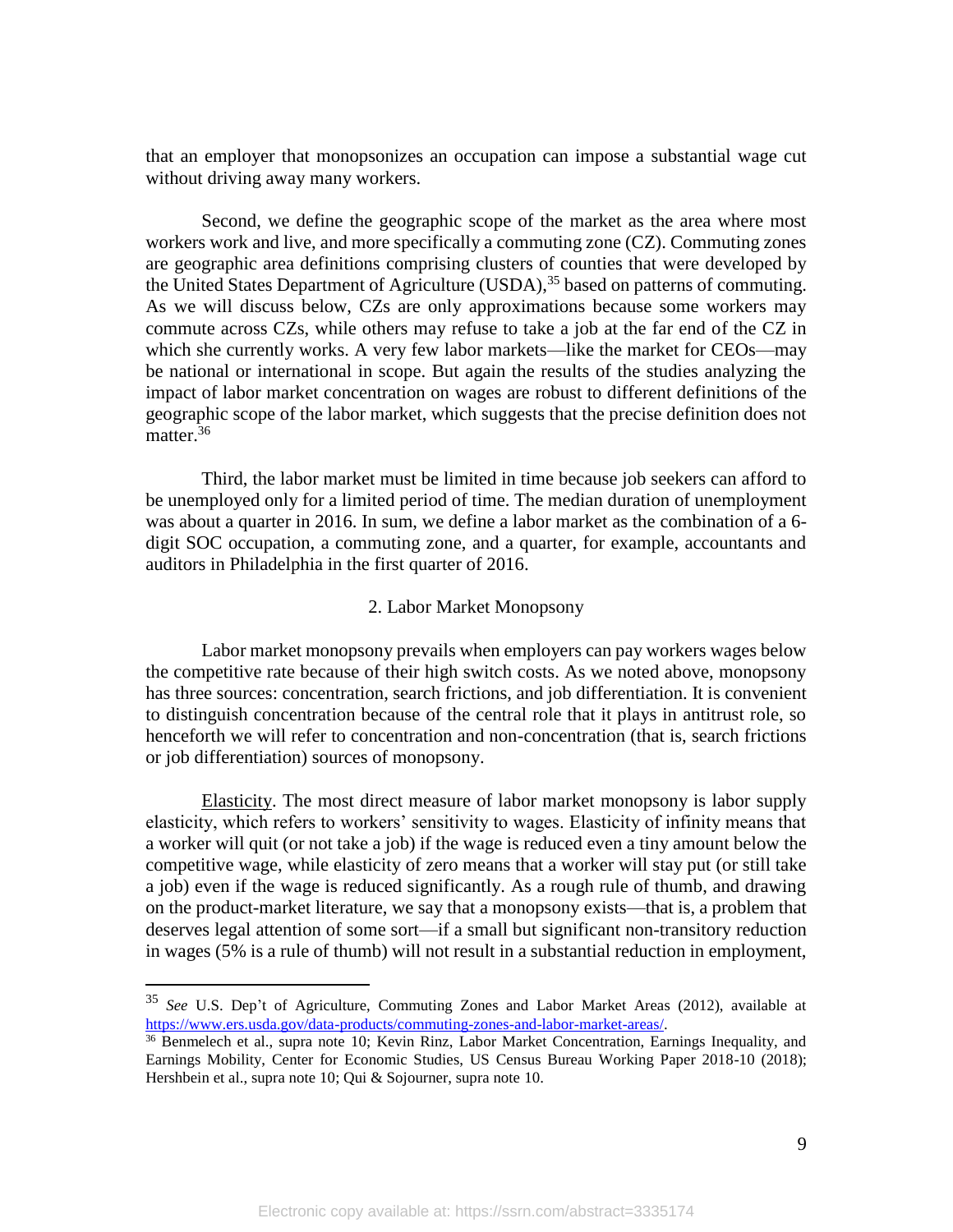given quitting and hiring rates.<sup>37</sup> As a rough point of reference, consider an elasticity of 2, which is common across labor markets.<sup>38</sup> An elasticity of 2 means that a 10% increase in wages entails a 20% increase in a firm's employment. If the elasticity is below 2, then an employer that monopsonizes a labor market can profitably reduce wages by 5%.

HHI. The HHI for a labor market is calculated in the same way as the HHI for a product market, except that the market share is the firm's share of a labor market, rather than its share of a product market. To measure labor market concentration, we look at the number of vacancies in a particular labor market, and calculate the HHI based on each firm's share of those vacancies. A market where four firms post 25% of jobs each is highly concentrated with an HHI of 2,500.

Relationship between Elasticity and HHI. The elasticity measure reflects all three sources of monopsony power, while the HHI measures only concentration. Thus, for any market, the HHI necessarily understates employer power. Nonetheless, HHI and elasticity are correlated. Across all labor markets, a 10% increase in HHI is associated with a 2.2% decrease in a measure of the labor supply elasticity.<sup>39</sup> Across markets, wages decline with HHI, even after we control for the labor supply elasticity: this shows that concentration is an important determinant of wages, even after we account for labor market frictions captured by the labor supply elasticity.<sup>40</sup> Because of the traditional role of HHI in antitrust enforcement, we will focus on HHI in this Article.

Market power. Any labor market can be more or less monopsonistic, but there is another variable of interest: the power of any particular employer, which is usually measured in terms of market share. If a market is highly concentrated, there will typically be one, two, or three very large employers, and these employers will usually be the focus of antitrust law. It is also possible for a market to be less highly concentrated but still inelastic—for example, if there are high job search costs. These markets pose a challenge to antitrust enforcement because the various small employers probably do not take any actions that could be penalized, and hence deterred, in a practical way.

## B. Empirical Findings

We can now turn to the results of the empirical literature. According to a leading study, in 2016, labor market concentration exceeded the high concentration threshold of 2,500 Herfindhal-Hirschman Index in  $60\%$  of US labor markets.<sup>41</sup> These highly

 $37$  Cf. Horizontal Merger Guidelines, supra note 27, § 4.1 (describing the rule for product markets); Naidu, Posner, & Weyl, supra note 19, at 574-75.

<sup>38</sup> Azar et al., supra note 10, at 10.

 $39$  Azar, Marinescu & Steinbaum, supra note 30. In this paper, the labor supply elasticity is approximated by the application elasticity, i.e., the percent increase in applications that results from a percent increase in the advertised wage.

<sup>40</sup> Id.

<sup>41</sup> Azar et al., supra note 10.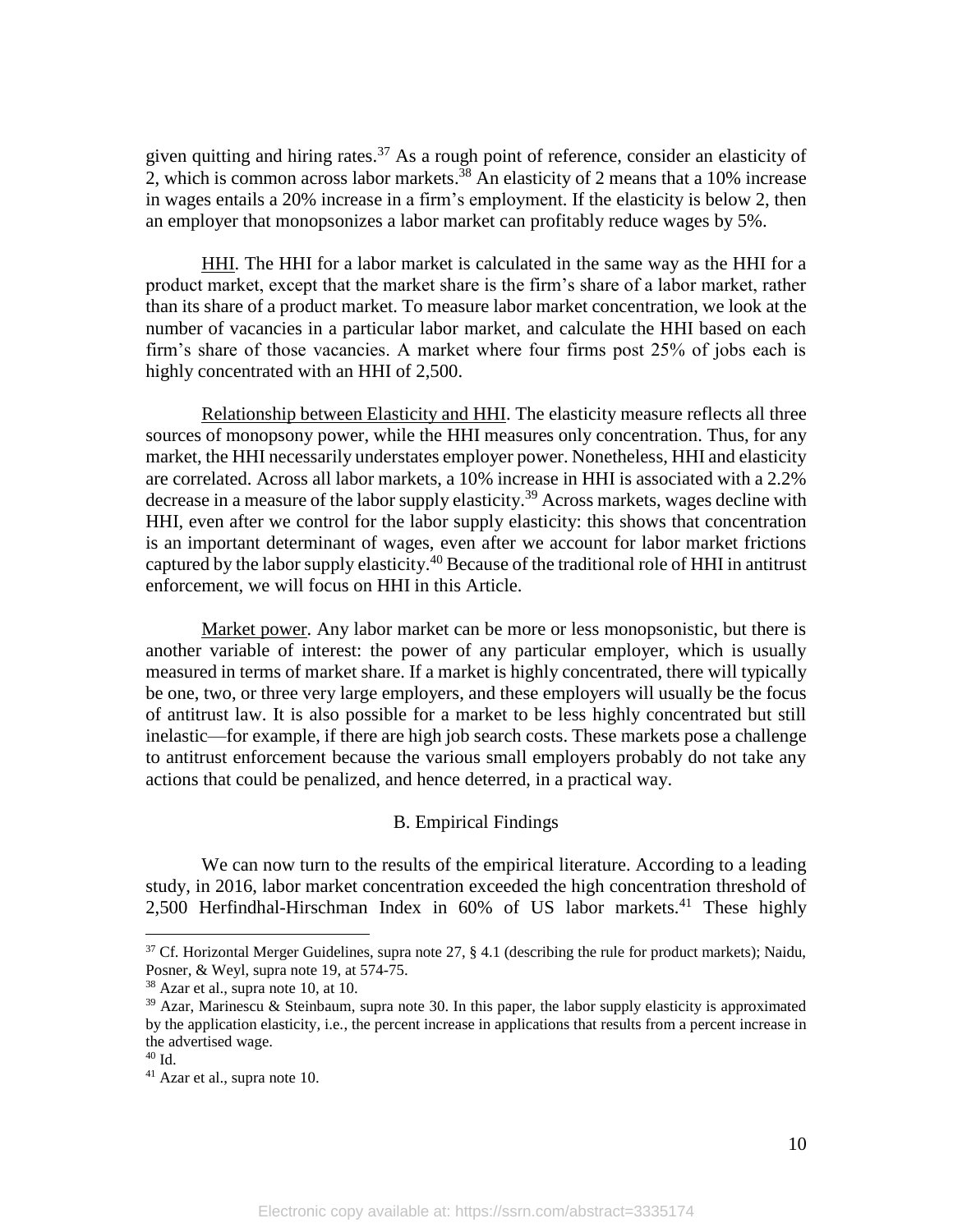concentrated markets account for 20 percent of U.S. employment. Larger cities generally have lower labor market concentration while labor markets are more concentrated in rural areas: for example, the labor markets in the Chicago commuting zone have a low average concentration (HHI of 301), while the labor markets in Kankakee and Iroquois counties (which form a commuting zone immediately south of the Chicago commuting zone) have a very high average concentration (HHI of 5,184, see red area in the Figure 1 below<sup>42</sup>). More broadly, the five least concentrated commuting zones have an average HHI below 400 and are: Los Angeles, New York, San Francisco, Philadelphia, and Chicago. The five most concentrated commuting zones are all in rural areas and have an average HHI above 8,800. This geographical variation reflects a well-understood fact about commuting: there is only so far that people are willing to commute. So in a densely populated area, there will be more employers, and hence more competition among employers for workers. Labor market concentration also varies across regions of the country, with higher concentration across a broad swath of the middle of the country.

 $\overline{a}$ <sup>42</sup> Id.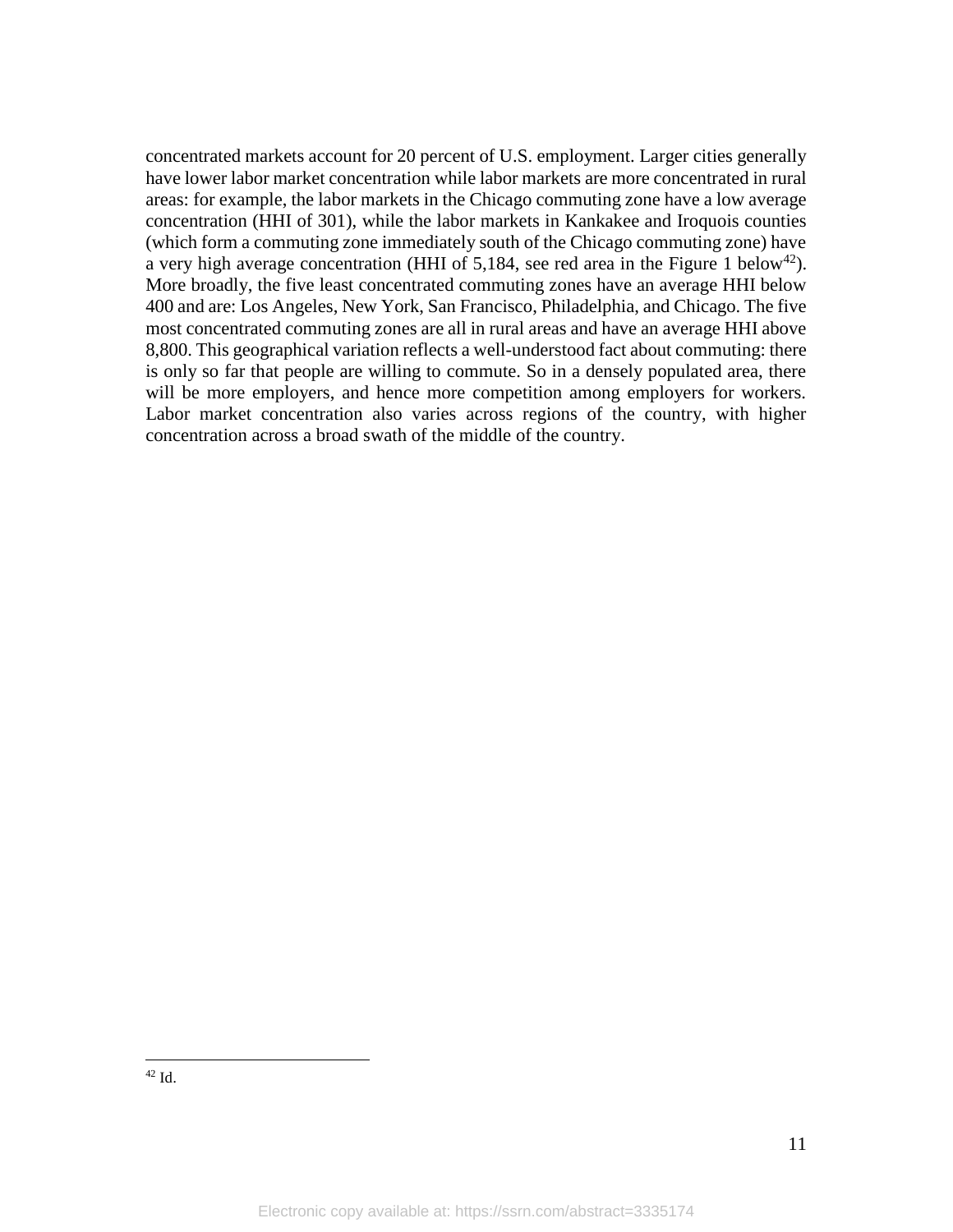

Figure 1. Average HHI by commuting zone, based on vacancy shares. This figure shows the average of the Herfindahl-Hirschman Index by commuting zone code for the top 200 SOC-6 occupations (ranked based on the number of vacancies) over the period 2016Q1-2016Q4 in the Burning Glass Technologies dataset. The categories we use for HHI concentration levels are: "Low": HHI between 0 and 1500; "Moderate": HHI between 1500 and 2500; "High": HHI between 2500 and 5000; "Very High": HHI between 5000 and 10000. These categories correspond to the DOJ/FTC guidelines, except that we add the additional distinction between high and very high concentration levels around the 5,000 HHI threshold. Market shares are defined as the sum of vacancies by a given firm in a given market (6-digit SOC by commuting zone) and year-quarter divided by total vacancies posted in that market and year-quarter.

Among the 30 largest occupations, the least concentrated occupation is "registered nurses" while the most concentrated is "marketing managers." Among these common occupations, the top seven most concentrated occupations—marketing managers, management analysts, computer systems analysts, financial analysts, information security analysts, web developers, software developers who specialize in applications—are all highly skilled, but below there are a variety of high and low skilled occupations, including medical and health service managers, and customer service representatives.<sup>43</sup> These findings accord with economic theory. Many different employers hire low-skill workers such as customer service representatives or secretaries and administrative assistants, while a high-skill worker invests in skills that may be suitable for only a small number of employers. But labor monopsony harms low-skill workers as well, especially in rural areas where few employers of any kind exist in any given commuting zone.

 $43$  Id., Figure 4.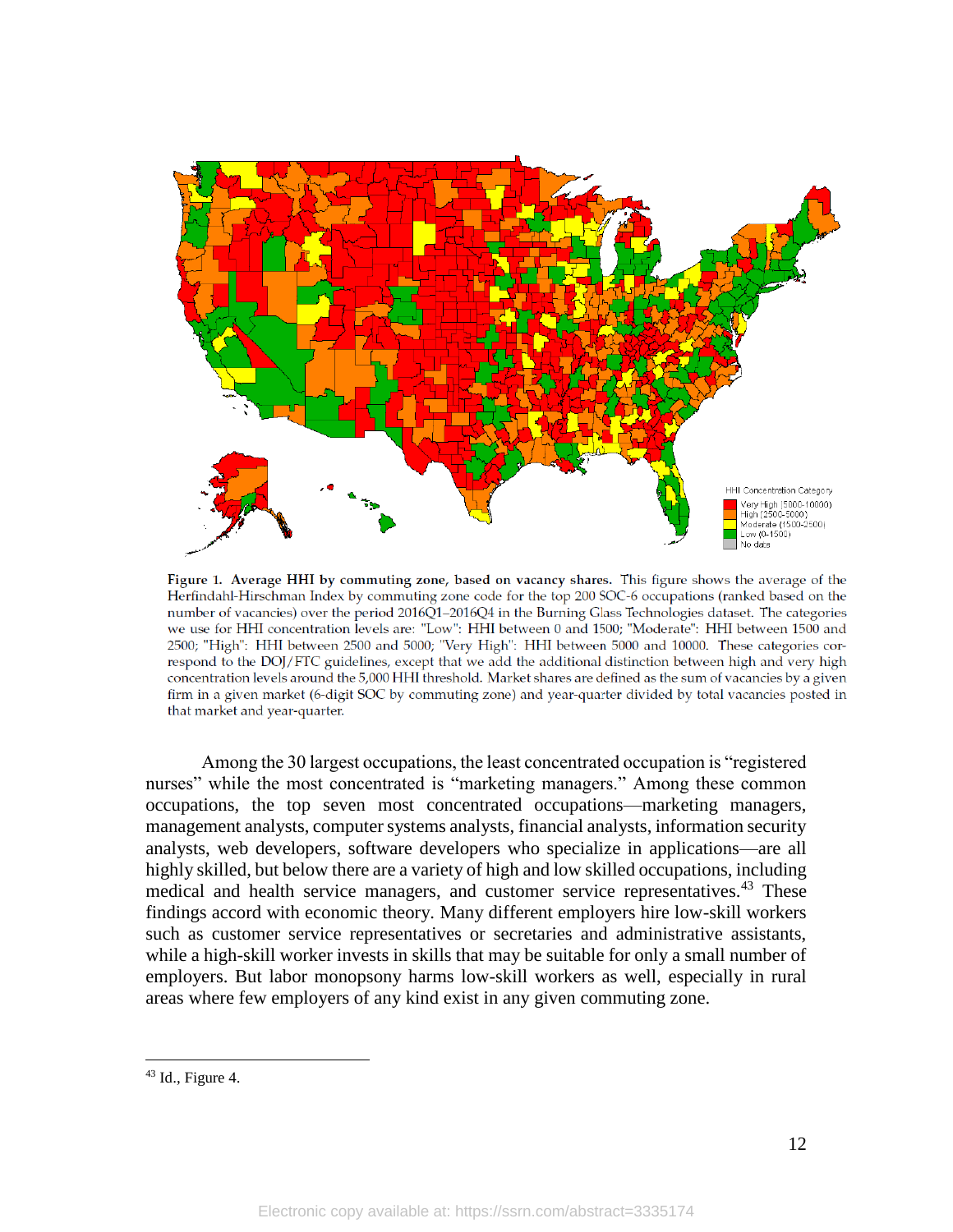Higher concentration is associated with lower wages for workers. An increase in HHI by 10% in a given labor market is associated with a decrease in posted wages for job vacancies by  $0.4\%$  to  $1.5\%$ .<sup>44</sup> To illustrate, a legal secretary is looking for a job in Columbus, Ohio. The average pay there is about \$33,000 a year, and the HHI is 2,969, already above the high concentration threshold. Suppose that, following a merger of law firms, the HHI increases by 27% to 3,762. This means that the wage for a legal secretary would decrease by up to  $1.5\%$  \*2.7\*33,000=\$1,337. Thus, as a result of the merger, new legal secretary jobs in Columbus, Ohio would pay \$31,663 per year instead of \$33,000, all else equal.

To understand the effect of concentration on a worker's life, we can look to a farm equipment mechanic named Matt Gies, whose woes were chronicled in a New York Times article. <sup>45</sup> Mr. Gies was raised on a farm and always wanted to repair farm equipment. As a young man, he was hired by a local farm equipment distributor. Later, Mr. Gies's employer was purchased by a bigger corporation, Riesterer & Schnell. His hours increased and his pay stayed almost flat, so he quit. However, he could not find another job as a farm equipment mechanic because most of these jobs were offered by Riesterer & Schnell, which owned several local distributors. This pattern is consistent with the very high level of labor market concentration for farm equipment mechanics in the whole U.S.<sup>46</sup> While Mr. Gies was able to find other jobs, these jobs did not bring him the same satisfaction and at the time that the Times published its article about him he was still looking for a job as a farm equipment mechanic, while doing occasional freelance repair work for acquaintances.

It is sometimes assumed that labor market and product market concentration coincide, as a result of which antitrust enforcement aimed at product market concentration would take care of labor market concentration as well. However, the data shows that labor market concentration is distinct from product market concentration and that it is labor market concentration rather than product market concentration that tends to depress wages. While labor market concentration is higher for more product-concentrated industries than for less product-concentrated industries, this pattern is not very strong.<sup>47</sup> For example, plastic product manufacturing and cement and concrete product manufacturing both have a product market HHI below the low concentration threshold. However, the top occupation in plastics, "Molding, Coremaking, and Casting Machine Setters, Operators, and Tenders, Metal and Plastics," has an HHI above 5,000. By contrast, the top occupation in cement and concrete is "Heavy and Tractor-Trailer Truck Drivers," which has a very low labor market HHI below 500. A more familiar example is mining. Mines are often the only significant employers in a commuting zone, and hence

<sup>44</sup> Jose Azar, Ioana Marinescu, and Marshall Steinbaum, Labor Market Concentration, NBER Working Paper No. 24147 (2017).

<sup>45</sup> Schieber & Casselman, supra note 12.

<sup>46</sup> Azar, Marinescu & Steinbaum, supra note **Error! Bookmark not defined.**.

<sup>47</sup> Azar et al., supra note 10.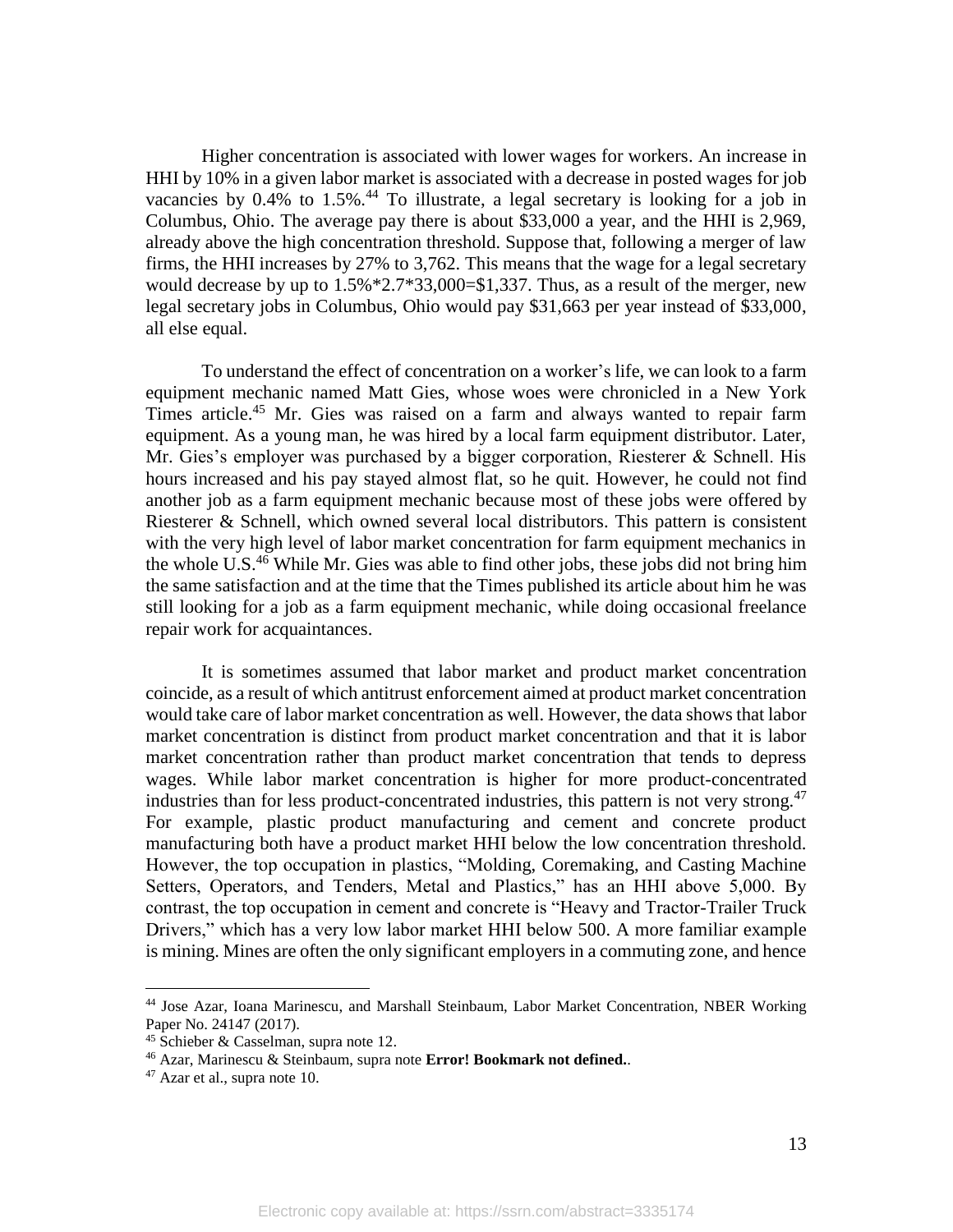the labor market for skilled miners is typically concentrated; but mines sell their products into national or global markets that are usually competitive. This shows that antitrust enforcement cannot rely on product market concentration to capture the degree of competition in the labor market.

The recent discovery that most labor markets are highly concentrated led some commentators to speculate that rising labor market concentration explains the stagnation of wages since the 1970s. But the story is more complex. Labor market concentration decreased between 2000 and 2010 and has increased after 2010.<sup>48</sup> If we define a labor market by an industry (and commuting zone) rather than an occupation (and commuting zone), the data allow us to go back further in time to 1970, and indicates that industrybased labor market concentration decreased between 1970 and 2010 before shifting direction in 2010.<sup>49</sup> The decline in industry-based labor market concentration is partly driven by the increasing entry of large firms in commuting zones, for example, Walmart. Because concentration has decreased since 2000, rising concentration alone cannot explain wage stagnation. However, this is no reason for lax antitrust enforcement since labor market concentration has suppressed wages even in the recent period during which concentration has been lower than in the early  $2000s$ .<sup>50</sup>

For another angle on the problem of monopsony, we can look at elasticity numbers rather than HHI. One way of measuring the labor supply elasticity is to estimate how the number of applications changes when posted wages increases. The average elasticity across markets is about 0.43, implying that a 10% increase in posted wages increases the number of applicants to a vacancy by  $4.3\%$ .<sup>51</sup> For 80% of workers living in the less densely populated commuting zones, the elasticity is very small and close to zero. Even in the 1% most densely populated areas, the elasticity is no greater than 5, a level well below 10, a figure that roughly approximates perfect competition.<sup>52</sup> Thus, the common intuition that cities have perfectly competitive markets turns out to be false.

The negative relationship between labor market concentration and wages in the United States has been confirmed using different data sources, time periods, and definitions of the labor market.<sup>53</sup> Importantly, some of these studies used administrative data on employment, which shows that potential issues with job vacancies data are not driving the results. Studies have also specifically investigated the impact of mergers. One recent study looks at mergers from 1978 to 2016 between competing manufacturing firms that each owned at least one plant in a local labor market. The study measured how the

<sup>48</sup> Qui & Sojourner, supra note 10.

<sup>49</sup> Rinz, supra note 36; Hershbein et al., supra note 10.

<sup>50</sup> Azar, Marinescu & Steinbaum, supra note **Error! Bookmark not defined.**.

<sup>51</sup> Azar, Marinescu & Steinbaum, supra note 30.

<sup>52</sup> Suresh Naidu, Eric A. Posner and E. Glen Weyl, Antitrust Remedies for Labor Market Power, 132 Harv. L. Rev. 536 (2018).

<sup>53</sup> See Benmelech et al., supra note 10; Rinz, supra note 36; Hershbein et al., supra note 10.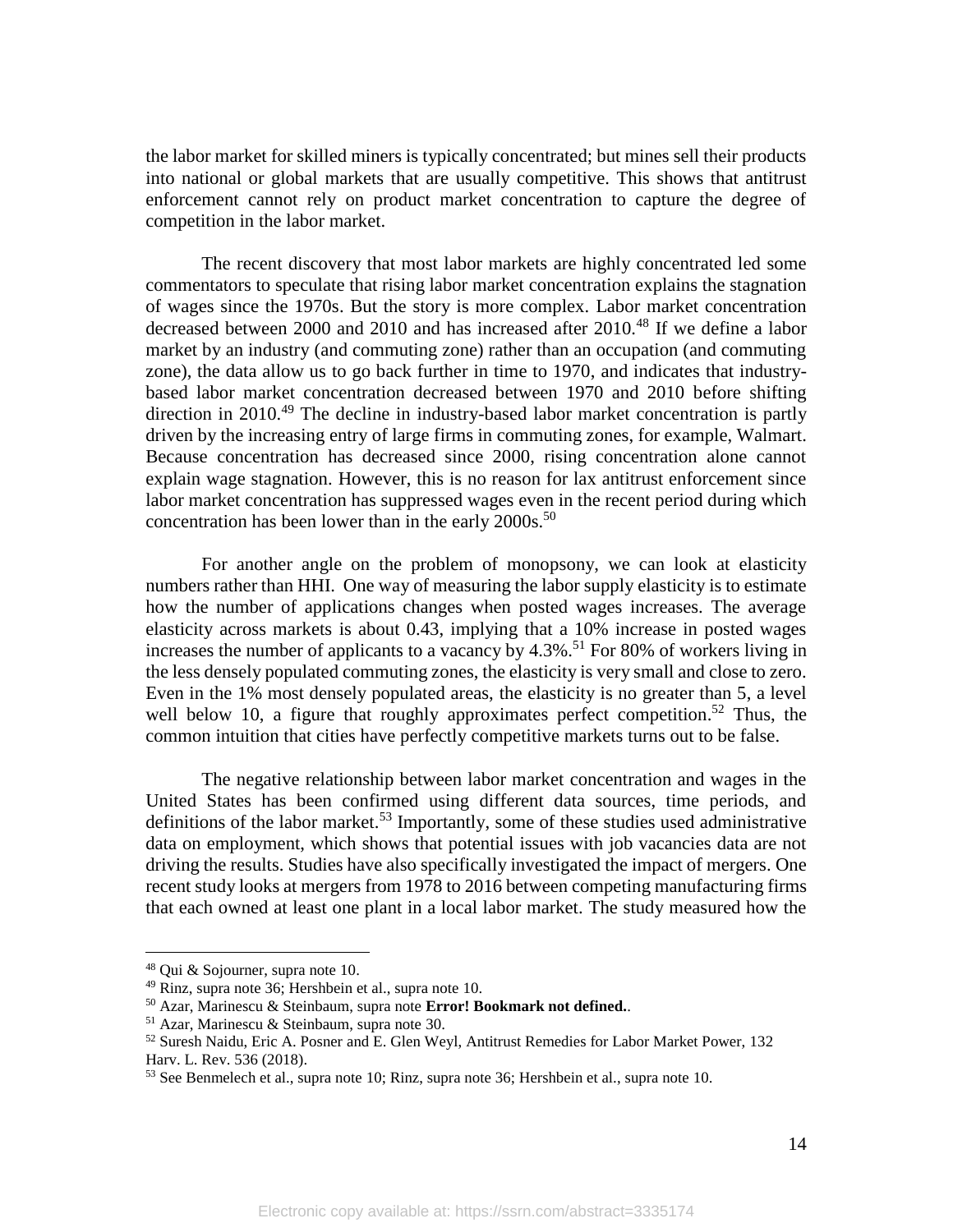mergers increased HHI, and then measured the wage impact of the HHI increase induced by mergers. The study found that the mergers, through their effect on HHI, suppressed wages at an economically substantive and statistically significant level.<sup>54</sup> Another study focuses on hospital mergers and shows that, when the merger significantly increases the labor market HHI, the wages of specialized personnel decrease.<sup>55</sup> That study also found that the wages of skilled hospital personnel are about 5% lower in markets above 2,500 HHI compared to perfectly competitive markets, and these same wages are about 18% lower in monopsony labor markets with 10,000 HHI. These additional studies of monopsony also show that, when unionization is higher, the negative wage impact of  $HHI<sup>56</sup>$  and HHI-increasing mergers<sup>57</sup> is lessened. While concentration could be associated with uncontrolled-for variables that reduce wages, the negative impact of mergers on wages confirm that market power is one of the reasons why we observe a negative association between wages and concentration.

Theory predicts that labor market concentration should decrease employment as well as wages. However, determining whether concentration reduces employment because of monopsony is tricky because concentration could also lower employment as a result of efficiencies: for example, two hospitals that merge no longer need two accounting departments, and thus may be able to fire accountants and support staff without losing productivity. The study of hospital mergers found negative wage effects but no output or employment effects.<sup>58</sup> This null effect on output and employment makes the anticompetitive wage suppression effect more convincing, since it is difficult to ascribe the wage reduction to a decline in labor demand for specialized hospital personnel. Wages plausibly decreased because workers' bargaining power declined in the face of higher labor market concentration. Even when employment does not decline as a result of an increase in concentration, there are other ways employers can use their better competitive position: for example, evidence from all U.S. labor markets shows that, when labor market concentration increases, employers require higher skill levels for the same type of job. <sup>59</sup> To the extent that employers can hire more skilled workers for the same or a lower wage level, labor market concentration depresses the rewards to productive work even more than is apparent by just looking at the average wage in an occupation.

While the unemployment rate in the U.S. economy in January 2019 is very low at 4.4%, the share of working age Americans who participate in the labor market is still below the level prior to the 2008 recession. <sup>60</sup> Low wages from the monopsony power exercised by employers may discourage workers from looking for jobs.

<sup>54</sup> Benmelech et al., supra note 10, at 18.

<sup>55</sup> Elena Prager and Matt Schmitt, Employer Consolidation and Wages: Evidence from Hospitals (2018).

<sup>56</sup> Benmelech et al., supra note 10.

<sup>57</sup> Prager & Schmitt, supra note 55.

<sup>58</sup> Id.

<sup>59</sup> Hershbein et al., supra note 10.

<sup>60</sup> Bureau of Labor Statistics, Labor Force Statistics From the Current Population Survey, https://data.bls.gov/pdq/SurveyOutputServlet (visited on February 17, 2019).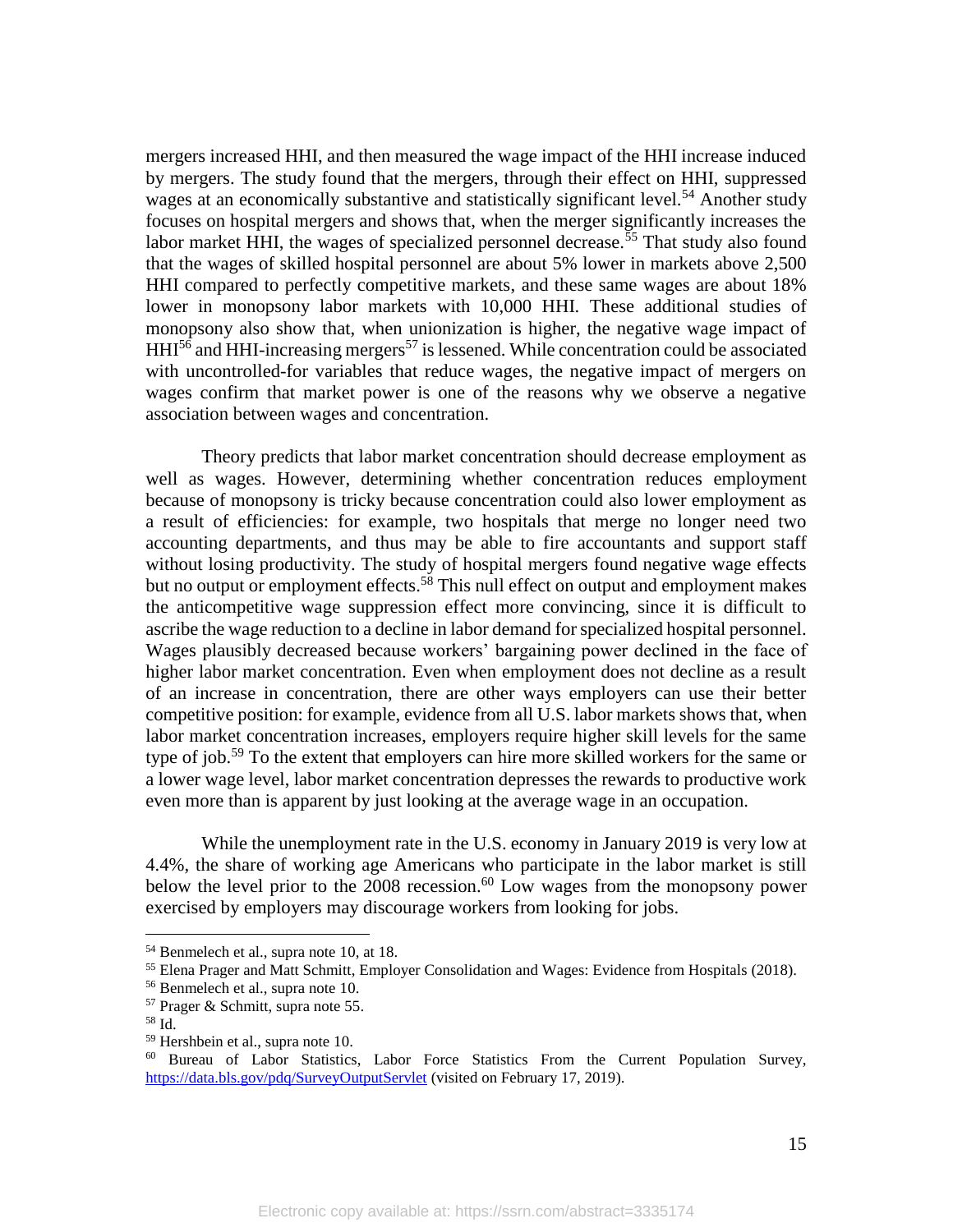Overall, given the negative relationship between labor market concentration and wages, and the pervasiveness of labor market concentration in the United States, the time is ripe for labor-side antitrust litigation.

### II. The Antitrust Litigation Gap

Antitrust law is embodied in statutes that prohibit anticompetitive practices in any kind of market. The most important of these statutes are section 1 of the Sherman Act, which prohibits "restraints of trade;" section 2 of the Sherman Act, which prohibits monopolization; and section 7 of the Clayton Act, which prohibits mergers that substantially lessen competition. The courts have acknowledged that the law applies to labor markets as well as to product and other markets, and on a number of occasions employers have been held liable for anticompetitive labor market practices or settled lawsuits that challenged such practices. But cases against labor monopsonists are extremely rare. In this Part, we provide the legal background and then turn to explanation.

## A. The Law

The Sherman Act is a short, ambiguous statute that sought to tackle the problem of market concentration during the Gilded Age. Politicians and commentators at the time did not make a sharp distinction between product markets and labor markets. They worried that the immense trusts that monopolized sectors of the economy—oil, steel, sugar, railroads—posed a broad economic and political threat. The word "monopsony" would not be coined until decades later, but everyone understood that the trusts could suppress the wages of workers as well as raised the prices of goods.<sup>61</sup> Thus, when section 1 declares in broad terms that "Every contract, combination in the form of trust or otherwise, or conspiracy, in restraint of trade or commerce among the several States, or with foreign nations, is declared to be illegal,"<sup>62</sup> it refers to restraints of trade that suppress wages as well as restraints of trade that raise prices. Likewise, when section 2 imposes penalties on "Every person who shall monopolize, or attempt to monopolize, or combine or conspire with any other person or persons, to monopolize any part of the trade or commerce,"<sup>63</sup> it encompasses monopsonization as well as monopolization. Similarly, the Clayton Act of 1914, which strengthened antitrust law, made no distinction between product and labor markets. Section 7 prohibits stock acquisitions where "the effect of

<sup>61</sup> William Letwin, Law and Economic Policy in America: The Evolution of the Sherman Antitrust Act 58- 59, 70 (1965). At the same time, organized labor did not lobby for the Sherman Act or demand antitrust investigations. Unions realized that an employer may refuse to raise wages because it feared that higher labor costs would force it to raise prices and lose market share, and that therefore combinations of employers may be more willing to raise wages than individual employers. For a contemporary account, see 1 Arthur J. Eddy, The Law of Combinations 247-49 (1901); and for a more recent history, see David Brody, Workers in Industrial America: Essays on the Twentieth Century Struggle 21-32 (1980).

<sup>62</sup> 15 U.S.C. § 1.

<sup>63</sup> 15 U.S.C. § 2.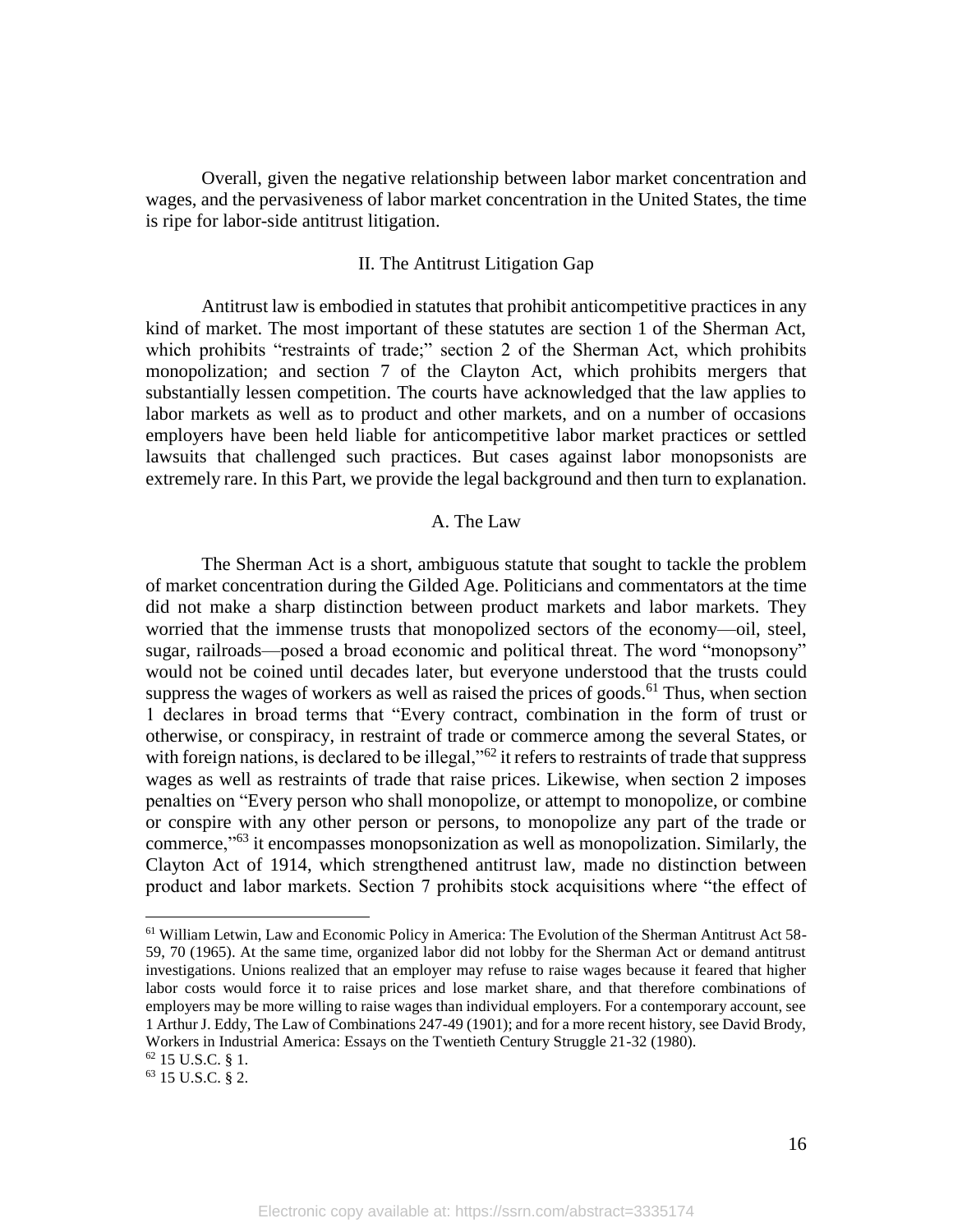such acquisition may be substantially to lessen competition, or to tend to create a monopoly."<sup>64</sup> The Supreme Court has confirmed that antitrust law applies to labor markets in the same way that it applies to product markets.<sup>65</sup> Thus, one would expect similar patterns of litigation with respect to both markets.

### 1. Sherman Act, Section 1

Product markets. Under section 1, firms are prohibited from entering agreements that have an anticompetitive effect. Some agreements are presumptively ("per se") illegal because they are very likely to stifle competition. Most price-fixing agreements are per se illegal, because they prevent price competition, though there are some unusual cases where price-fixing may be necessary for the goods to be produced. Agreements to divide a market geographically or to limit competition over customers are also typically per se illegal. However, most agreements are more complex and require a "rule of reason analysis," where the court must determine that the conspirators possess sufficient market power to be able to restrain competition, and that the agreement lacks a procompetitive justification. Vertical restraints of trade—agreements between parties at different locations on the distribution chain—are subject to rule of reason analysis. Because the parties to the agreement do not compete, the agreement is not obviously anticompetitive, and so then the question becomes whether the agreement enables one party (or both parties) to block competition from its (or their) competitors.<sup>66</sup>

Courts routinely adjudicate section 1 product market cases. A Westlaw search suggests about 50 cases per year.<sup>67</sup> The cases are far too diverse to summarize, but a few general points can be made. Defendants include many of the largest and most important corporations in the United States. Many of the cases involve blatant antitrust violations (some of which resulted in criminal prosecution), where top executives met secretly to set prices or carve out product or geographic markets. A huge number of cases involve more subtle settings, where, for example, competitors exchange pricing information, conduct joint ventures, participate in trade associations, and agree with upstream suppliers or downstream buyers to limit resale, control quality, refuse to deal with competitors, and so on.

Labor markets. Section 1 applies to agreements to restrain competition in labor markets in the same way as it applies to product markets. Plaintiffs benefit from the per se rule when the agreement involves simple wage-fixing agreements.<sup>68</sup> Otherwise, with a

<sup>64</sup> 15 U.S.C. § 18.

<sup>65</sup> See *supra* note 13.

<sup>66</sup> Herbert Hovenkamp, The Rule of Reason, 70 Fla. L. Rev. 81 (2018).

<sup>&</sup>lt;sup>67</sup> Based on a Westlaw search for "section /3 1 /3 sherman +1 act & product +1 market" (January 18, 2019), which yielded 47 hits for the last year, and 161 hits for the last three years.

<sup>68</sup> DOJ/FTC Guidelines, Statement 6(B) at 64; Fleischman v. Albany Med. Ctr., 728 F. Supp. 2d 130, 162 (N.D.N.Y. 2010) (denying motion to dismiss per se wage-fixing claim).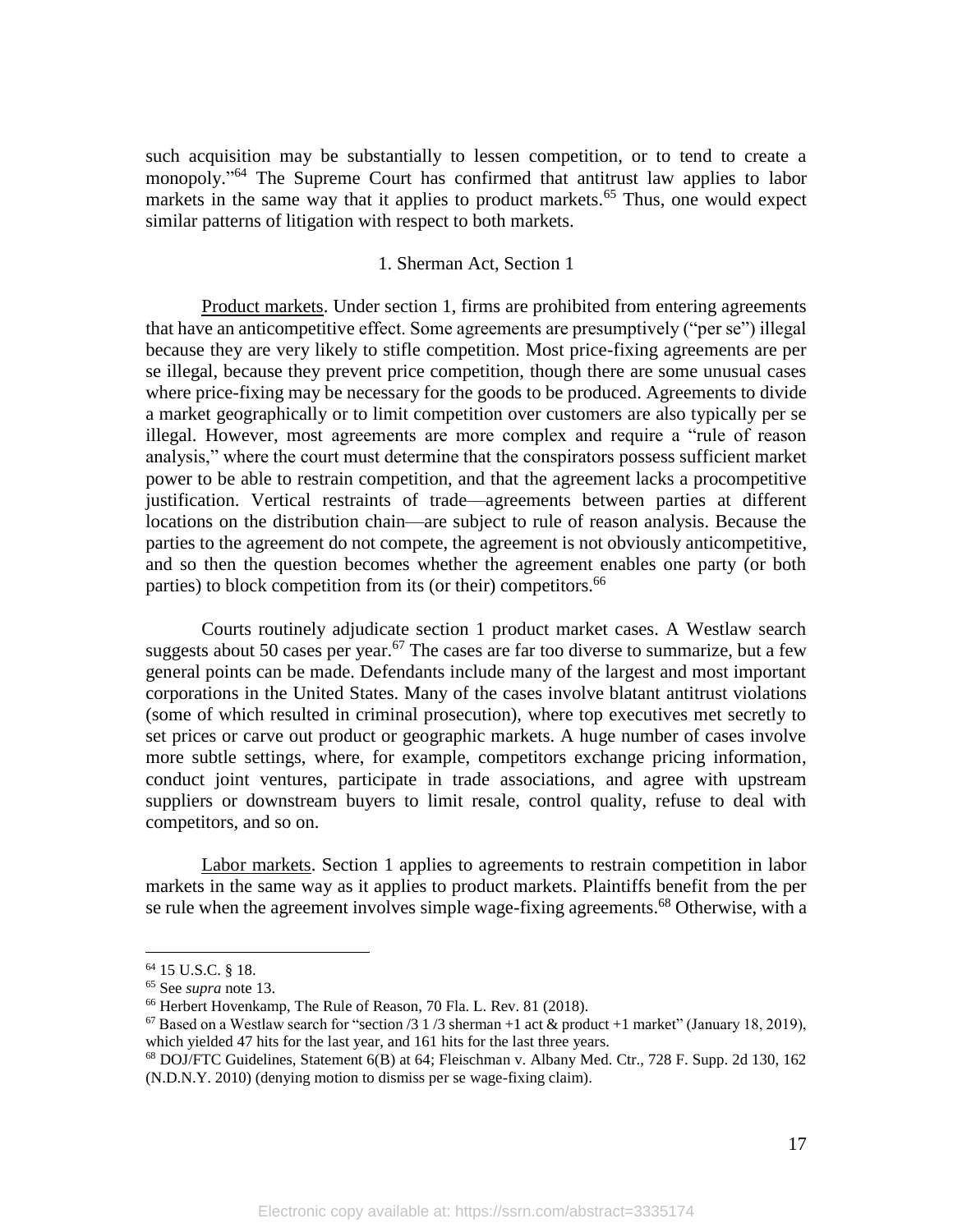few exceptions,<sup>69</sup> they have been forced to contend with the rule of reason. They must thus show that the defendants enjoy market power sufficient for them to restrain labor market competition, and that the agreement actually hinders rather than advances competition.

Courts rarely adjudicate section 1 labor market cases. A Westlaw search suggests about 5 cases per year, about a tenth of the results for product market cases.<sup>70</sup> And about half of these cases involve the special setting of sports leagues.<sup>71</sup> In the sports league cases, a league—the National Football League, the National Collegiate Athletic Association—coordinates various businesses that operate teams that compete against each other. The league agreement may restrict competition in multiple ways, for example, by regulating how much the teams pay players—in the NCAA case, the teams pay the players nothing. Courts use rule of reason analysis to distinguish restrictions that are necessary to ensure that league play is possible, and those that merely suppress compensation for athletes

The remaining cases are more straightforward lawsuits against competitors in a particular industry who are accused of holding down wages. In Fleischman v. Albany Medical Center,<sup>72</sup> for example, a class of registered nurses accused hospitals in the Albany area of agreeing to suppress wages for these employees. There are a handful of other such cases, mainly in the hospital industry.<sup>73</sup>

An instructive case is Todd v. Exxon, which shows the barriers facing plaintiffs who seek relief from monposony. Employees of fourteen oil and petrochemical companies alleged that the companies exchanged salary information for nonunion managerial, professional, and technical (MPT) employees in the industry as a part of a conspiracy to suppress wages. The plaintiffs argued that the companies, which jointly employed 80-90% of these employees, used the information to determine wages. The plaintiff provided statistical evidence that one of the defendants, Exxon, reduced pay over the relevant time period while keeping it in line with its competitors.<sup>74</sup>

The district court dismissed the case for several reasons. First, it said that the plaintiff failed to plausibly define what it called the "product market"—it meant the labor market—because the employees are not "reasonably interchangeable." Second, it believed that the relevant labor market must encompass every industry in which the MPT employees could obtain jobs—not just the oil industry—and thus the actual market share

<sup>69</sup> See infra, on franchise no-poaching cases.

<sup>&</sup>lt;sup>70</sup> Based on a Westlaw search for "section  $/3$  1  $/3$  sherman +1 act & labor +1 market" (January 18, 2019), which yielded 5 hits for the last year, and 16 hits for the last three years.

<sup>&</sup>lt;sup>71</sup> Based on a Westlaw search for "section /3 1 /3 sherman +1 act & labor +1 market & league" (January 18, 2019), which yielded 3 hits for the last year, and 9 for the last three years.

<sup>72</sup> 728 F. Supp. 2d 130, 159 (N.D.N.Y. 2010).

<sup>73</sup> For a discussion, see Miles, supra note 15.

<sup>74</sup> Todd v. Exxon Corp., 126 F. Supp. 2d 321, 323-324 (S.D.N.Y. 2000).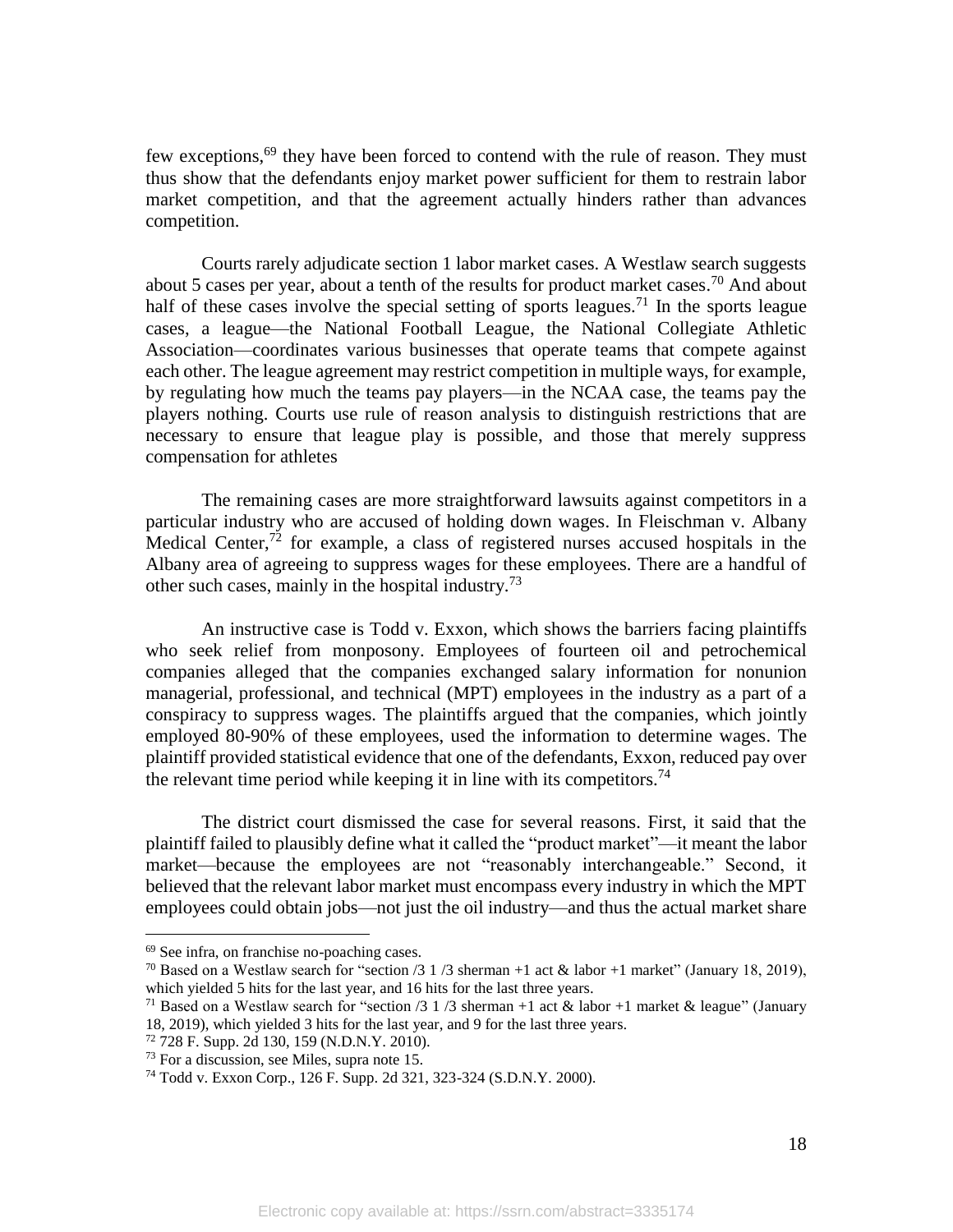of the defendants was much less than 80-90%. Third, the court held that the claim depended on the possibility of tacit coordination, but this was impossible because the market was not concentrated. It added that the plaintiffs had also failed to show that "demand for these 'products' is inelastic."<sup>75</sup> Fourth, it argued that Exxon's wage-setting behavior could have been unilateral rather than pursuant to agreement, and hence the plaintiff had failed to allege an agreement that could survive a motion to dismiss.<sup>76</sup>

The court (or possibly the lawyers who represented the plaintiff class, or everyone) was seriously confused. While it is true that the plaintiff lumped together different types of employees—lawyers and engineers, for example—each occupation could certainly be a labor market, and there is no requirement that employees within each market be identical or fungible, whatever that might mean. Moreover, an MPT labor market (or group of labor markets) limited to the oil industry could exist if, as the plaintiffs alleged, there were special characteristics of that industry that required experience and training to master, as is likely the case. The court's reference to demand inelasticity was also inapposite: the question was whether the supply of labor was inelastic in the sense that if wages were reduced in the claimed labor market(s), employees would have refrained from finding work elsewhere. Finally, the claim did not depend on agreement to suppress wages but agreement to share information, which was clearly alleged. The question whether the agreement to share information affected wages was a matter for trial. The Court of Appeals, in an opinion by then-Judge Sotomayor, reversed on roughly these grounds, though it too incorrectly referred to the labor market as a product market (probably because the plaintiffs did as well).<sup>77</sup>

While the Court of Appeals rode to the rescue, the district court's opinion suggests some reasons why this type of case is so rare. The district judge clearly held a widespread—but incorrect—belief that labor markets are competitive, and that employees are not normally confined to a particular industry. Thus, he found reasonable allegations to be implausible. He also tripped over the product-side analogies, and as a result made a hash of the economics of the plaintiff's claim.

Plaintiffs have enjoyed more success with lawsuits against employers who have entered no-poaching agreements—agreements not to try to hire away each other's employees. In 2010, the government sued various tech firms for entering no-poaching

<sup>75</sup> Id. at 327.

<sup>76</sup> Id.

<sup>77</sup> Todd v. Exxon Corp., 275 F.3d 191 (2d Cir. 2001).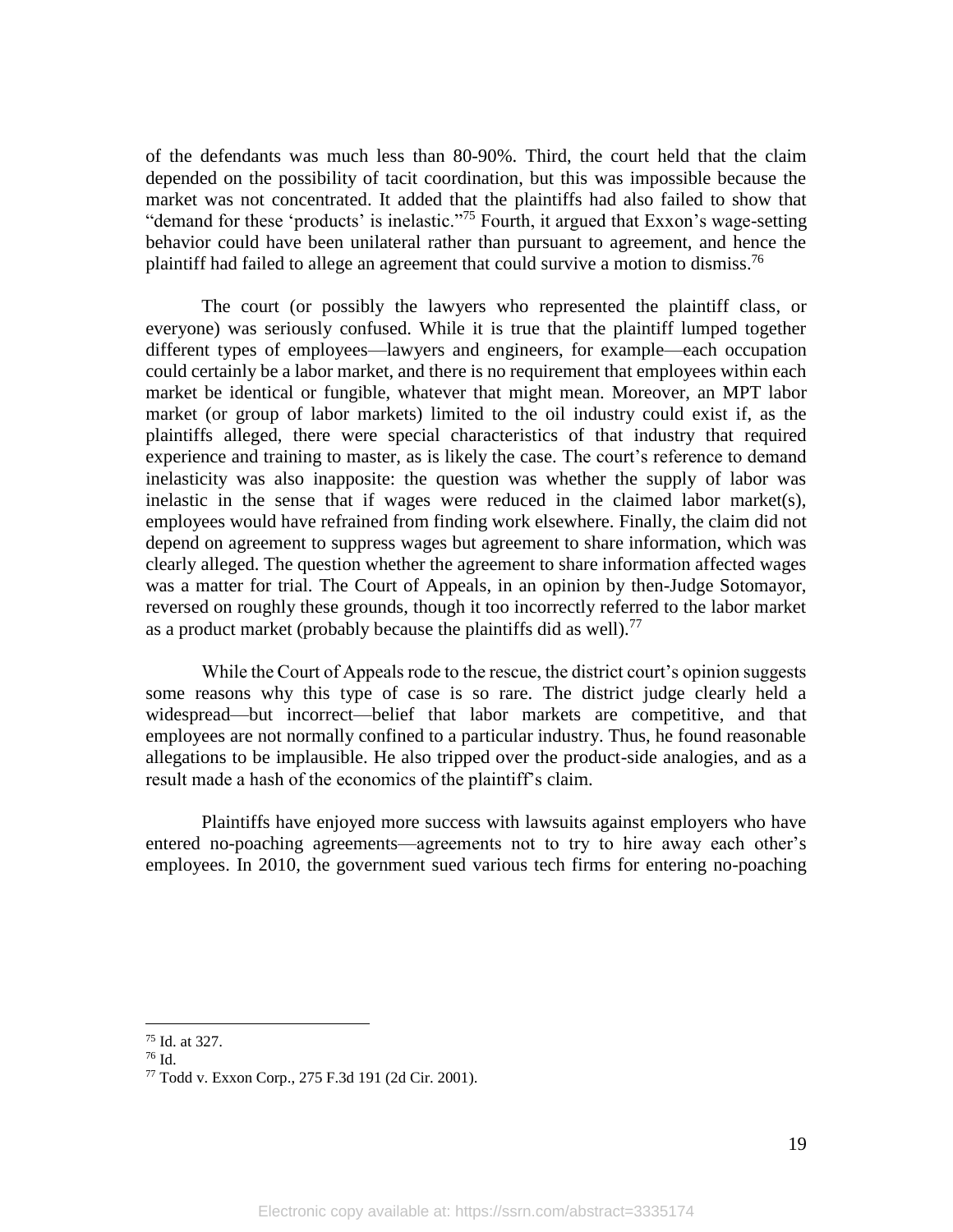agreement, which the firms settled.<sup>78</sup> Piggyback litigation was also successful.<sup>79</sup> Plaintiffs were helped by the egregiousness of the firms' behavior—express promises by the tech companies' CEOs not to recruit each other's employees.

Claims in more complex cases, in which agreements not to recruit are, for example, ancillary to settlements or other transactions, have been less successful.<sup>80</sup> In Eichorn v. AT&T, <sup>81</sup> AT&T sold one of its subsidiaries to another company, and as part of the transaction agreed not to hire or solicit any of the more highly compensated employees of that subsidiary for eight months. The employees sued, arguing that the nopoaching agreement violated section 1. The court evaluated the transaction under the rule of reason standard because the agreement was ancillary to the sale of the company, and held in favor of the defendants. A crucial part of its analysis was its rejection of the plaintiffs' market definition, which was "potential employers within a 35 mile radius of Holmdel/Middletown with the capacity and capability of employing or utilizing large numbers of persons with specialized experience in high speed data communications equipment of the sort Paradyne [the subsidiary] develops and makes."<sup>82</sup> The court said that the market definition should "include[] all those technology companies and network services providers who actively compete for employees with the skills and training possessed by plaintiffs."<sup>83</sup> It added that "there are over twenty companies that compete for employees with plaintiffs' technical skills. Additionally there are a 'vast number of jobs' nationwide for plaintiffs with more generalized work and educational experience."<sup>84</sup> With such a broad market definition, AT&T lacked market power. But this market

<sup>78</sup> U.S. Dep't of Justice, Justice Department Requires Six High Tech Companies to Stop Entering into Anticompetitive Employee Solicitation Agreements (Sept. 24, 2010), available at https://www.justice.gov/opa/pr/justice-department-requires-six-high-tech-companies-stop-enteringanticompetitive-employee.

 $^{79}$  In re High–Tech Employee Antitrust Litigation, 856 F.Supp.2d 1103 (N.D.Cal.2012); United States v. eBay, Inc., 968 F.Supp.2d 1030 (N.D.Cal.2013); see also In re Animation Workers Antitrust Litigation, 123 F.Supp.3d 1175 (N.D. CA, 2015).

<sup>80</sup> Hanger v. Berkley Group, 2015 WL 3439255 (W.D.Va. 2015) (holding that in failing to define the proper labor market, plaintiffs failed to allege a plausible claim under section 1 of the Sherman Act); Cesnick v. Chrysler Corp., 490 F. Supp. 859 (M.D.Tenn. 1980) (holding that an agreement by a corporation selling one of its divisions to not rehire any managerial employee who refused employment with the buying corporation was not a violation of the Sherman Act); Roman v. Cessna Aircraft Co., 55 F.3d 542 (10th Cir. 1995) (reversing district court's dismissal of antitrust complaint and holding that alleging (i) that illegal agreement was only reason plaintiff was not hired by competitor, (ii) that market for plaintiff's engineer services was impeded, and (iii) that illegal agreement prevented plaintiff from selling services to highest bidder, was sufficient for antitrust standing).

<sup>81</sup> 248 F.3d 131 (3d Cir. 2001).

<sup>82</sup> Id. at 147.

<sup>83</sup> Id. at 147-48.

<sup>84</sup> Id. at 148 n.5.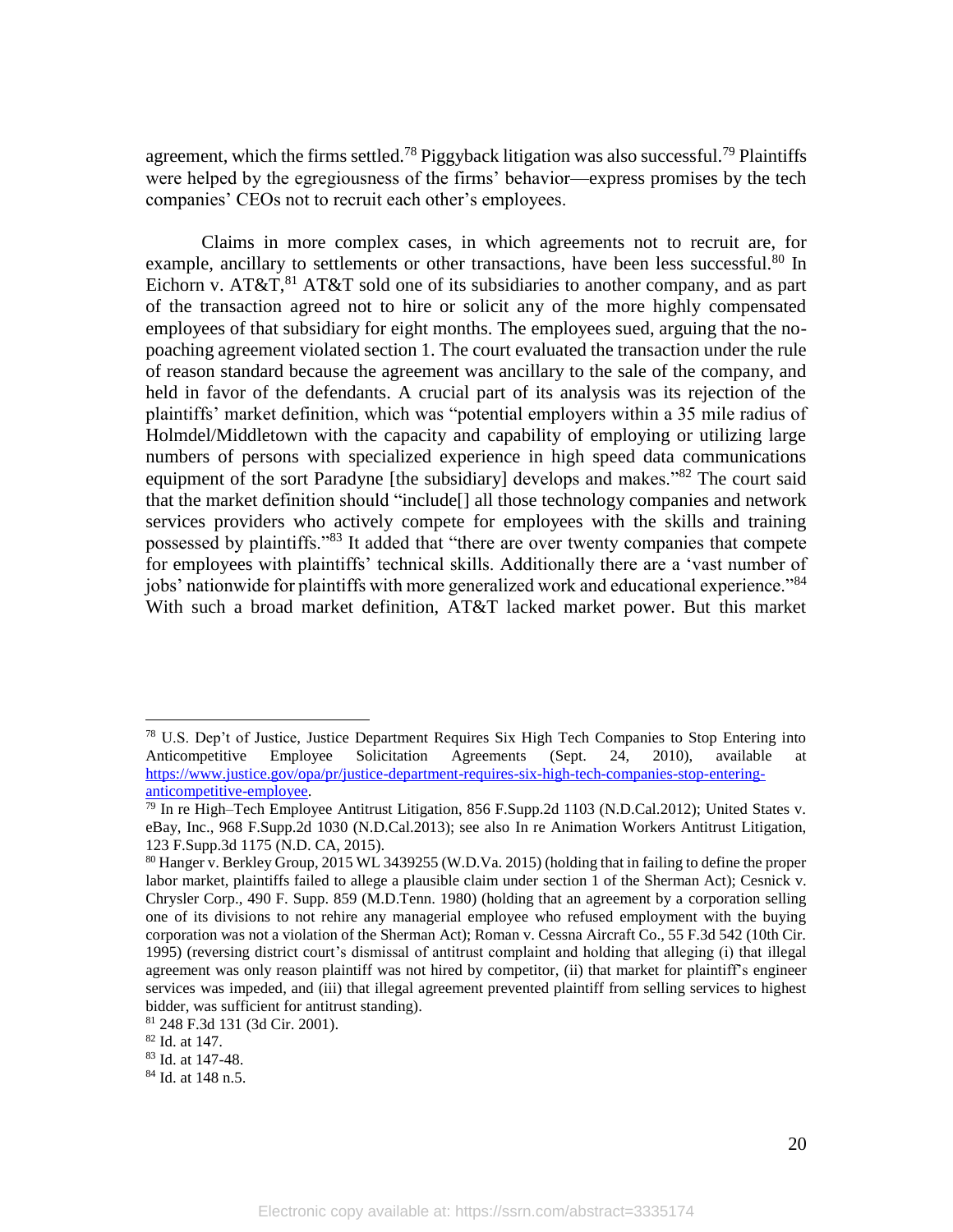definition is too broad. Most workers do not move far away to find new jobs,  $85$  and when specialized skills are not transferable, the employer exercises market power.

Courts have also stumbled in cases involving no-poaching agreements within franchises. Some old doctrine suggests that franchises should be treated as a "single entity;" no-poaching agreements imposed by the franchisor on franchisees cannot be a violation of section 1 as there cannot be a one-party "agreement."<sup>86</sup> More recently, the Supreme Court has recognized that the single entity doctrine honors a legal fiction, $\frac{87}{2}$  one that allows firms to collude to suppress wages, and has been taken advantage of by a many franchises.<sup>88</sup> In the wake of the state actions against franchise no-poaching agreements, lawyers have filed class actions against numerous franchises.<sup>89</sup> These cases are at a very early stage, but they do suggest that the barrier to section 1 litigation has begun to erode. $90$ 

## 2. Sherman Act, Section 2

Product Markets. Section 2 prohibits firms from obtaining or maintaining monopolies through anticompetitive means—rather than "naturally" or in procompetitive ways, for example, through innovation. A typical section 2 case involves a defendant who already monopolizes a product market, and is accused of using its monopoly power to block other firms from entering the market or to extend its monopoly power into new markets. The plaintiff must normally define a product market, establish that the defendant controls a large share of that market, and prove that the defendant obtained or maintained that monopoly in an illegitimate way.

Section 2 product-market cases are adjudicated almost as frequently as section 1 product-market cases—about 40-50 per year.<sup>91</sup> But they can be hard to prove because allegedly anticompetitive behavior can frequently be given a business justification. For

<sup>&</sup>lt;sup>85</sup> See Ioana Marinescu and Roland Rathelot, Mismatch Unemployment and the Geography of Job Search, 10 Am. Econ. J.: Macroeconomics 42 (July 2018); Alan Manning and Barbara Petrongolo, How Local Are Labor Markets? Evidence from a Spatial Job Search Model, 107 Am. Econ. Rev. 2877 (2017).

<sup>86</sup> See, e.g., Williams v. Nevada, 794 F. Supp. 1026, 1033–34 (D. Nev. 1992), aff'd sub nom. Williams v. I.B. Fischer Nevada, 999 F.2d 445 (9th Cir. 1993) (granting motion to dismiss on section 2 claim where the plaintiff, who complained that he was terminated without good cause by an employer who allegedly had labor market power, failed to allege an anticompetitive act).

<sup>87</sup> Am. Needle, Inc. v. Nat'l Football League, 560 U.S. 183, 186-187 (2010).

<sup>88</sup> Krueger & Ashenfelter, supra note 5.

<sup>89</sup> See Erin Mulvaney, Thinking About a 'No-Poach' Agreement? What Employers Should Know, Nat'l L.J., Oct. 26, 2018, https://www.law.com/nationallawjournal/2018/10/26/thinking-about-a-no-poachagreement-what-employers-should-know/.

 $\frac{90}{20}$  As suggested by recent state government litigation against franchises that led to a settlement in which they agreed to drop no-poaching clauses. See Sheila Raftery Wiggins, No-Poach Agreements Are Targeted by Government, Employees and Legislators, N.J. L. J., Aug. 16, 2018.

<sup>&</sup>lt;sup>91</sup> Based on a Westlaw search of "section /3 2 /3 sherman & product +1 market" (January 24, 2019), which yielded 40 hits for the last year and 160 hits for the last three years.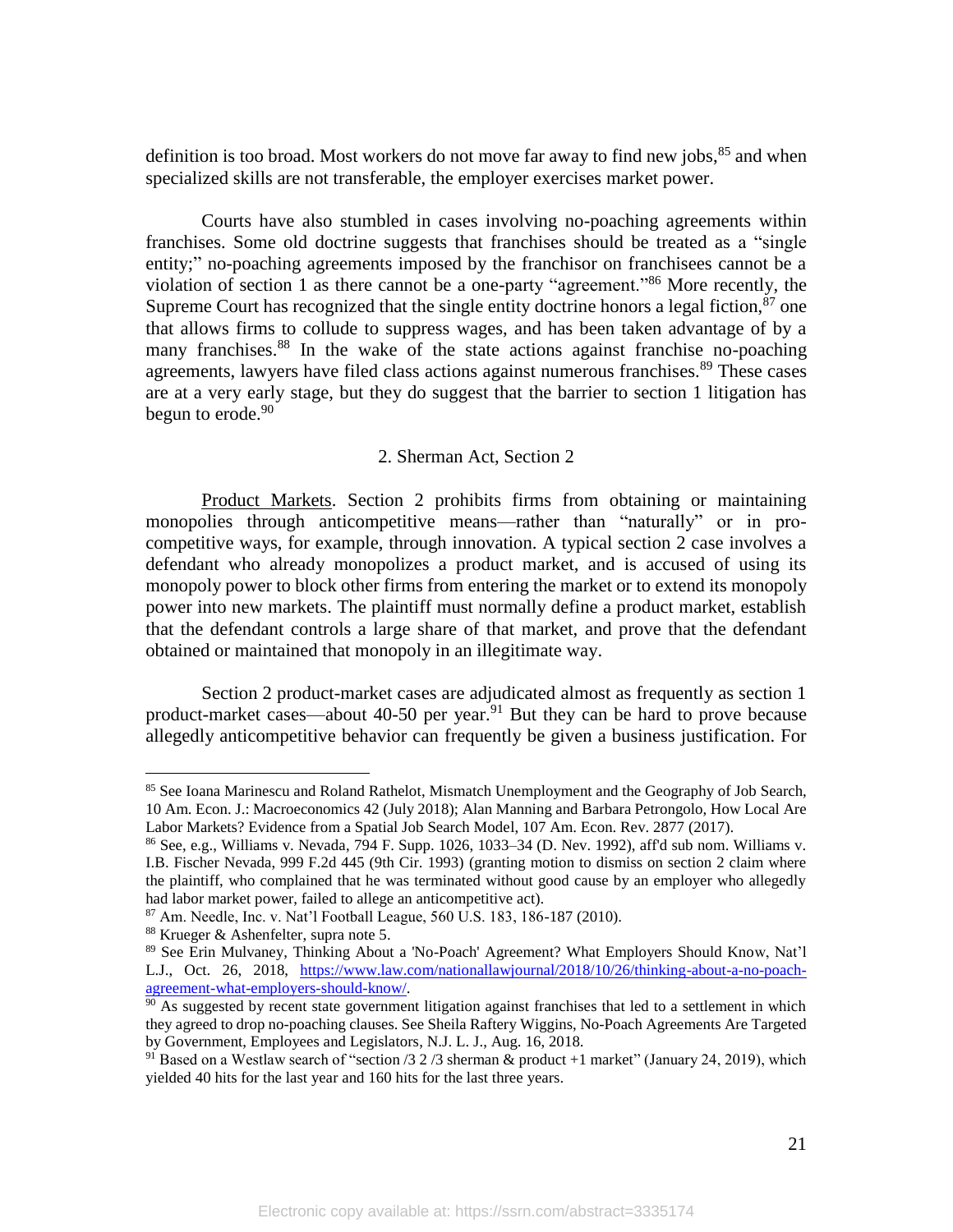example, a monopolist that gives discounts to buyers who commit to a large volume of its products could be accused of trying to maintain its monopoly by depriving market entrants of demand. But it might also be cheaper to sell to large-volume buyers than to small-volume buyers. Monopolists who are accused of extending their monopolies to new markets can argue that they are simply offering buyers in one market the convenience of transacting with the same seller in another market. Still, there have been many notable section 2 cases—including the government's case against Microsoft, which monopolized the market for operating systems for IBM-clone personal computers.<sup>92</sup>

Labor Markets. Plaintiffs should similarly be able to bring section 2 cases against employers who monopsonize labor markets by defining a labor market, establishing that the employer controls a large share of the labor market, and proving that the employer has obtained or maintained that monopsony by engaging in anticompetiive acts. However, section 2 labor monopsony cases are extremely rare. A Westlaw search yielded only two cases in the last year, and five cases over the last three years.<sup>93</sup>

The results of the Westlaw search probably understates the problem. We have not found a single section 2 labor monopsony case, ever, in which the claim survived a summary judgment motion. And nearly all the cases we have found are ones in which the section 2 claim is tacked on to a more substantive claim, like a section 1 collusion claim or a non-antitrust claim relating to a garden-variety employment-law dispute. In most of these cases, the plaintiff failed to define a labor market or to defend his or her definition, or failed to identify an anticompetitive act. In other cases, the plaintiff lacked standing.

A few examples illuminate the dismal landscape. In Thomsen v. Western Electric Co., <sup>94</sup> employees of Western Electric sued that company, its parent At&T, and another subsidiary, Pacific Telephone, for violating the antitrust laws by agreeing not to hire each other's employees. The court rejected a section 1 claim because the three companies were a single entity, and a single entity cannot conspire with itself. On the section 2 issue, the employees lacked antitrust injury because they accused the defendants of monopolizing the product market (telephone service) rather than the labor market, which they should have identified and defined as craft telephone workers in the relevant geographic market. The court's view is reasonable: a firm that monopolizes the product market harms consumers but does not necessarily harm workers; indeed, the workers might benefit if managers decide to share the monopoly profits with them, and in any event will not be harmed if the labor market is competitive. Thus, there is no antitrust injury.<sup>95</sup> The section

 $92$  United States v. Microsoft Corp., 253 F.3d 34 (D.C. Cir. 2001).

<sup>&</sup>lt;sup>93</sup> Based on a Westlaw search of "section /3 2 /3 sherman & labor +1 market" (January 24, 2019). This search, like the earlier ones, should be taken with many grains of salt because of variations in how judges write opinions and the types of issues that arise in these cases, but they give one a rough sense of litigation patterns.

 $34$  680 F.2d 1263 (9<sup>th</sup> Cir. 1982).

<sup>95</sup> Brunswick Corp. v. Pueblo Bowl-O-Mat, Inc., 429 U.S. 477 (1977).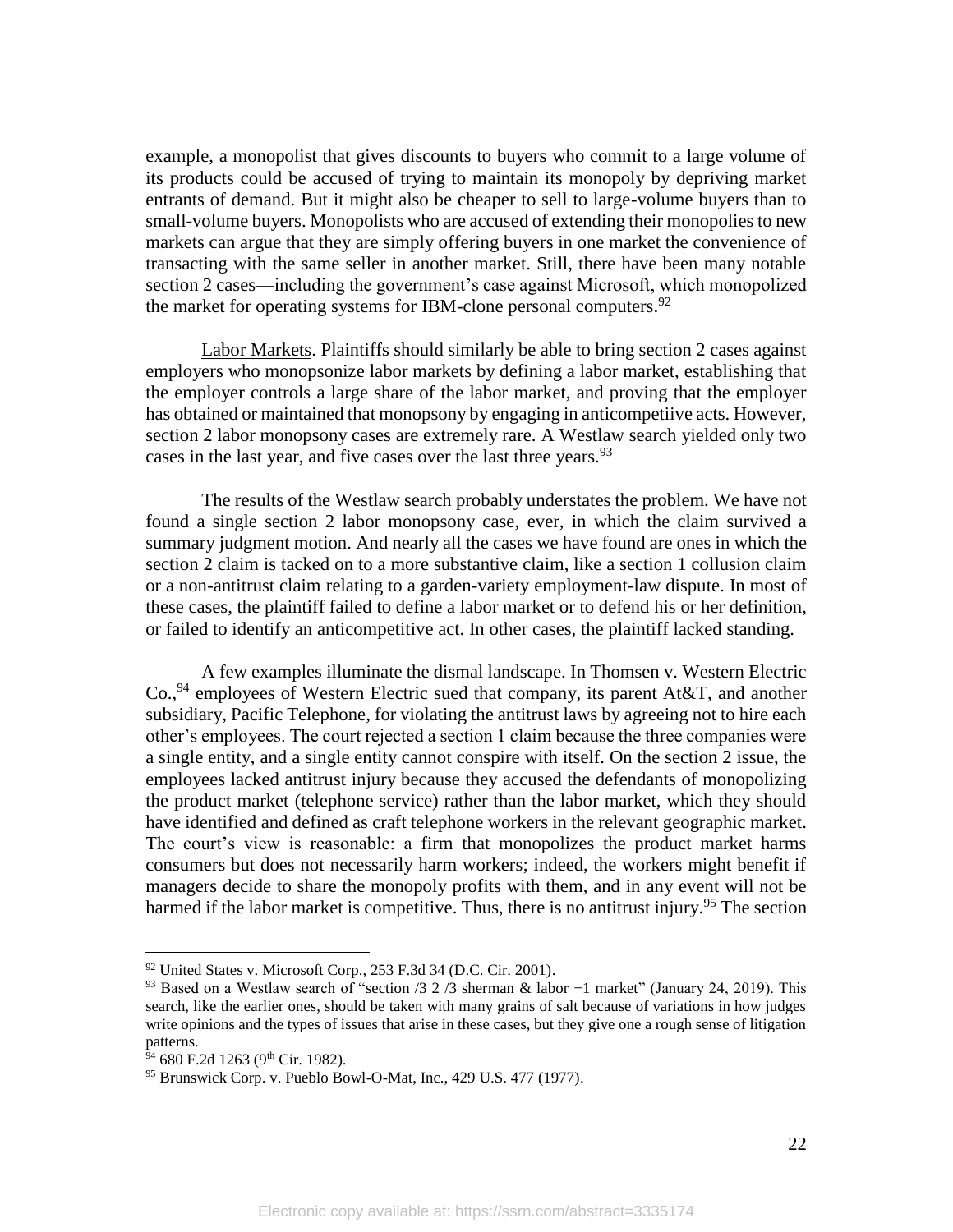2 claim also failed because a company's internal policy not to allow employees to move among its divisions did not reduce competition as understood in antitrust policy, which encourages independent employers to compete with each other for workers but does not require intrafirm competition. Thus, even if the employees had properly defined a labor market, they might still have lost.

In Minnesota Association of Nurse Anesthetists v. Unity Hosp., <sup>96</sup> a group of anesthesia nurses sued hospitals that had "outsourced" them—fired them and then rehired them through various intermediaries that directly employed them. The nurses alleged that their terminations were the result of a conspiracy between anesthesia doctors—who sought to eliminate competition from the lower-paid nurses—and the hospitals, who passed on the increased cost to Medicare. The court wrongly held that to show antitrust injury the nurses must show that anesthesia prices would increase, which they could not but in any event, the nurses apparently did not try to show that their compensation declined.<sup>97</sup> Nor could they prove section 2 conspiracy because neither hospital controlled a substantial portion of the anesthesia market—though again the court should have looked at the market for anesthesia nurses, not the product market.

In re NCAA I-A Walk-on Football Players Litigation<sup>98</sup> involved a challenge to the NCAA's rules limiting the award of scholarships to players. The court incorrectly referred to the labor market at issue as a "product market."<sup>99</sup> However, it recognized that a market for "skilled amateur football players" was properly alleged, and thus denied the defendants' motion to dismiss.<sup>100</sup> However, the case later collapsed when the court denied a motion for class certification, as we will discuss below.<sup>101</sup>

3. Clayton Act, Section 7

Product markets. Section 7 of the Clayton Act prohibits stock and asset acquisitions where "the effect of such acquisition may be substantially to lessen competition, or to tend to create a monopoly."<sup>102</sup> While those injured by such mergers may sue for relief, private litigation has been crowded out by government involvement. Under the Hart-Scott-Rodino Act, $^{103}$  large firms that plan to merge must first give notification to the Justice Department and Federal Trade Commission. DOJ/FTC approval typically forecloses private litigation.

<sup>96</sup> 5 F. Supp. 2d 694 (D. Minn. 1998), aff'd, 208 F.3d 655 (8th Cir. 2000).

<sup>97</sup> Id. at 702-03.

<sup>98</sup> 398 F. Supp. 2d 1144 (W.D.WA 2005).

<sup>99</sup> Id. at 1150.

<sup>100</sup> Id.

<sup>101</sup> In re NCAA I-A Walk-On Football Players Litig., No. C04-1254C, 2006 WL 1207915 (W.D. Wash. May 3, 2006).

<sup>102</sup> 15 U.S.C. § 18.

<sup>103</sup> 15 U.S.C. § 18a.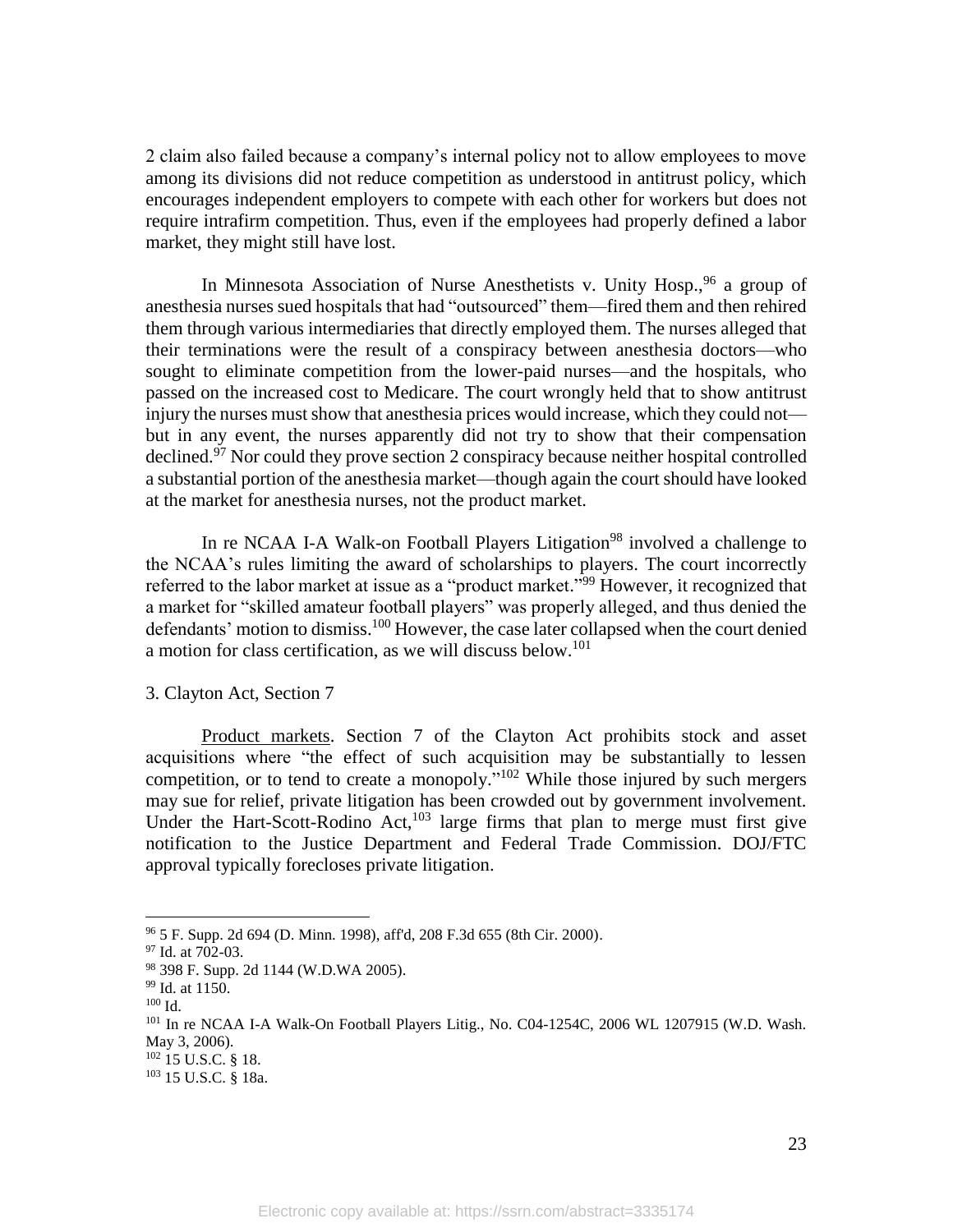For horizontal mergers, the government asks whether the merger will take place in a concentrated product market and will significantly increase the concentration of that product market. If so, the merger is illegal unless the merging companies can show that the merger will produce offsetting efficiencies that lower prices for consumers.<sup>104</sup> In 2017, a typical year, the FTC and DOJ investigated 51 mergers, challenged 21 of them, and generated 14 final orders, of which six resulted in the abandonment or restructuring of the merger, and one of which resulted in litigation.<sup>105</sup>

Labor markets. In stark contrast, the government has never—not in 2017, not ever—blocked a merger or even evaluated a merger based on its labor market effects.<sup>106</sup> The Horizontal Merger Guidelines do not explicitly contemplate evaluation of mergers based on labor market effects or even mention the problem of labor market monopsony.<sup>107</sup> (However, the Guidelines do apply to input markets, and therefore in principle to labor markets.) The legal approach would mirror the product-market analysis that the Guidelines describe: ask first whether the firms operate in concentrated labor markets and, if so, whether their merger would significantly increase concentration in those labor markets. There is significant empirical evidence that mergers have done just that.<sup>108</sup>

Because of the government's failure to review mergers for their labor market effects, and the high visibility of mergers, one might expect to see substantial private litigation brought by workers to challenge mergers that would cause layoffs and wage reductions. But the Supreme Court imposed a major barrier on such cases in 1975 when it held, in United States v. American Building Maintenance Industries, that the Clayton Act does not apply to mergers where one of the merging firms operates entirely within a state rather than across state lines.<sup>109</sup> The decision was based on language in the Clayton Act ("in commerce") that does not exist in the Sherman Act. Thus, only mergers between national firms can be challenged.

We have found a single section 7 case based on labor market monopsony. In IAMAW v. Verso,  $110$  a group of former employees who had been laid off from a paper mill in advance of its sale sued to enjoin the buyer from consummating the merger. The court held that the employees lacked antitrust standing even though normally a merger

<sup>104</sup> Horizontal Merger Guidelines, supra note 27.

<sup>&</sup>lt;sup>105</sup> U.S. Dep't of Justice Antitrust Division and F.T.C., Hart-Scott-Rodino Annual Report, Fiscal Year 2017, available at https://www.ftc.gov/system/files/documents/reports/federal-trade-commission-bureaucompetition-department-justice-antitrust-division-hart-scott-

rodino/p110014 fy 2017 hsr report final april 2018.pdf, pp. 2, 5.

<sup>&</sup>lt;sup>106</sup> In United States v. Anthem, Inc., 855 F.3d 345 (D.C. Cir. 2017), the government did oppose a merger in part based on labor-market effects, see id. at 377, but the government's argument focused on the product market, as did the court's decision.

<sup>&</sup>lt;sup>107</sup> Horizontal Merger Guidelines, supra note 27.

 $108$  Benmelech et al., supra note 10; Prager & Schmitt, supra note 55.

<sup>109</sup> United States v. Am. Bldg. Maint. Indus., 422 U.S. 271 (1975).

<sup>110</sup> 80 F. Supp. 3d 247 (D.Maine 2015).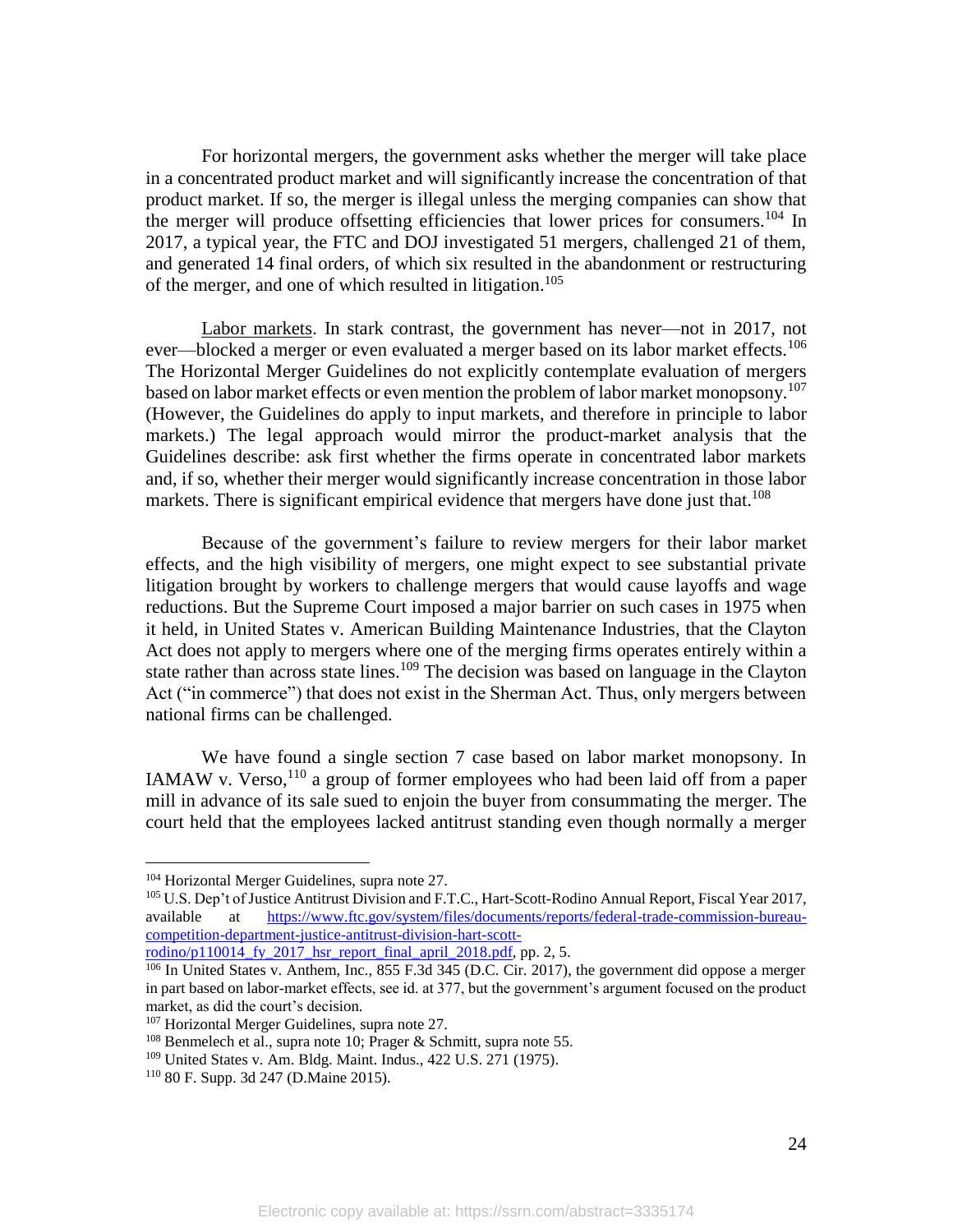that reduces labor costs by eliminating competition for workers would harm employees in just the way that antitrust laws are meant to prevent. But the court's error was understandable. The plaintiffs had argued that the merger would simultaneously concentrate the product market (coated printing paper) and "the market for the specialized labor provided by plaintiffs that have been trained to work in paper production."<sup>111</sup> But, as far as the opinion suggests, the plaintiffs focused on the product market side and said little about the labor market. As a result, the court seemed to think the employees sought standing to challenge the product market harm.<sup>112</sup> But courts do not give employees standing to sue firms for wrongdoing that is directed at others, here, consumers. The court did give the employees standing in their capacity as purchasers of paper but never addressed the merits of the labor market argument.

In 2018, the FTC's chairman announced that it would begin reviewing mergers for their effects on labor markets. $113$  Thus, the long drought may come to an end.

B. What Accounts for the Scarcity of Labor Monopsony Cases?

# 1. The Baseline

We say that labor monopsony cases are rare, but a natural response is, compared to what? If we had made this claim several years ago, the response would have been that labor monopsony cases are rare because labor markets are normally competitive. Such a response is no longer possible, but the question remains. A natural starting point for thinking about labor market litigation is product market litigation. Labor market litigation is certainly rare compared to product market litigation, as Figure 2 shows.

<sup>111</sup> Id. at 249.

<sup>112</sup> Id. at 275.

<sup>&</sup>lt;sup>113</sup> U.S. Congress, Senate Judiciary Committee, Oversight of the Enforcement of the Antitrust Laws, Testimony of Joseph Simons (2018).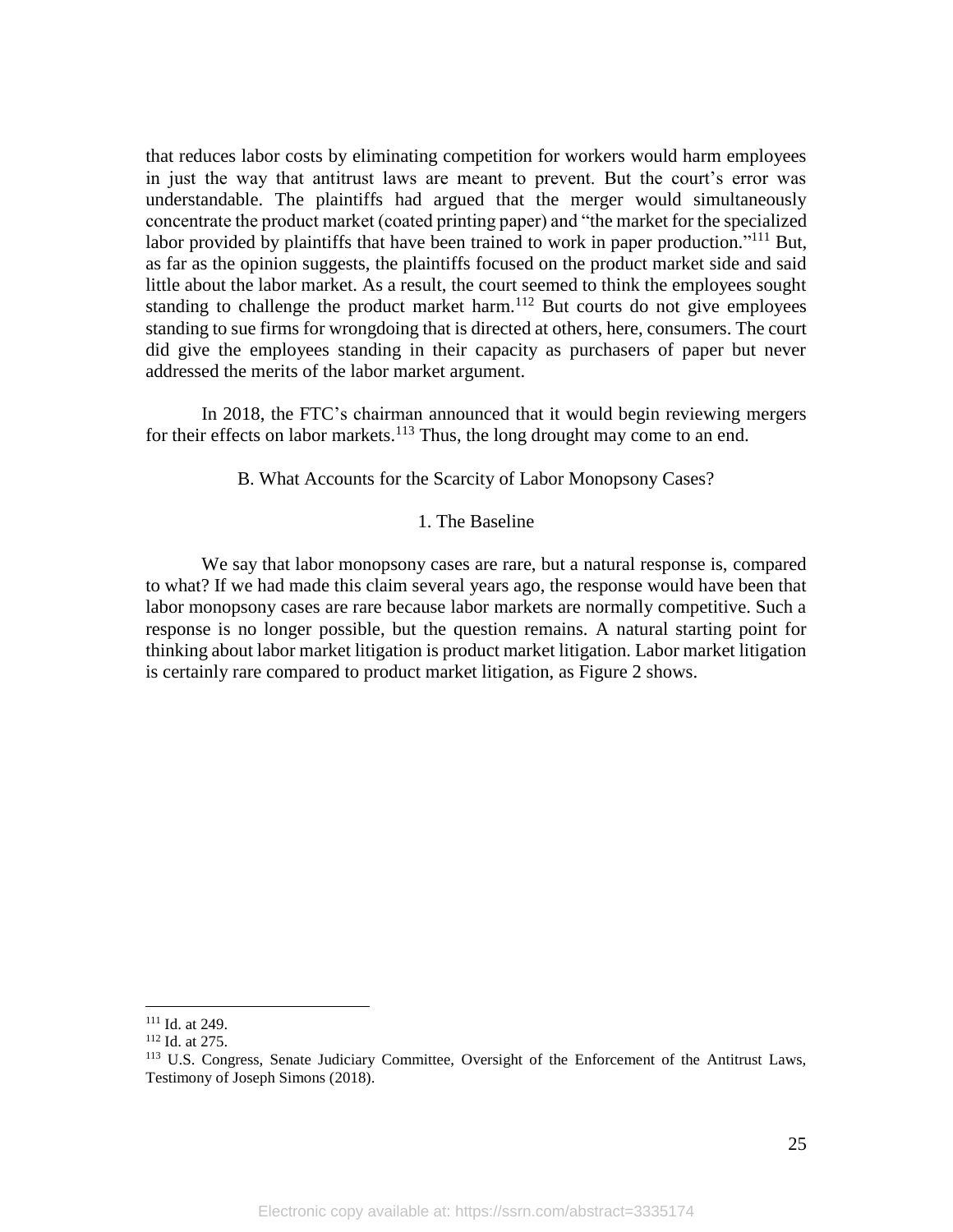

Note: Section 1 and 2 counts are based on searches of the Antitrust database in Westlaw. See supra notes 70, 71, 91, 93 for search terms. Section 7 counts (for labor markets, the number is zero) are taken from the DOJ and FTC, see supra note 105.

Our question, then, is what accounts for this litigation gap? A number of possibilities suggest themselves.

Theory. One possible argument is that as a matter of economic theory, firms have a stronger incentive to seek control over product markets, which allows them to raise prices, than labor markets. However, the two types of incentives are symmetrical. A firm that controls labor markets increases profits by reducing labor costs, while a firm that controls product market increases profits by raising prices. The effect on the bottom line is the same.

The empirical prevalence of monopolized markets. Another theory is that product markets are more numerous than labor markets, or that product markets are more concentrated than labor markets are. However, there is no reason to think that product markets are more numerous than labor markets. There are many nationwide product markets, involving commodities like oil, goods like cars, and so on, and very few nationwide labor markets. $114$  That said, there are also many local product markets, and we have not found anyone who has bothered to count them up. For labor markets, the CZ x SOC definition suggests as many as 267,546 labor markets; if we count only labor

<sup>114</sup> Manning & Petrongolo, supra note 85.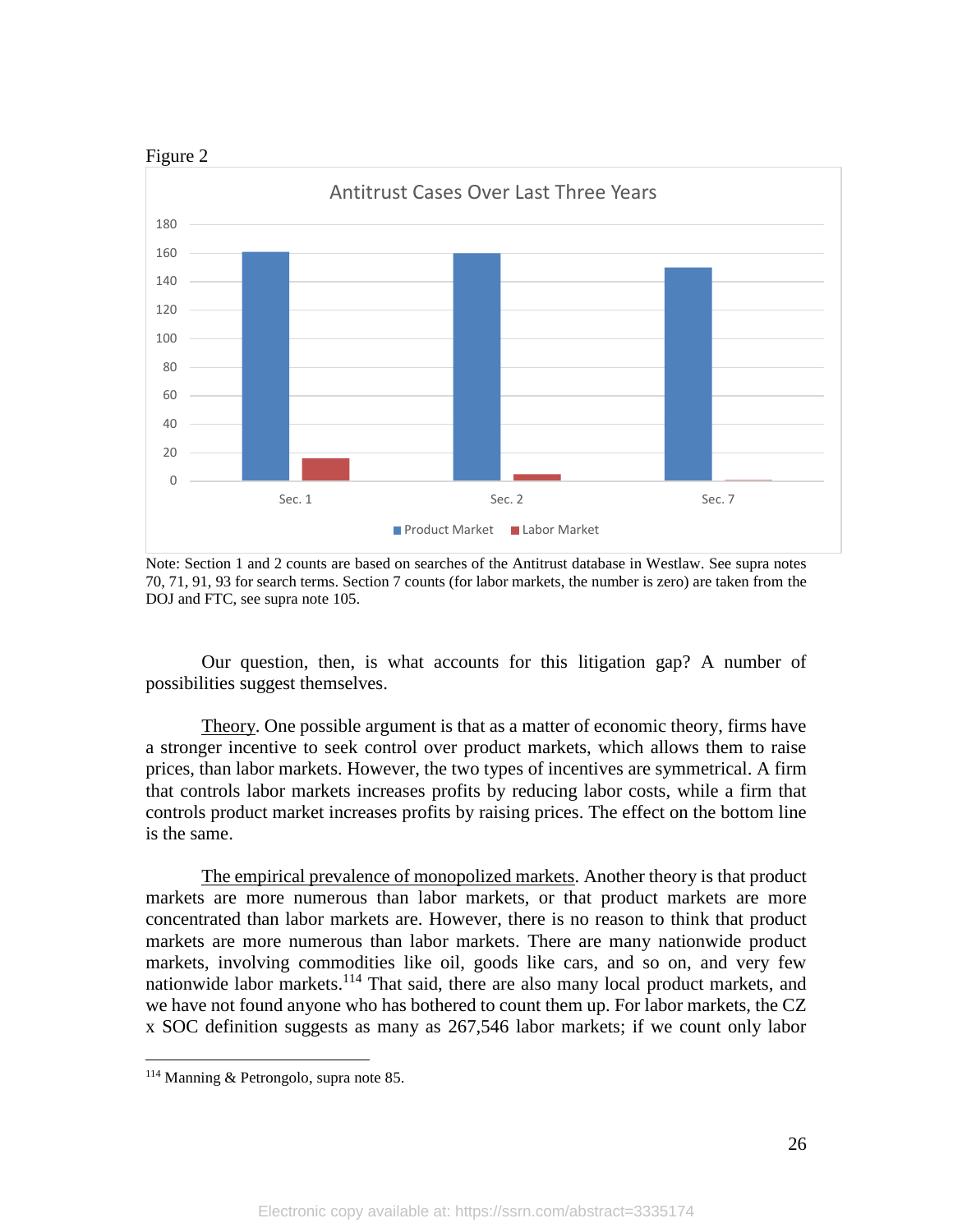markets with at least 100 employed workers, then this number falls to a still-high 173,653. Sixty percent of the labor markets in the top 200 occupations (representing 90% of all vacancies) —more than 70,000—are highly concentrated and more than 8 million people work in those markets.<sup>115</sup> Even if product markets outnumber labor markets, we would surely expect more than a handful of labor market cases.

With respect to comparative market concentration, labor markets are probably more concentrated than product markets are, because they tend to be more local. As just noted, 60% of U.S. labor markets have an HHI above 2,500; 25% of labor markets have an HHI above  $7,200$ .<sup>116</sup> We do not have comparable figures for all product markets, but if we focus on manufacturing in 2012, product market HHI is 411 on average, compared to 4,374 for the labor market HHI in the top SOC-6 occupation of each industry. We define a product market by a 4-digit NAICS industry classification. There are 86 manufacturing industries, and of these only tobacco manufacturing is highly concentrated. Thus, only 1% of manufacturing product markets are highly concentrated, while 95% of manufacturing labor markets (for the top SOC-6 occupation in each industry)are highly concentrated. 117

Conventional (but dated) wisdom in economics, and data limitations. A third theory is that lawyers have brought relatively few labor market cases because economists have told them that labor markets are usually competitive, and, until recently, the statistical evidence of labor market monopsony has been limited. Indeed, much of the evidence has become available only in the last several years. In contrast, evidence of concentration in product markets has been available for quite some time. We suspect, in addition, that the economic advances in understanding product markets have been driven forward by product market litigation, which has financed it, in a self-reinforcing cycle. Because so little labor side litigation has taken place, research on labor monopsony has lagged.

Legal hostility/uncertainty. The scarcity of labor monopsony litigation has left behind a thin trail of case law. Another self-reinforcing cycle may be at work. Because there is more product-side litigation than labor-side litigation, there is more product-side case law, and thus product-side outcomes are easier to predict. Because lawyers understand product-side law better than labor-side law, they are more likely to bring product-side cases, which further develops product-side law.

The evidence for this theory is strong. We have already seen the courts' struggles with labor monopsony cases. In some cases, they make basic errors, not even realizing that labor markets are different from product markets.<sup>118</sup> In others, misled by the mirror-

<sup>115</sup> See supra.

<sup>116</sup> Azar et al., supra note 10.

<sup>&</sup>lt;sup>117</sup> Based on data in id.

<sup>118</sup> E.g., In re NCAA Walk-on Litigation, 2006 WL 1207915.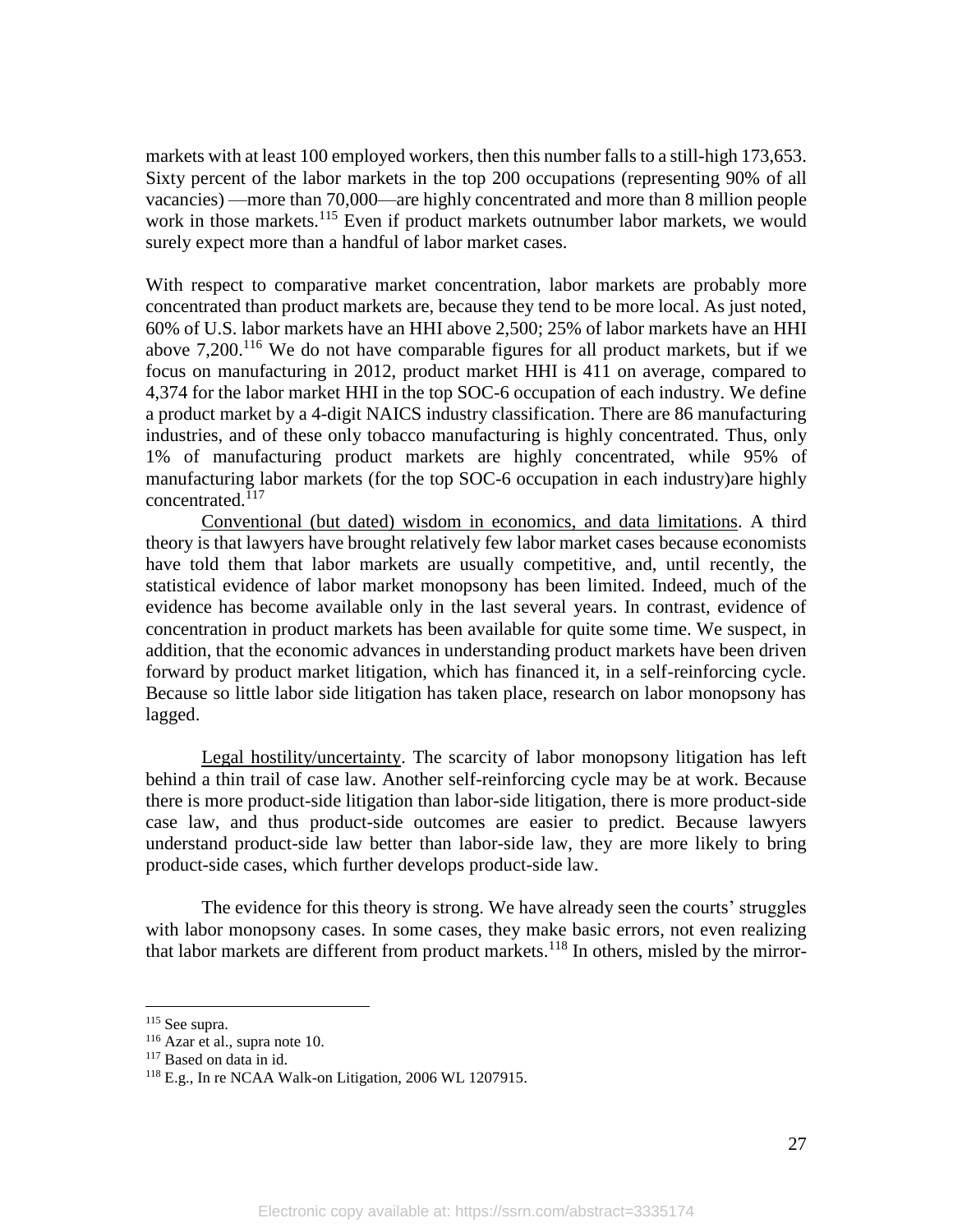image analogy of product-market analysis, they conduct the labor analysis backward.<sup>119</sup> In nearly all the cases we have found, the labor market definition is superficial, even when the courts accept it. Plaintiffs fail to describe the geographic limits of the labor market;<sup>120</sup> do not distinguish different labor markets within a class;<sup>121</sup> fail to defend their labor market definitions; $122$  and so on. In other cases, the courts have rejected reasonable market definitions because they assume that labor markets are broader than they in fact are.<sup>123</sup> Finally, a few of the cases are difficult to explain as anything other than judicial skepticism, or at least uncertainty about how to address arguments in the absence of welldeveloped case law. 124

Government neglect. A large portion of private product-side litigation piggybacks on government investigations and litigation, which both uncover otherwise unknown antitrust violations and establish useful precedents.<sup>125</sup> The near-absence of government enforcement of antitrust law in labor markets until very recently thus helps explain the scarcity of private litigation. Even today, the government's attitude toward labor monopsony claims reflects a degree of skepticism. Early in 2019, the Department of

<sup>119</sup> Lower court in Todd v. Exxon.

<sup>120</sup> E.g., Helmerich & Payne Int'l Drilling Co. v. Schlumberger Tech. Corp., 17-CV-358-GKF-FHM, 2017 WL 6597512, at  $*5$  (N.D. Okla. Dec. 26, 2017) ("[...] Complaint is silent as to the geographic market, and includes no facts upon which an inference of the relevant geographic market may be based").

<sup>121</sup> Todd v. Exxon, 275 F.3d 191.

<sup>&</sup>lt;sup>122</sup> Hanger, 2015 WL 3439255 (dismissing case because plaintiffs failed to defend geographic scope of market); Helmerich & Payne, 2017 WL 6597512, at \*5 (N.D. Okla. Dec. 26, 2017) (dismissing the claim because the plaintiff's labor market definition—"specialized engineers"—was insufficiently specific, failed to refer to the interchangeability of the engineers working for each firm, and lacked a geographic market); Mooney v. AXA Advisors, L.L.C., 19 F.Supp.3d 486, 499 (2014) (rejecting labor market definition because of lack of "discussion about the insurance agent labor supply, the existence of other insurance agents that are not affiliated with AXA, potential barriers to entry into the insurance agent market, or systemic barriers that might prevent an agent from changing insurance employers").

<sup>&</sup>lt;sup>123</sup> Eichorn, 248 F.3d 131. But see Cason-Merenda v. Detroit Med. Ctr., 862 F. Supp. 2d 603, 647 (E.D. Mich. 2012), where the court recognized that a labor market could be composed of nurses who work for hospitals and not, as the defendant argued, nurses who work for non-hospitals as well; Rock v. NCAA, 2013 WL 4479815 (S.D.Ind. 2013) (accepting labor market definition despite problems).

 $124$  An egregious example is Maderazo v. VHS San Antonio Partners, L.P., infra note 127, where a court denied a motion for class certification because it believed that the experts failed to establish causation that the alleged wage-fixing conspiracy caused harm to the class members. The real grounds for the court's decision was not class certification—obviously, causation is a common issue—but failure of proof of causation. The problem was that while the experts could show that the wages were lower than the competitive level, they could not tie the wage reduction to a specific act—since the allegation was that the defendants had held numerous meetings over a period of time during which they negotiated wage commitments. But it is hard to see how any wage-fixing case (or even price-fixing case) could survive this judge's skepticism. For a more mundane example of judicial caution in light of uncertainty, see Paul Gift, UFC Hearing: Judge Calls For Expert Witness And Joe Silva Questioning, Forbes, Dec, 20, 2018, https://www.forbes.com/sites/paulgift/2018/12/20/ufc-hearing-judge-calls-for-expert-witness-joe-silvaquestioning-mma-news/#4dca24119024.

 $125$  One study found, based on a sample of 40 large cases that led to a recovery, that 26 of those cases were initiated by the government. See Robert H. Lande and Joshua P. Davis, Benefits from Private Antitrust Enforcement: An Analysis of Forty Cases, 42 U.S.F. L. Rev. 879, 898 (2008).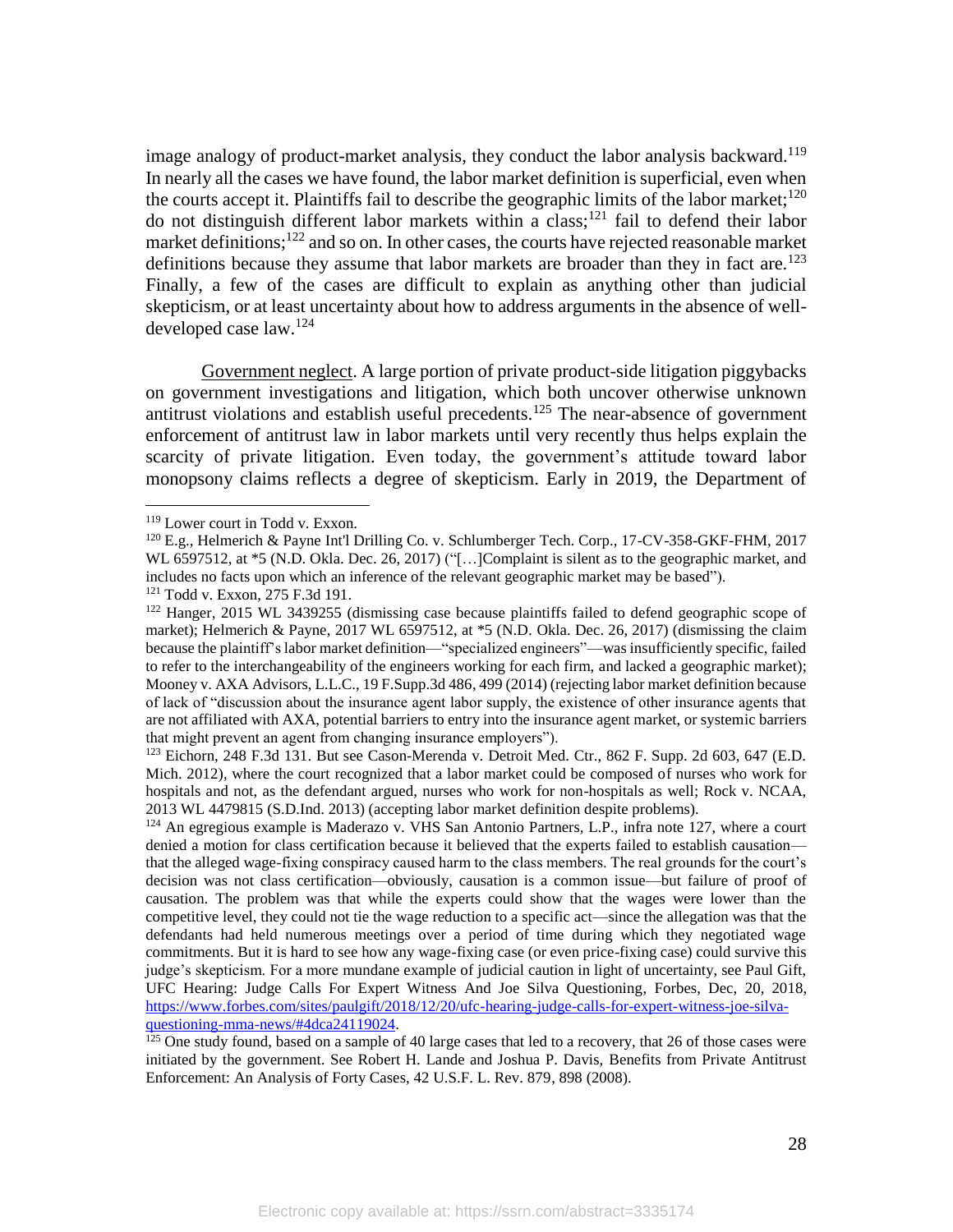Justice filed notices in several class actions in which it argued that the franchise nopoaching agreements being challenged should be evaluated under the rule of reason rather than the per se rule.<sup>126</sup> While the Justice Department's argument is not absurd from a legal perspective, the application of the rule of reason makes private litigation harder in practice, thereby cementing monopsony power. The government's interventions in private litigation signal skepticism toward these claims.

Class actions: incentives and law. Private litigation against monopolists takes two forms: class actions and litigation brought by corporate rivals or victims. Class actions are financed by lawyers, and so are risky and expensive. In the case of product markets, however, class actions are often nationwide—because product markets are often nationwide—and thus offer potentially enormous damages. In contrast, the classes in labor market cases are usually small—involving a geographically limited group, often just a town or city, and hence a lower level of damages. Thus, lawyers will naturally be oriented toward product-side class actions.

Moreover, employees may have more trouble with class certification than consumers and other product-side victims do. In a consumer-side class action, plaintiffs usually allege that the defendant has charged a supracompetitive price. Class members are thus similarly situated—they bought the same goods, and all paid a price higher than they should have. Subtle variations—for example, volume discounts, or price changes can be handled algorithmically. In contrast, employees who bring labor-side cases typically differ from each other along numerous dimensions. One court, in denying a motion for class certification, noted that:

The types of injury Plaintiff alleges are (1) decreased salaries and (2) deprivation of new job opportunities. In order to prove these types of injury, a number of individual determinations would have to be made. Defendants point out that resolution of each claim would depend on the consideration of several factors; for example, whether the employee's contract was the result of arms length negotiation, whether a covenant not to compete was included in a particular employee's contract; the employee's salary history, educational and other qualifications; the employer's place of business; the employee's willingness to relocate to a distant competitor, and their ability to seek employment in other industries in which their skills could be utilized (e.g., pharmaceuticals, cosmetics).<sup>127</sup>

<sup>126</sup> Bryan Koenig, DOJ Gives Fast-Food Chains Ammo Against No-Poach Suits, Law360, Jan. 29, 2019, https://www.law360.com/articles/1123203/doj-gives-fast-food-chains-ammo-against-no-poach-suits.

<sup>127</sup> Weisfeld v. Sun Chem. Corp., 210 F.R.D. 136, 144 (D.N.J. 2002), aff'd, 84 Fed. Appx. 257 (3d Cir. 2004). See also Todd v. Exxon, 275 F.3d 191 (noting the difficulties that plaintiffs will face in obtaining class certification because of differences among class members). See also Maderazo v. VHS San Antonio Partners, L.P., Civil Action No. SA-06-CA-535-OG (Jan. 22, 2019), https://images.law.com/contrib/content/uploads/documents/401/15176/Maderazo-Class-Cert-Ruling.pdf (denying class certification because experts could not prove causal impact of alleged conspiracy);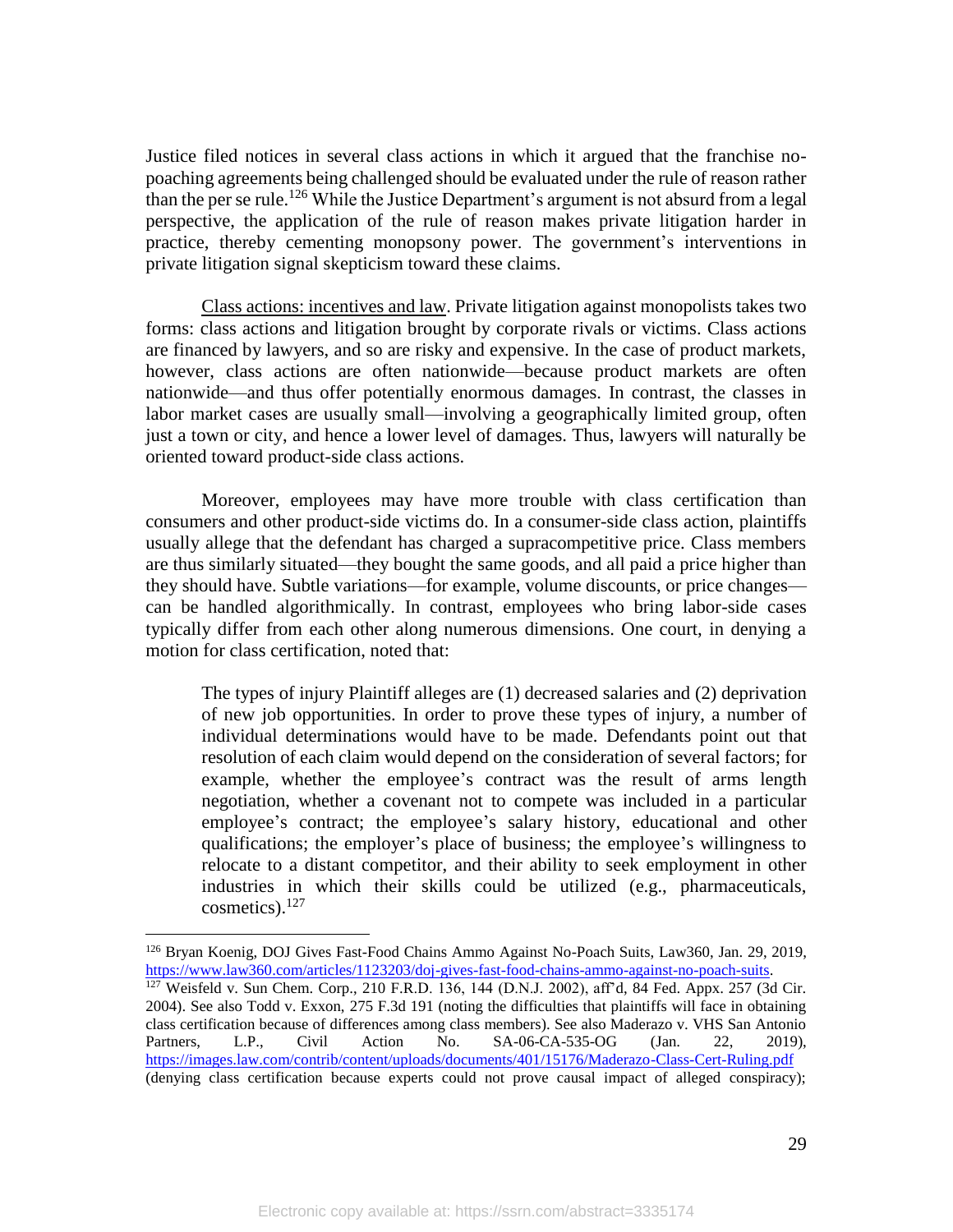Outside of antitrust law, courts have been more willing to certify classes.<sup>128</sup> But the broader point stands. Because products are simpler and more homogenous than workers, product-side class actions will be more common than labor-side class actions.

Lack of information. Class action lawyers face another incentive to focus on product markets. Consumer prices are public information, and price increases frequently receive public attention. Sellers may try to disguise price increases by reducing quality for example, selling cereal in smaller boxes, offering more limited warranties for consumer electronics, increasing waiting times for consumer support, or breaking promises to protect data. But these quality variations also attract public attention, as consumers complain and the media catch on. In contrast, most employers keep aggregate wage information confidential, and while individual workers may report their wages to the media or to lawyers, the variations across an entire work force can more easily be kept secret. Yet without this information, lawyers may be reluctant to launch a class action.<sup>129</sup>

Arbitration clauses and the absence of natural corporate plaintiffs. A further problem for both consumer and employee class actions is that firms frequently use arbitration clauses to block class action litigation. The Supreme Court has validated this practice for antitrust claims.<sup>130</sup> However, these clauses cannot be used to block litigation brought by well-funded corporations that are not in privity with the firm in question, and hence antitrust cases brought by corporate plaintiffs can continue. These cases compose a large fraction of product-side litigation. But there are few such cases on the labor side.<sup>131</sup> A possible explanation is related to the small size of most labor markets. If a firm tries to raise entry barriers by tying up the local labor supply with non-competes and other arrangements, then the plaintiff who sues that firm is likely to be itself a small firm. A large firm, such as a manufacturer, can locate factories elsewhere and thus is not constrained to compete in the local market. A firm that needs a local labor force to serve a local market will often be relatively small.

Fleischman v. Albany Medical Center, No. 1:06–CV–765, 2008 WL 2945993, \*6 (N.D.N.Y. July 28, 2008) ("[i]nterchangeability and job mobility in the nursing profession, and the reasons affecting the wage of a particular nurse or class of nurses, though contested, involve too many variables and provide too much ambiguity to carry a motion for class certification on the issue of injury-in-fact."); Reed v. Advocate Health Care, 268 F.R.D. 573, 592 (N.D. Ill. 2009) (denying class certification because of variation in wages paid to class members); In re Comp. of Managerial, Prof'l, & Technical Emps. Antitrust Litig., No. 02–2924, 2003 WL 26115698 (D.N.J. May 27, 2003) (similar). However, other courts disagree. See, e.g., In re High-Tech Employee Antitrust Litig., 985 F. Supp. 2d 1167, 1183 n.8 (N.D. Cal. 2013).

<sup>&</sup>lt;sup>128</sup> See Michael Selmi and Sylvia Tsakos, Employment Discrimination Class Actions After Wal-Mart v. Dukes, 48 Akron L. Rev. 803 (2015).

<sup>&</sup>lt;sup>129</sup> We have heard this explanation in conversations with private litigators who have been involved in labor monopsony cases.

<sup>130</sup> Am. Exp. Co. v. Italian Colors Rest., 570 U.S. 228 (2013).

<sup>&</sup>lt;sup>131</sup> For a rare example, see Aya Healthcare Servs., Inc. v. AMN Healthcare, Inc., No. 17CV205-MMA (MDD), 2018 WL 3032552, at \*3 (S.D. Cal. June 19, 2018).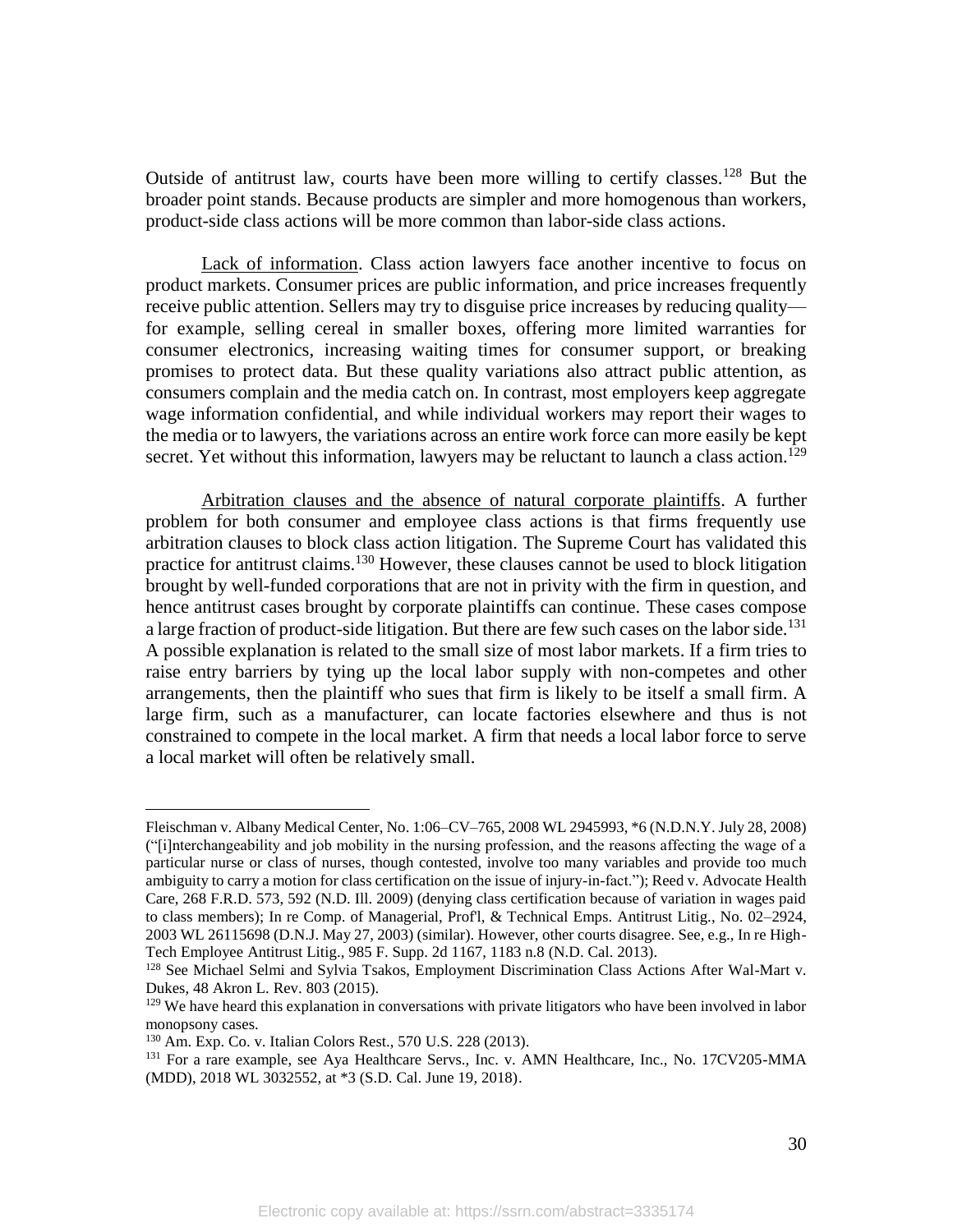\* \* \*

Antitrust law has failed workers. The problem is less the statutory law, which is broadly worded, than the doctrine developed by courts, which has been oriented toward product-market litigation, and the inexperience of judges and litigators with labor monopsony cases. The weakness of the law raises the suspicion that the wave of mergers that has taken place over the last several decades, as well as other anticompetitive practices, might have been partly driven by a corporate strategy of obtaining anticompetitive returns in labor markets. After all, if the government and private litigators are focused on product-market behavior, a rational profit-maximizing corporation would search out rents in labor markets. We now turn to some proposals for correcting this state of affairs.

### III. Proposals

We make four proposals. First, employees should be permitted to bring section 1 claims against employers based on parallelism. Second, employees should be given more latitude to bring section 2 claims against labor monopsonists. Third, the FTC and Justice Department should incorporate labor-market analysis into their review of mergers, and private claims by employees against merging firms should also be strengthened. Fourth, employers should not be permitted to foreclose antitrust class actions by including arbitration clauses in employment contracts.

## A. Section 1

### 1. Parallelism

Black letter law says that plaintiffs cannot advance a claim against antitrust defendants based on mere "parallelism" or "conscious parallelism."<sup>132</sup> Parallelism occurs when two or more competitors maintain above-competitive prices by (for example) adopting pricing strategies of matching the other party's price. They keep prices high through unilateral behavior rather than through agreement. Many commentators have criticized this legal rule because it allows firms to engage in anticompetitive conduct that hurts buyers.<sup>133</sup> The Supreme Court has, however, adamantly resisted calls for reform. The problem, first identified by Donald Turner, is that there is no clear judicially manageable remedy for parallelism.<sup>134</sup> A court could issue an injunction requiring the defendants not to engage in parallel pricing, but it would be hard to determine whether they are or not. It is in the nature of pricing that the seller must pay attention to the prices of other sellers, and a court would normally be unable to determine what the competitive

<sup>&</sup>lt;sup>132</sup> Horizontal Merger Guidelines, supra note 27, s. 7; William H. Page, Tacit Agreement Under Section 1 of the Sherman Act, 81 Antitrust L.J. 593 (2017).

<sup>133</sup> Louis Kaplow, Competition Policy and Price Fixing 443-53 (2013).

<sup>&</sup>lt;sup>134</sup> Donald Turner, The Definition of Agreement Under the Sherman Act, 75 Harv. L. Rev. 655 (1962).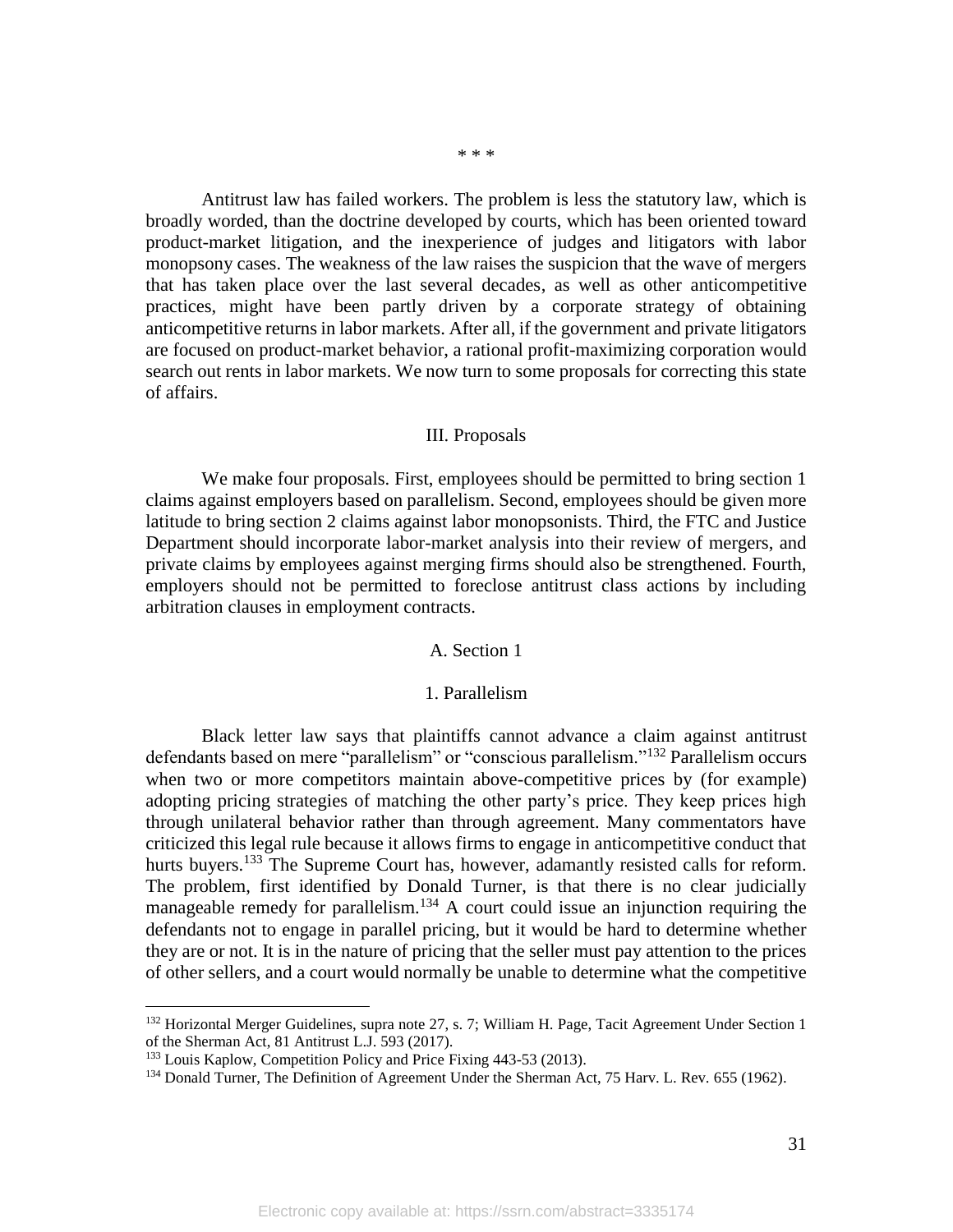price is. By contrast, if an agreement exists, the court can enjoin it, and punish the parties for entering the agreement.

A similar point could be made about parallel wage-setting. Imagine that one firm announces the wages that it pays its workers, and other firms match the wage. Workers at one or all the firms sue, arguing that the firms coordinate to keep wages low. A court might have difficulty fashioning a remedy for the same reason as in the case of parallel pricing: it may be impossible for the court to determine whether a firm ignores or pays attention to the wages of other firms, and to issue an enforceable order directing the defendants to ignore them. But the logic does not apply in all settings. Consider, for example, another common form of parallel behavior—non-poaching. Firm A does not hire from Firm B, and Firm B does not hire from Firm A. It is likely that if Firm A and Firm B both employ large workforces and frequently hire people, a plaintiff could establish with statistical methods that Firm A turns down qualified applicants from Firm B—that is, applicants who are as qualified as the applicants from outside Firm B that Firm A hires. An antitrust violation thus could be established, and an appropriate remedy—based on the but-for world in which Firm A uses the same standards for all applicants—could be formulated. Indeed, the same tools that are used to show invidious discrimination in a disparate impact employment discrimination case could be used in the antitrust context.<sup>135</sup>

For an example, consider Kelsey K. v. NFL Enterprises LLC,<sup>136</sup> where the court rejected both a no-poaching and wage-setting allegation based on parallel conduct. The plaintiffs, a class of chearleaders, tried to establish the no-poaching allegation by pointing out that no club had ever hired a cheerleader away from another club even though the skills employed by cheerleaders are easily transferred from one team to another. The court held that the refusal to hire could have been merely parallel conduct—an agreement was not necessary. The court should have taken the no-poaching allegation more seriously. The problem of proof and remedy in the price-setting and possibly wage-setting context was not present in this case. If cheerleaders routinely applied for positions at other clubs, and were routinely refused, this should be a prima facie case of a section 1 violation. The teams could defend themselves by showing that they had applied the same employment criteria to applicants who belonged to other clubs and applicants who did not.

An employer can rebut a disparate impact claim by showing, using statistical methods, that the low representation of a group in its labor force reflects demographic constraints, for example, the low representation of that group in the labor market from which the employer draws.<sup>137</sup> When a plaintiff claims parallel or reciprocal no-poaching, the employer would similarly be able to rebut the claim by showing that its labor force

<sup>135</sup> See Griggs v. Duke Power Co., 401 U.S. 424 (1971).

<sup>136</sup> No. C 17-00496 WHA, 2017 WL 3115169 (N.D. Cal. July 21, 2017), aff'd, No. 17-16508, 2018 WL 6721730 (9th Cir. Dec. 21, 2018).

<sup>137</sup> Griggs, 401 U.S. 424 .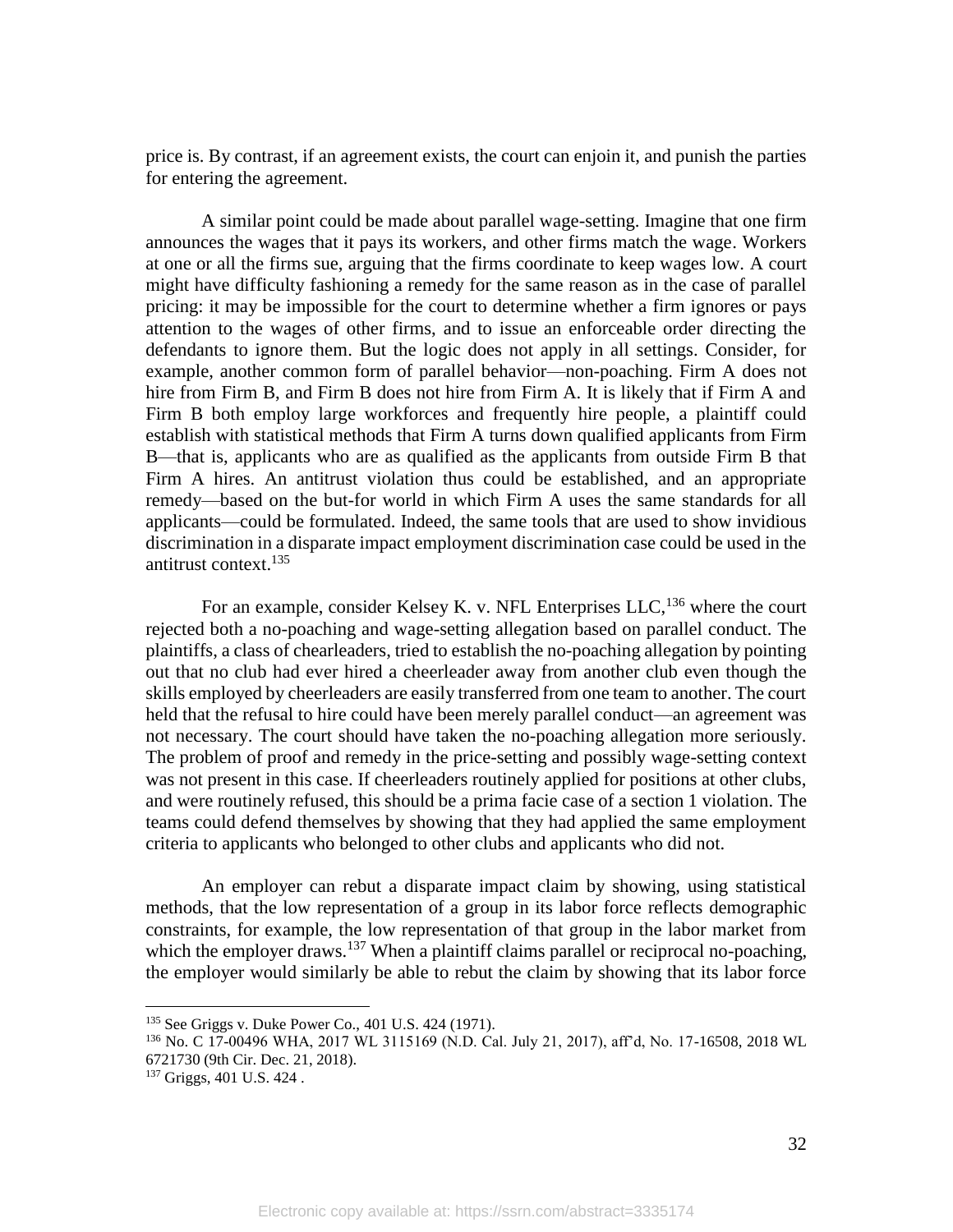has the same proportion of former employees from the plaintiff's employer as from other employers, controlling for other variables.

A flat ban on labor-side antitrust cases brought on the basis of parallel practices is unwise. Courts should recognize section 1 cases based on parallelism when statistical analysis shows that the parallel behavior harms labor competition.

## 2. No-Poaching Agreements in Franchises

In the last year, plaintiffs have brought class actions on behalf of workers at franchises like McDonalds and Jimmy John's, arguing that these franchises have used no-poaching agreements in order to suppress competition.<sup>138</sup> The McDonald's nopoaching agreement reads:

*Interference With Employment Relations of Others.* During the term of this Franchise, Franchisee shall not employ or seek to employ any person who is at the time employed by McDonald's, any of its subsidiaries, or by any person who is at the time operating a McDonald's restaurant or otherwise induce, directly or indirectly, such person to leave such employment. This paragraph [ ] shall not be violated if such person has left the employ of any of the foregoing parties for a period in excess of six  $(6)$  months.<sup>139</sup>

A franchise that violates this provision is subject to a range of sanctions from McDonald's, including termination if repeated violations occur.<sup>140</sup> In the McDonald's case, the class representative, Leinani Deslandes, alleges that she was employed by a McDonald's franchise in a managerial position for \$12 per hour. After her original employer frustrated her efforts to obtain training for a higher-level position, she applied for a managerial job at a nearby McDonald's restaurant that offered \$13.75 per hour, rising to \$14.75 after three months. The store manager expressed interest in Deslandes' application, but she was later told by a McDonald's official that the store could not hire her without the consent of her original employer, who refused it because she was "too valuable." She eventually quit and went to work for Hobby Lobby for \$10.25 per hour, the lower wage reflecting the fact that "some of the skills [Deslandes] developed as a manager of a McDonald's outlet were not transferable to management positions at employers outside of the McDonald's branch, so she had to start over at the bottom elsewhere."<sup>141</sup>

<sup>139</sup> Deslandes, 2018 WL 3105955, at \*2 (brackets in original).

<sup>138</sup> See, e.g., Butler v. Jimmy John's Franchise, LLC, 331 F. Supp. 3d 786 (S.D. Ill. 2018); Deslandes v. McDonald's USA, LLC, No. 17 C 4857, 2018 WL 3105955 (N.D. Ill. June 25, 2018).

<sup>140</sup> Id.

<sup>&</sup>lt;sup>141</sup> Quotations and facts taken from Deslandes, 2018 WL 3105955, at \*3.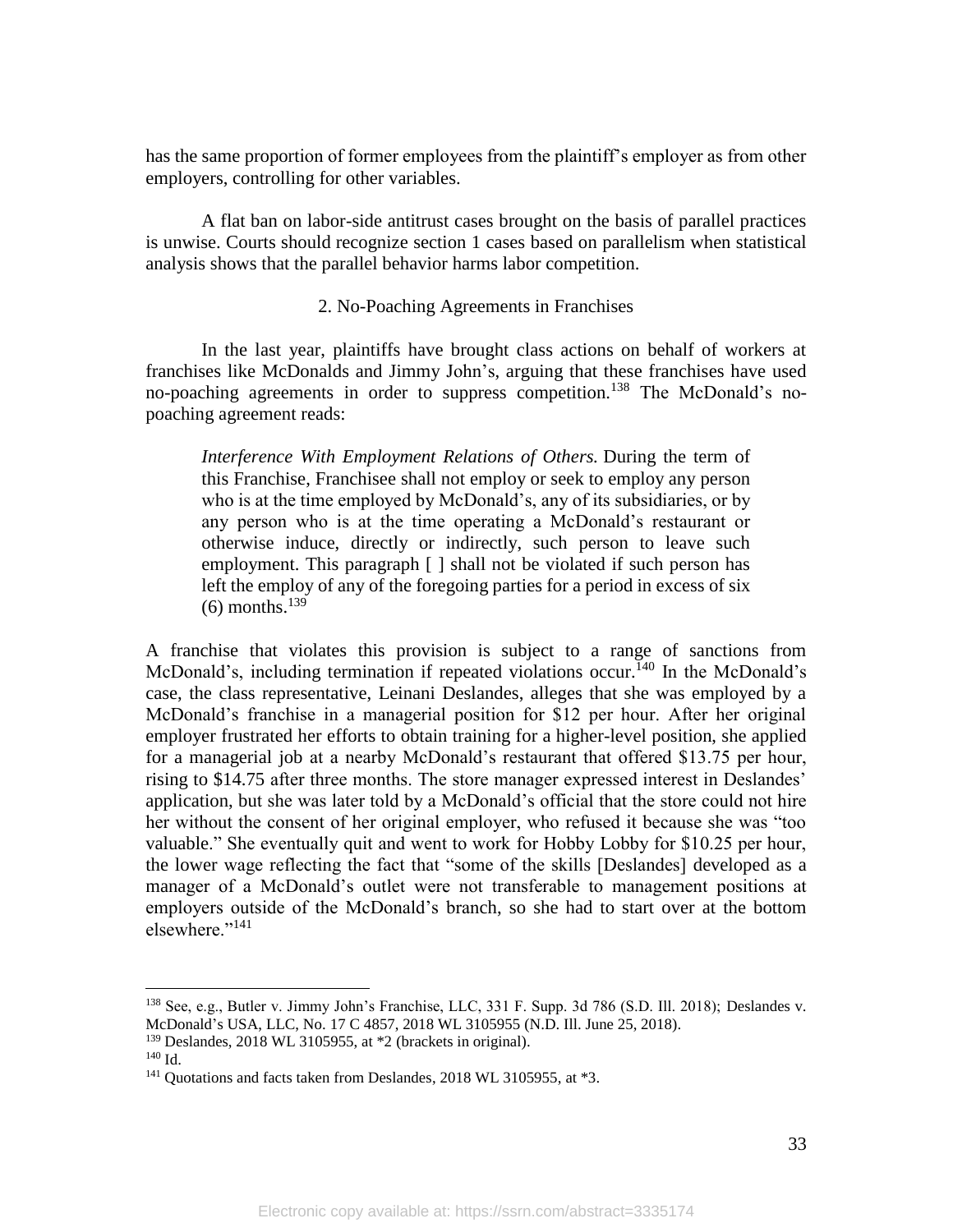The franchise cases raise several novel issues for antitrust law. First, when the franchisor imposes within-franchise no-hire obligations on the franchisees, do these obligations count as vertical agreements or horizontal agreements? If they are vertical agreements, then they are subject to the rule-of-reason standard, which favors the franchise. If they are horizontal agreements, they are presumptively subject to the per se standard, which favors the employees. Antitrust policy reflects deep skepticism of agreements between competitors, while agreements among firms in different positions on a distribution chain may produce efficiencies.<sup>142</sup> In the Jimmy John's case, the court seized on the contractual right of franchisees to sue each other for violating the nopoaching obligation, which has a horizontal feel.<sup>143</sup> Unfortunately, the distinction between horizontal agreements and vertical agreements is hopelessly tangled. The type of formalism employed by the Jimmy John's court will simply cause firms to rewrite the franchise contractor so that the franchisor alone enforces the obligations.

Second, does it matter that these agreements are "intrabrand," that is, between firms that are contractually bound by the franchise agreement rather than between independent firms? In product market cases, agreements that restrict trade within a brand are not subject to per se analysis because they can facilitate competition across brands.<sup>144</sup> If McDonald's owned all its restaurants rather than contracted with franchisees, then it would be impossible to argue that restrictions on employee mobility would violate the antitrust laws, which do not apply internally to the operation of a firm.<sup>145</sup> Why should matters change if McDonald's operates through franchises? One possibility is that unions can more easily organize against a single large firm than multiple independent franchises; thus, it might seem fair that if McDonald's can counter unionization by organizing itself as a franchise, it should be subject to antitrust law. But it seems to us that one cannot answer this question without examining the market conditions in which McDonald's operates.

Third, and getting closer to these economic realities, one needs to ask whether these no-poaching obligations are likely to be pro- or anti-competitive. The McDonald's court made several pertinent observations. McDonald's no-poaching agreement applied to low-skill workers as well as managerial workers, and it applied to workers whose training took place in the distant past as well as workers whose training was recent. Thus, it was not tailored to the presumed business justification—to protect each restaurant's investment in its employees' training. Moreover, "Given that most individuals in the lowskill employment market do not have the luxury of being unemployed by choice for six months, the no-hire provision effectively prevented competing McDonald's franchises

<sup>&</sup>lt;sup>142</sup> See Hovenkamp, supra note 66, at 156-59.

<sup>143</sup> Butler, 331 F. Supp. 3d at 796.

<sup>144</sup> Cont'l T. V., Inc. v. GTE Sylvania Inc., 433 U.S. 36, 54–56 (1977).

<sup>145</sup> Copperweld Corp. v. Indep. Tube Corp., 467 U.S. 752, 776 (1984).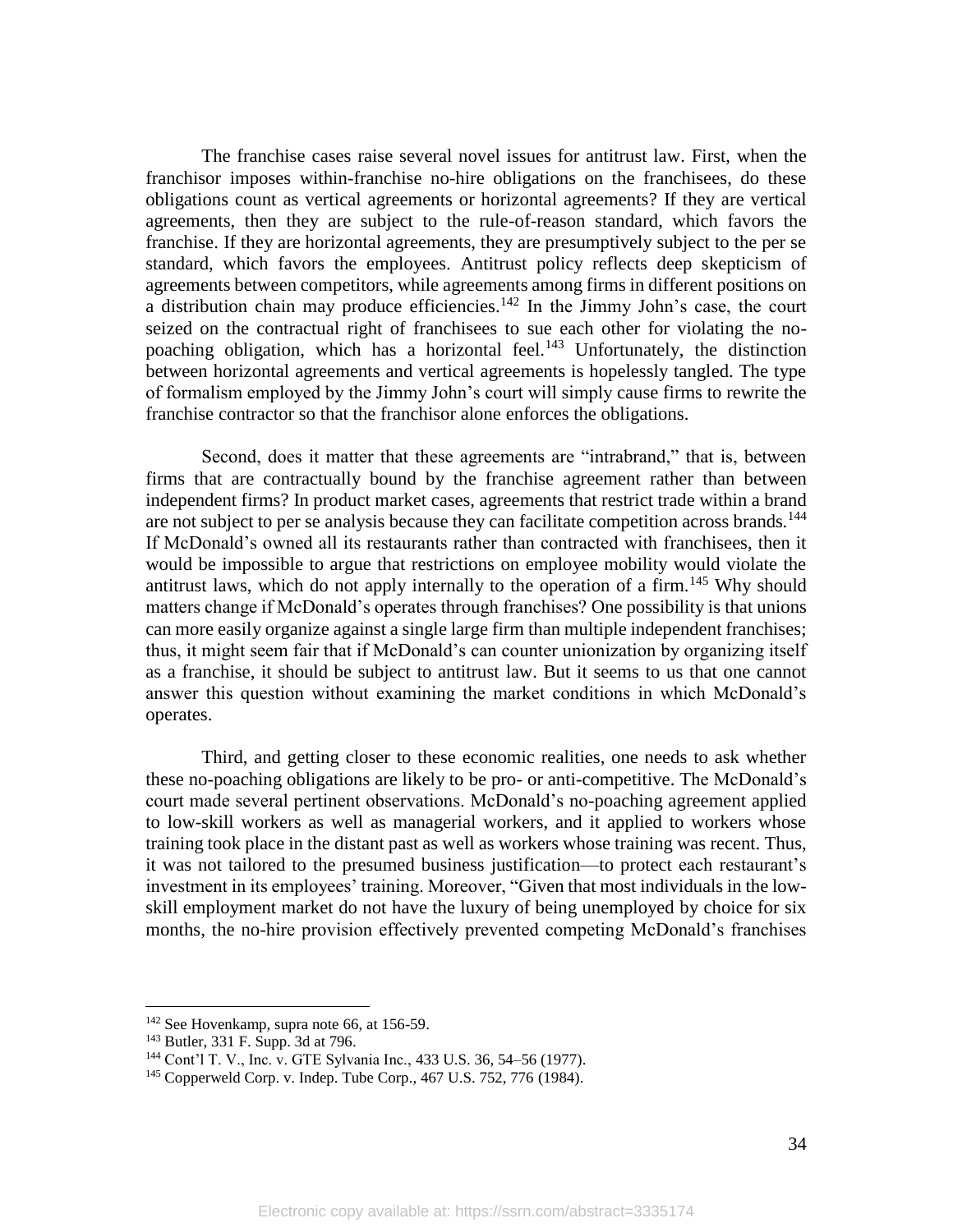(as well as the company-owned stores) from competing for experienced, low-skill employees."<sup>146</sup>

This type of analysis begins to look like a rule-of-reason analysis. McDonald's could insist that Deslandes show that the labor market was concentrated because if not Deslandes could have found an equally good job. The low Hobby Lobby wage might simply have shown that she did not look hard enough, or that she valued other amenities at Hobby Lobby more than the lost income. As a first step in refuting this argument, Deslandes would need to show that the labor market was concentrated. While this would not necessarily be difficult, the court noted that "allegations of a large number of geographically-small relevant markets might cut against class certification."<sup>147</sup> And if a class cannot be certified, we can be sure that Deslandes' claim, however meritorious, will never be vindicated. Even trebled, \$2.75 per hour in damages will not finance a single expert report on market conditions.

Thus, the law may be inadequate to the job of policing labor market conditions. We suggest a few strategies for addressing this problem. First, courts should accept commuting zones for the purpose of labor market definition in section 1 cases. This would address the class certification problem noted by the McDonald's court. Second, courts should keep an eye out, as the McDonald's court did, for no-poaching obligations in franchise contracts that are untailored to the skill-level and responsibility of employees, or that apply to low-skill employees. Within-franchise no-poaching obligations may be justified in narrow cases, for example, involving managerial employees who are given access to proprietary information about the franchise's method of business or who have received intensive training at the franchise level; when they are broad, they should trigger the per se rule. This approach seems to us more fruitful than the tangle over vertical versus horizontal restrictions.<sup>148</sup>

## 3. Why Section 1 Standards Should Be Relaxed for Labor Markets

Our two section 1 proposals imply that section 1 standards should be relaxed when workers challenge a labor monopsony. But why exactly? One might believe that section 1 should be applied to labor markets in the same way as it is applied to product markets.

The answer is that collusion appears to be easier in labor markets than in product markets, because labor markets are often more concentrated than product markets are. The idea that collusion is easier in more concentrated markets is one of the main

<sup>146</sup> Deslandes, 2018 WL 3105955, at \*1.

<sup>147</sup> Id., at \*8.

<sup>&</sup>lt;sup>148</sup> It also brings the analysis of no-poaching agreements in line with the treatment of covenants-not-tocompete, which are usually unenforceable when they are untailored, and almost always unenforceable when imposed on low-skill workers. See Restatement (Second) of Contracts § 188 (1981).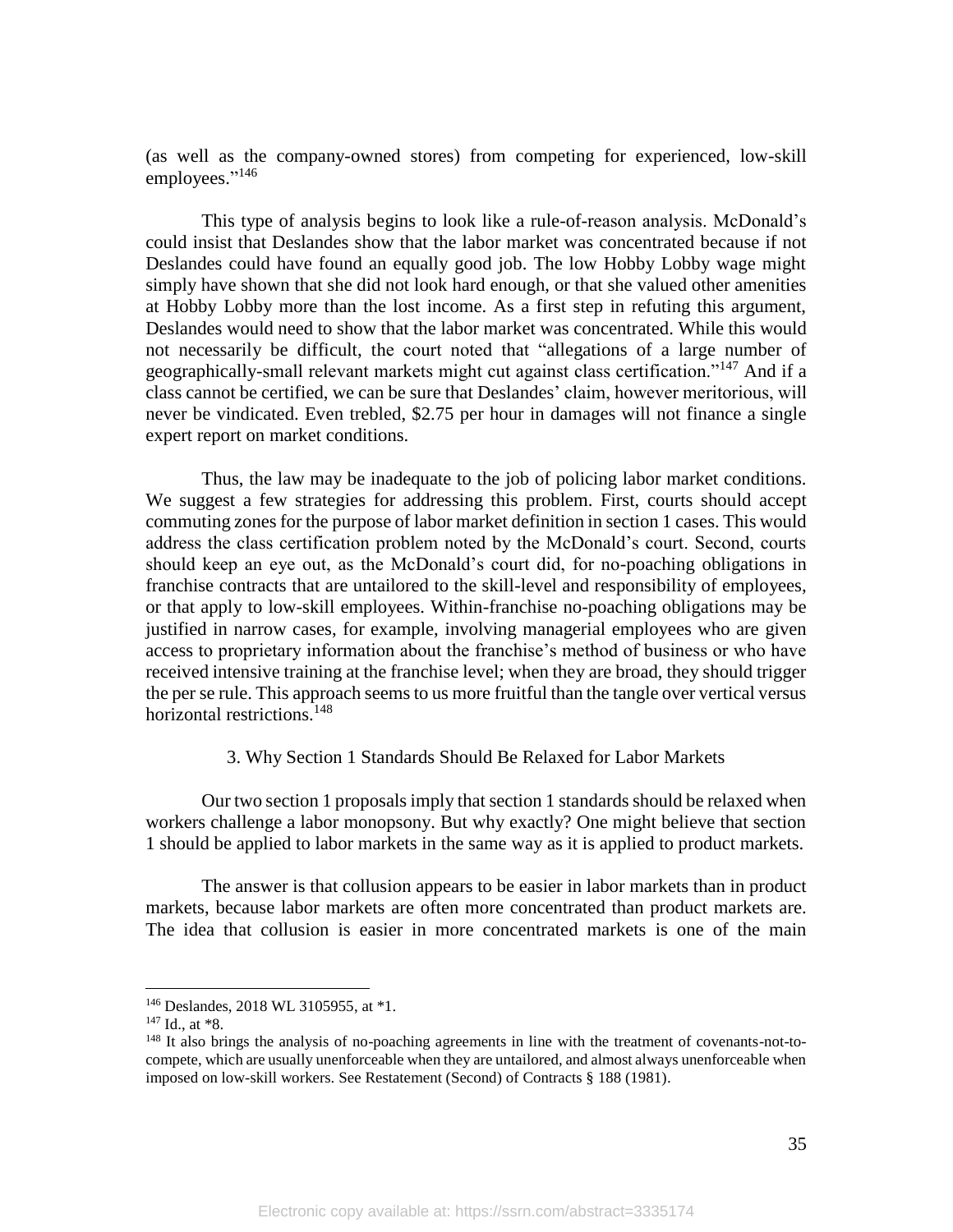justifications for hostility toward mergers in already concentrated markets, which is embodied in the Horizontal Merger Guidelines.<sup>149</sup>

Consider a product-side duopoly in which two firms maintain prices through parallel behavior. Each firm must still worry that the other firm will compete on quality or service, or by offering secret discounts. In contrast, the two firms in a labor-side duopoly know that each firm's labor force is unlikely to switch firms—because of search frictions and job differentiation as well as the lack of competition by other employers. Firms cannot compete much on quality because working conditions are fairly uniform they are not constantly changing as a result of new technology the way that products are. And while firms can compete for workers by offering signing bonuses, they take the risk that they will offend pay equity norms<sup>150</sup> if the bonuses become widely known—as they must if serious competition is going to take place. Thus, the more reliable form of competition is through the wage, and parallel behavior can stop it.

The greater risk of collusion in labor markets because of their high level of concentration justifies relaxed standards for section 1 in labor market cases because the risk of false positives—wrongfully imposed antitrust liability—is correspondingly lower than in section 1 product market cases.

### B. Monopsony

Section 2 also needs to be reformed. The problem is not the statutory language but the paucity of cases that provide guidance for employees who are the victims of anticompetitive behavior by monopsonists. To remedy this problem, we suggest that Congress pass a more detailed version of section 2 as applied to labor monopsonists.<sup>151</sup> The law should include the following reforms.

Labor market definition. Plaintiffs would be permitted to allege labor markets based on the 6-digit Standard Occupational Classification (SOC) and a commuting zone. If plaintiffs allege such a labor market, the burden would switch to the defendant to show that the labor market definition is inappropriate.

By standardizing the labor market definition, the proposal would make it easier for plaintiffs to survive motions to dismiss and certify class actions. By creating a presumption that is rebuttable, the proposal would enable defendants to prevail when labor markets are idiosyncratic. In rare cases when labor markets are national in scope,

<sup>&</sup>lt;sup>149</sup> See Horizontal Merger Guidelines, supra note 27, at  $\S 7$  (discussing coordinated effects in concentrated markets).

<sup>150</sup> David Card, Alexandre Mas, Enrico Moretti, and Emmanuel Saez, Inequality at Work: The Effect of Peer Salaries on Job Satisfaction, 102 Am. Econ. Rev. 2981, 3001–02 (2012) (finding that workers dislike pay inequality within firms).

<sup>&</sup>lt;sup>151</sup> For details of the proposal and a discussion, see Marinescu & Posner, supra note  $*$ .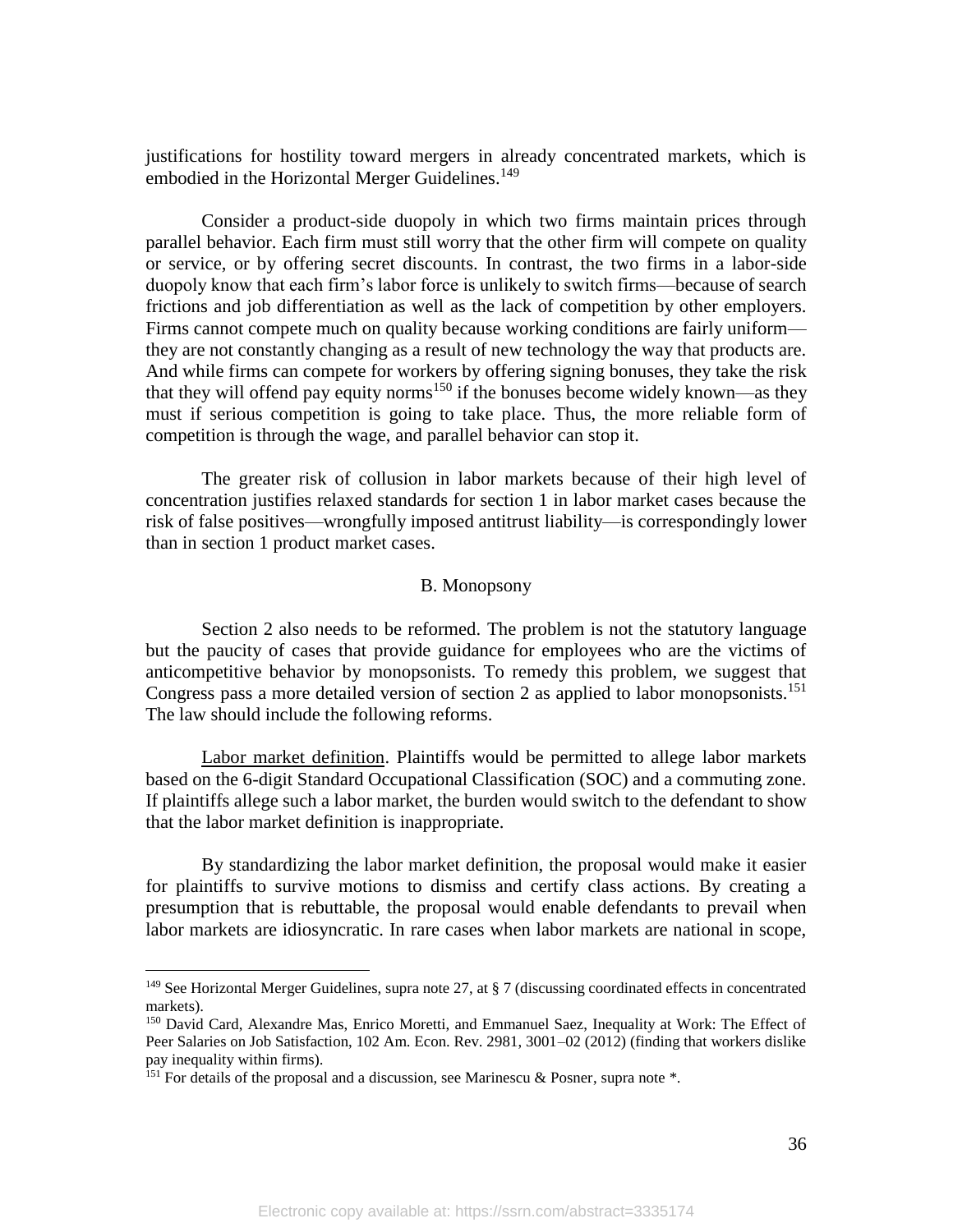for example, the labor market for CEOs of large firms, an employer would be able to refute a labor market definition based on a commuting zone by providing evidence that workers send significantly more than 20% of their applications outside the commuting zone.(Research shows that workers who seek jobs on average send 20% of their applications outside the commuting zone.<sup>152</sup>) So we would require evidence that the job search in this occupation is significantly broader than average.

Labor market power. Plaintiffs would satisfy the market power requirement that is typically imposed in section 2 cases by proving that the employer has a "large" share of the labor market. How large is "large"? On the product market side, courts nearly always accept 90%, usually accept above 70%, and occasionally accept shares around 50% or higher.<sup>153</sup> We think that similar figures could be used for the labor market side. Plaintiffs could satisfy these requirements in either of two ways: based on the employer's percentage of employment, or based on the employer's percentage of job postings.

This reform would again simplify and render more predictable labor monopsony cases.

Anticompetitive behavior. Plaintiffs would be able to base their case on any of the following anticompetitive acts: mergers in highly concentrated markets; use of noncompete and related clauses; restrictions on employees' freedom to disclose wage and benefit information; unfair labor practices under the National Labor Relations Act:<sup>154</sup> misclassification of employees as independent contractors; no-poaching, wage-fixing, and related agreements that are also presumptively illegal under section 1; and prohibitions on class actions. Of course, current law gives employees the theoretical right to allege these types of anticompetitive behavior but the cases show a pattern of judicial skepticism, as noted earlier.<sup>155</sup> Codification would help employees by compelling courts to take these claims seriously. Employers would be allowed to rebut a prima facie case of anticompetitive behavior by showing that the act in question would likely lead to an increase in wages.

<sup>&</sup>lt;sup>152</sup> See Ioana Marinescu and Roland Rathelot, Mismatch Unemployment and the Geography of Job Search, 10 Am. Econ. J.: Macroeconomics 42 (July 2018)

<sup>153</sup> See, e.g., Colo. Interstate Gas Co. v. Natural Gas Pipeline Co. of Am., 885 F.2d 683, 694 n. 18 (10th Cir.1989) ("lower courts generally require a minimum market share between 70% and 80%.").

<sup>&</sup>lt;sup>154</sup> The Supreme Court expressed skepticism when a union brought an antitrust case against an employer who had tried to divert business to entities it controlled that were not unionized, allegedly to weaken the bargaining power of the union. The Court commented that this behavior "might constitute … an unfair labor practice …, but in the context of the bargaining relationship between the parties to this litigation, such activities are plainly not subject to review under the federal antitrust laws." Associated Gen. Contractors of California, Inc. v. California State Council of Carpenters, 459 U.S. 519, 526–27 (1983). While the relationship between labor law and antitrust law is complex, we do not think antitrust claims should be ruled out when the alleged anticompetitive act is also an unfair labor practice.

<sup>155</sup> See supra.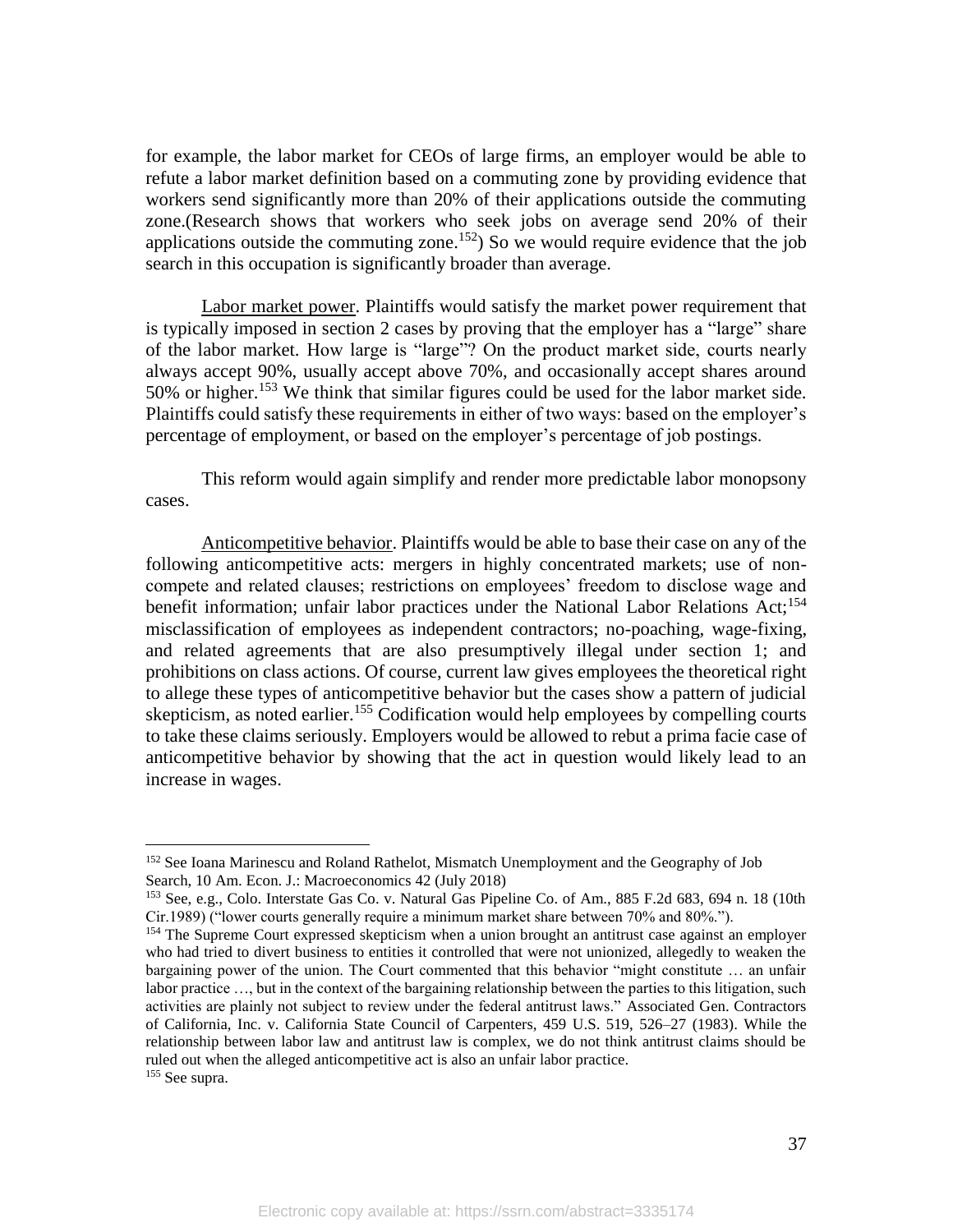This reform would strengthen and extend section 2 actions against labor monopsonists by standardizing a list of anticompetitive acts. While not all of these acts are invariably anticompetitive, the employer would be able to defend itself by citing a business justification. For example, a noncompete could be justified because it protects an employer's investment in training. If so, an employer could avoid antirust liability by showing that its use of noncompetes benefits workers, who obtain higher wages as a result of their training.<sup>156</sup>

Statutory damages. To increase incentives to bring labor-side antitrust actions, employees would be entitled to the greater of damages of \$10,000 per employee or the harm imposed on each employee.

These reforms would strengthen section 2 claims against labor monopsonies but would also preserve the doctrinal structure of section 2. Thus, they would not generate significant legal uncertainty, or require a revision in the way that we think about antitrust law.

## C. Merger Review

As we have argued elsewhere, the DOJ and FTC should review mergers for their labor-market effects as well as for their product-market effects.<sup>157</sup> Under the current approach, the agencies focus exclusively on the product market. They first determine the HHI of the product market. Then they calculate the HHI of the post-merger product market. If the initial HHI and the increase in the HHI are high, the merger is deemed presumptively illegal. The merging firms may nonetheless obtain approval if they can show that the merger will produce significant efficiency benefits (typically, through the exploitation of economies of scale) so that consumer prices will decline.

Roughly the same analysis can be used on the labor market side. The agencies should calculate the HHI of the labor market in which the firms operate and the increase in HHI post-merger. If HHI and the HHI increase are sufficiently high, then the merger should be presumptively blocked. The merger would nonetheless be approved if the firms can show that the merger would allow them to obtain efficiencies that would result in a wage increase.

Note that the labor-market effects would need to be determined for every market in which the firm employs workers. A large national firm that employs workers in many different commuting zones would need to show that concentration is not significant, or

<sup>&</sup>lt;sup>156</sup> For evidence that noncompetes harm workers in monopsonistic labor markets and not in more competitive labor markets, see Starr et al., supra note 4, at 28.

 $157$  Marienscu & Hovenkamp, supra note 14; Naidu, Posner & Weyl, supra note 14. Both papers go into significantly more detail about how merger review should be conducted, and readers interested in those details should consult them.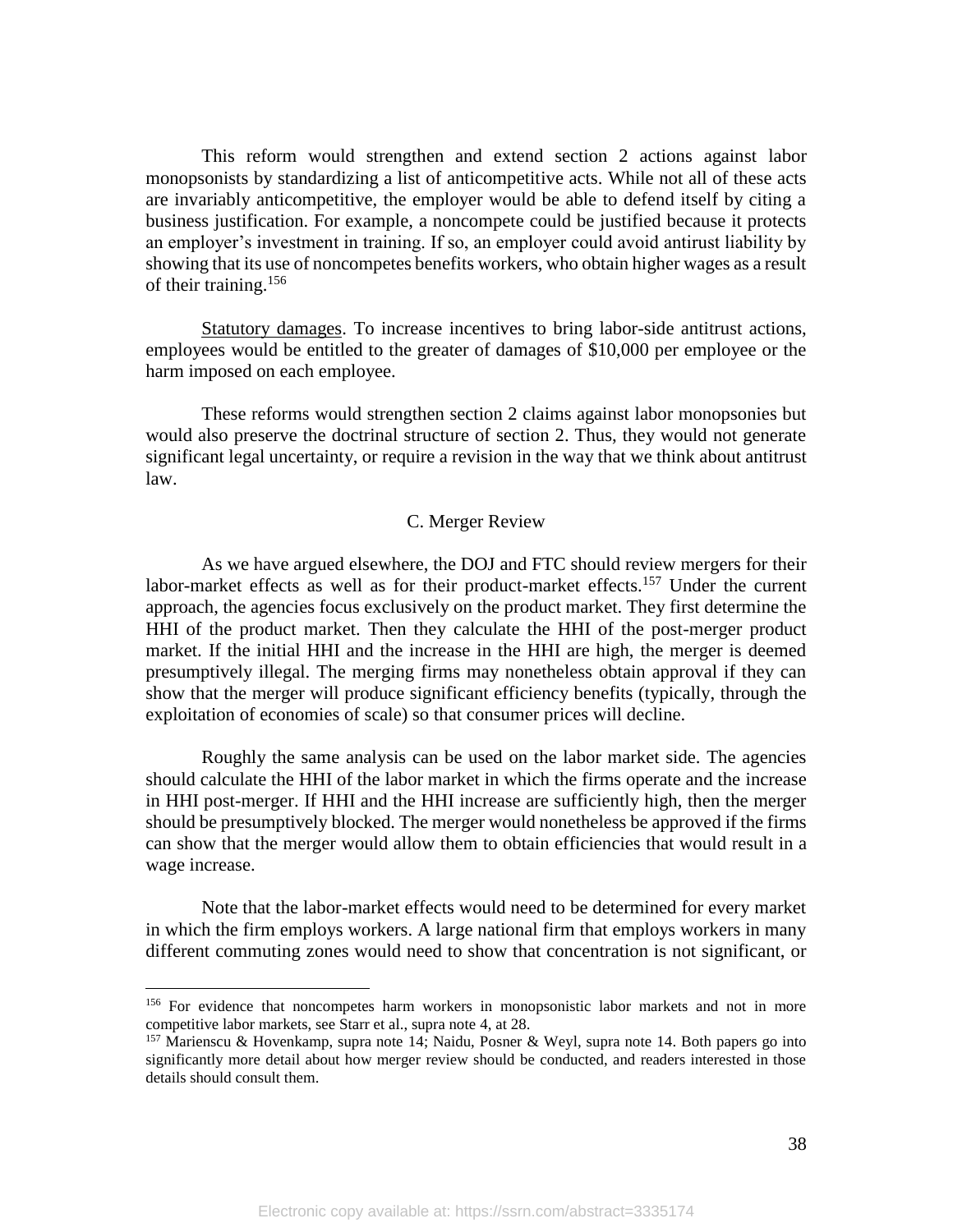would not significantly increase, in all of those zones—or otherwise spin off separate employers in the zones in which concentration would be unacceptable. This would parallel the practice for product market mergers—for example, when nationwide retail chains merge, and the implications for concentration are examined in every geographic product market in which stores are located.

Finally, Congress should abrogate United States v. American Building Maintenance Industires., the case that interpreted the Clayton Act not to apply to withinstate mergers.<sup>158</sup> Plaintiffs should be allowed to challenge such mergers.

While analysis of labor market effects is complex and many mergers are justified,<sup>159</sup> our proposal simply extends the current product-market approach to labor markets. This reform is long overdue.

## D. Arbitration Clauses

In American Express v. Italian Colors Restaurant,<sup>160</sup> the Supreme Court held that firms could use arbitration clauses to block class actions in antitrust cases. That case involved a product-side market. Merchants who claimed that American Express had violated antitrust law were required to honor the arbitration clauses in the contracts they had signed with American Express. The Court recognized that these clauses might prevent victims of corporate wrongdoing from vindicating claims involving small sums but considered itself bound by the policy of the Federal Arbitration Act.<sup>161</sup> The logic of the case suggests that it applies to labor settings as well, as the Court later acknowledged.<sup>162</sup> Employers can (and do) easily insert arbitration clauses in employment contracts for the purpose of defeating class action litigation based on antitrust claims and they have done so with increasing frequency in recent years.<sup>163</sup>

*Italian Colors* was an enormous setback to antitrust litigation. It allows a monopolist (or monopsonist) to immunize itself from antitrust challenges by contractual partners by demanding that they sign an arbitration agreement. The problem—which is familiar from many different antitrust settings—is that it may be individually rational for a single buyer or seller to agree to an arbitration clause that forecloses antitrust liability

<sup>158</sup> See Am. Bldg. Maint. Indus., 422 U.S. 271.

<sup>159</sup> See David P. Wales, Tara L. Reinhart, Anjali B. Patel and Danielle D. Drory, The Unlikely Role of Labor Markets in Merger Antitrust Review, Bloomberg, Nov. 23, 2018, https://www.bna.com/insightunlikely-role-n57982094106/.

 $160$  570 U.S. 228.

<sup>161</sup> Id. at 236-37.

<sup>162</sup> See Epic Sys. Corp. v. Lewis, 138 S. Ct. 1612 (2018).

<sup>163</sup> Alexander J.S. Colvin, The Growing Use of Mandatory Arbitration, Econ. Pol'y Inst., Apr. 6, 2018, https://www.epi.org/publication/the-growing-use-of-mandatory-arbitration-access-to-the-courts-is-nowbarred-for-more-than-60-million-american-workers/.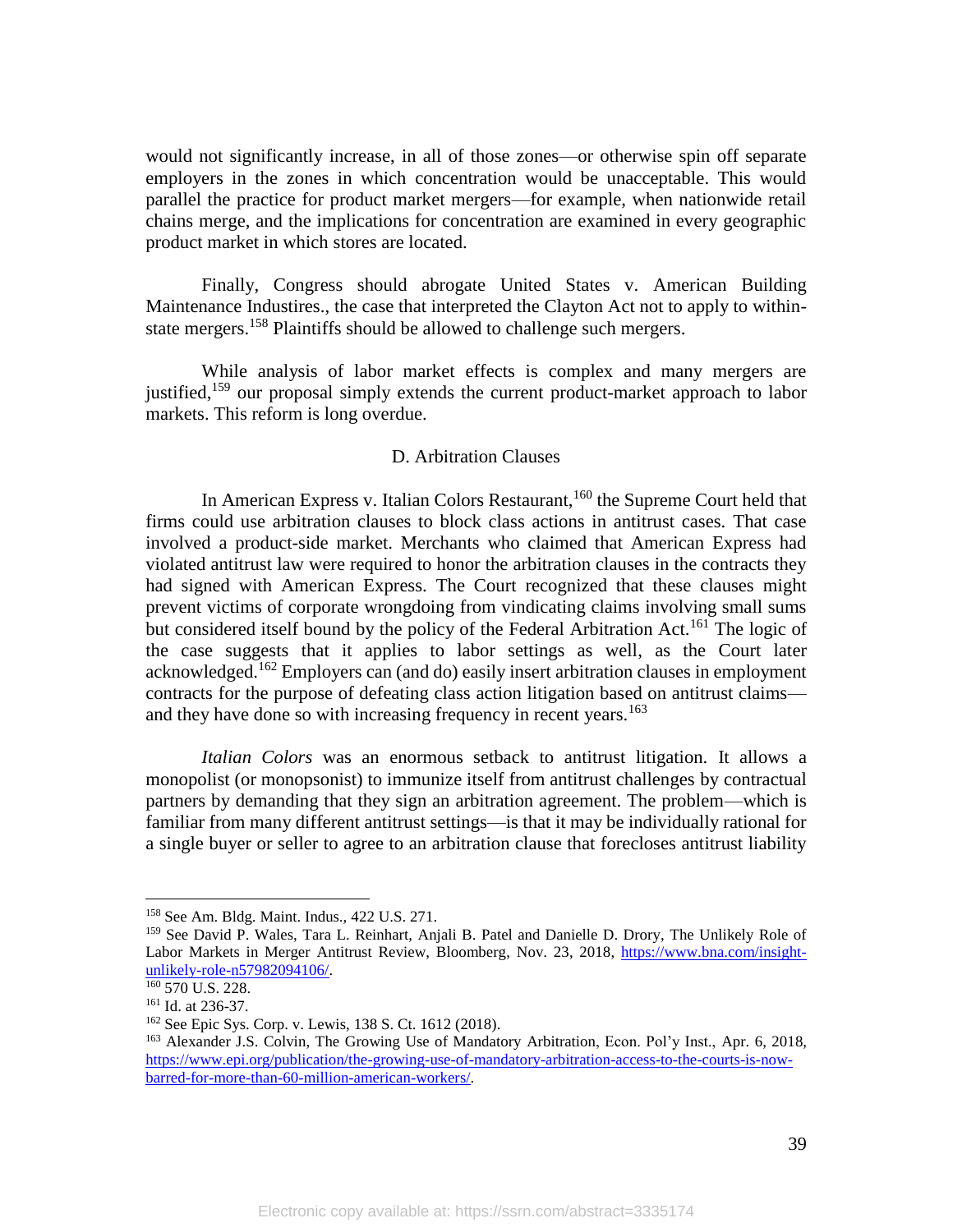because part of the harm is borne by third parties—including potential rivals of the monopolist and their future customers.

The problem is even more serious for labor-side antitrust because nearly all such cases are brought by workers who have contractual relationships with employers. In contrast, a great deal of product-side litigation is brought by corporate plaintiffs including contractual parties who are large enough to reject arbitration clauses, and competitors and other companies that do not have contractual relationships with the antitrust violator. Thus, we propose that Congress pass a law abrogating *Italian Colors* for labor monopsony cases.

## Conclusion

Adam Smith, the patron saint of free-market economics, could have been writing today when he set down these words about labor monopsony more than two centuries ago:

We rarely hear, it has been said, of the combinations of masters, though frequently of those of workmen. But whoever imagines, upon this account, that masters rarely combine, is as ignorant of the world as of the subject. Masters are always and everywhere in a sort of tacit, but constant and uniform, combination, not to raise the wages of labour above their actual rate. To violate this combination is everywhere a most unpopular action, and a sort of reproach to a master among his neighbours and equals. We seldom, indeed, hear of this combination, because it is the usual, and, one may say, the natural state of things, which nobody ever hears of. Masters, too, sometimes enter into particular combinations to sink the wages of labour even below this rate. These are always conducted with the utmost silence and secrecy till the moment of execution; and when the workmen yield, as they sometimes do without resistance, though severely felt by them, they are never heard of by other people.<sup>164</sup>

While employment markets have changed greatly since the eighteenth century, the employer combinations identified by Adam Smith were aided by an essential condition the concentration of labor markets—that has not changed. These hidden employer combinations occasionally rise to public attention because of a scandal like the high-tech no-poaching agreements, but are largely invisible, or were—until statistical research brought them to light.

In light of the statistical evidence, we know that a litigation gap exists: antitrust law neglects labor monopsony—a severe problem that calls out for public resources—

<sup>164</sup> Adam Smith, An Inquiry into the Nature and Causes of the Wealth of Nations (1776), https://www.gutenberg.org/files/3300/3300-h/3300-h.htm.